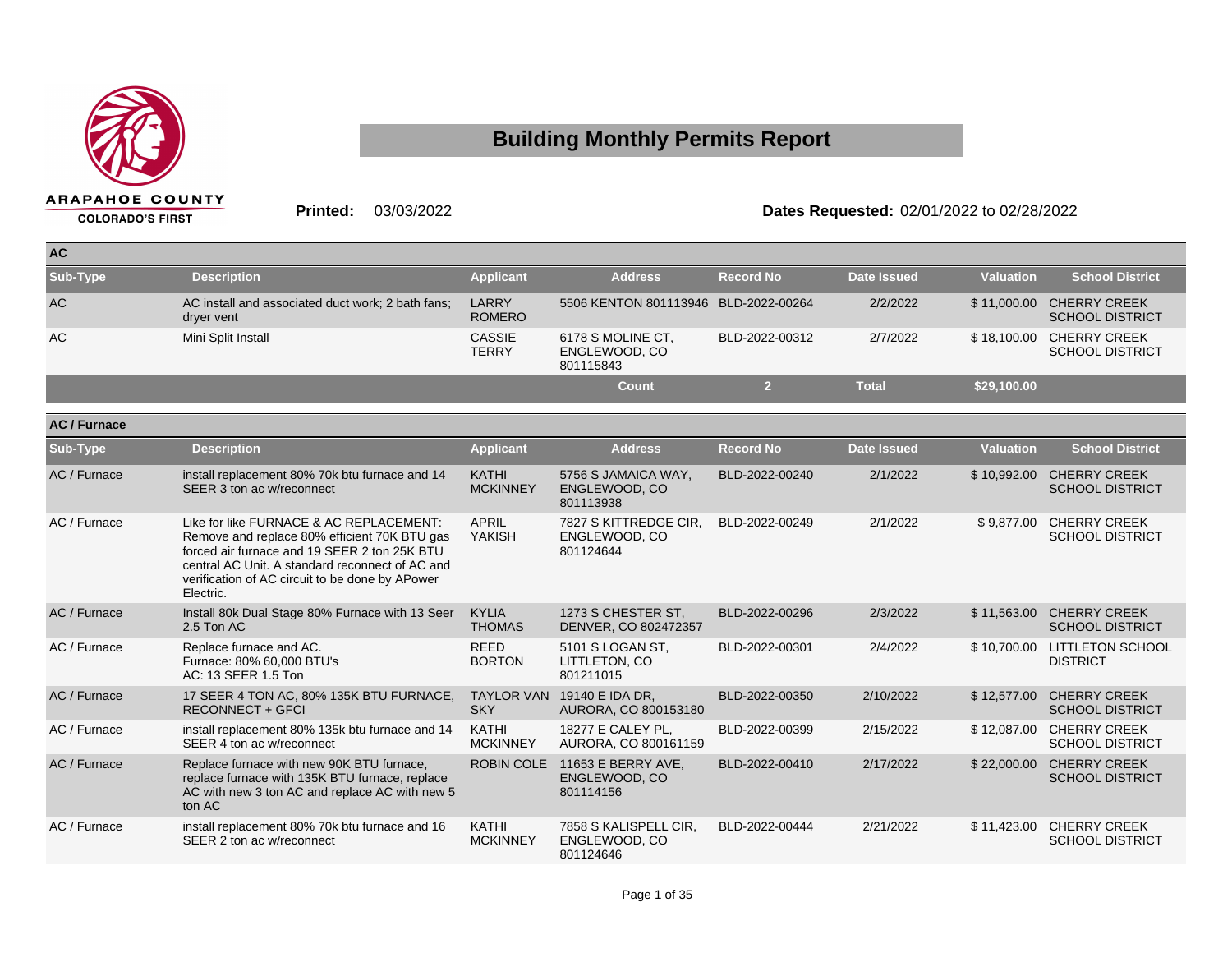| AC / Furnace                                  | Replacement of furnace and A/C                                                                                                                                                                                                     | <b>CASSIE</b><br><b>TERRY</b>    | 4087 S LIVERPOOL WAY,<br>AURORA, CO 800137459          | BLD-2022-00450   | 2/22/2022          |                  | \$15,000.00 CHERRY CREEK<br><b>SCHOOL DISTRICT</b> |
|-----------------------------------------------|------------------------------------------------------------------------------------------------------------------------------------------------------------------------------------------------------------------------------------|----------------------------------|--------------------------------------------------------|------------------|--------------------|------------------|----------------------------------------------------|
| AC / Furnace                                  | Furnace and A/C replacement                                                                                                                                                                                                        | <b>CASSIE</b><br><b>TERRY</b>    | 1145 S SPLIT ROCK RD,<br>BENNETT, CO 801028735         | BLD-2022-00474   | 2/23/2022          | \$12,454.91      | <b>BENNETT SCHOOL</b><br><b>DISTRICT</b>           |
| AC / Furnace                                  | Replace like-for-like furnace and AC                                                                                                                                                                                               | <b>DEBRA</b><br><b>PRATT</b>     | 7820 INVERNESS BLVD<br>405, ENGLEWOOD, CO<br>801125716 | BLD-2022-00476   | 2/23/2022          | \$8,000.00       | <b>CHERRY CREEK</b><br><b>SCHOOL DISTRICT</b>      |
| AC / Furnace                                  | Replacement of existing furnace with Goodman<br>80% AFUE GCVC8 Gas Furnace Variable Speed<br>ECM, Two Stage, Downflow/Horizontal, 100000<br>Btu BTUH/H, Low NOx ComfortBridge Technology<br>compatible                             | <b>ALAN</b><br><b>LOUSBERG</b>   | 22715 E BELLEVIEW PL,<br>AURORA, CO 800156552          | BLD-2022-00464   | 2/23/2022          | \$2,920.00       | <b>CHERRY CREEK</b><br><b>SCHOOL DISTRICT</b>      |
| AC / Furnace                                  | REPLACE FUNACE AND AC                                                                                                                                                                                                              | <b>HOLLY</b><br><b>TUCKER</b>    | 18832 E BERRY DR.<br>AURORA, CO 800155140              | BLD-2022-00484   | 2/24/2022          | \$5,580.00       | <b>CHERRY CREEK</b><br><b>SCHOOL DISTRICT</b>      |
| AC / Furnace                                  | Replace furnace 100K BTU 80% eff Replace AC 3 LAUREN<br>ton 13 seer                                                                                                                                                                | <b>EWING</b>                     | 965 PAWNEE ST.<br>STRASBURG, CO 80136-<br>8049         | BLD-2022-00526   | 2/28/2022          | \$7,900.00       | <b>STRASBURG SCHOOL</b><br><b>DISTRICT</b>         |
| AC / Furnace                                  | new 100k furnace, 3.5 ton condenser and coil                                                                                                                                                                                       | <b>JOHN C</b><br><b>HEREDIA</b>  | 17331 E LAKE LN,<br>AURORA, CO 80016-3211              | BLD-2022-00536   | 2/28/2022          | \$6,000.00       | <b>CHERRY CREEK</b><br><b>SCHOOL DISTRICT</b>      |
| AC / Furnace                                  | 16 SEER 2.5 TON AC, 80% 70K BTU FURNACE,<br>RECONNECT + GFCI FOR AC                                                                                                                                                                | CAROLYN<br><b>LARSON</b>         | 1176 S BOSTON ST,<br>DENVER, CO 80247-2363             | BLD-2022-00523   | 2/28/2022          |                  | \$12,541.00 CHERRY CREEK<br><b>SCHOOL DISTRICT</b> |
|                                               |                                                                                                                                                                                                                                    |                                  | <b>Count</b>                                           | 16               | <b>Total</b>       | \$171,614.91     |                                                    |
| AC / Furnace / Waterheater Gas                |                                                                                                                                                                                                                                    |                                  |                                                        |                  |                    |                  |                                                    |
| Sub-Type                                      | <b>Description</b>                                                                                                                                                                                                                 | <b>Applicant</b>                 | <b>Address</b>                                         | <b>Record No</b> | <b>Date Issued</b> | <b>Valuation</b> | <b>School District</b>                             |
| AC / Furnace /<br><b>Waterheater Gas</b>      | Replace 80% eff., variable 2-stage speed 100,000 SARAH<br>BTU furnace, 5 ton condenser and 50 gallon water FARTHING<br>heater                                                                                                      |                                  | 6257 S BOSTON CT,<br>ENGLEWOOD, CO<br>801115246        | BLD-2022-00261   | 2/2/2022           | \$13,772.00      | <b>CHERRY CREEK</b><br><b>SCHOOL DISTRICT</b>      |
|                                               |                                                                                                                                                                                                                                    |                                  | Count                                                  | $\overline{1}$   | <b>Total</b>       | \$13,772.00      |                                                    |
| <b>AC / Waterheater Gas</b>                   |                                                                                                                                                                                                                                    |                                  |                                                        |                  |                    |                  |                                                    |
| Sub-Type                                      | <b>Description</b>                                                                                                                                                                                                                 | <b>Applicant</b>                 | <b>Address</b>                                         | <b>Record No</b> | <b>Date Issued</b> | <b>Valuation</b> | <b>School District</b>                             |
|                                               | AC / Waterheater Gas 50 Gallons natural gas water heater installation.                                                                                                                                                             | <b>DEEPAK</b><br><b>SUNUWAR</b>  | 5796 S ZANTE CIR,<br>AURORA, CO 800156683              | BLD-2022-00503   | 2/24/2022          | \$1,080.00       | <b>CHERRY CREEK</b><br><b>SCHOOL DISTRICT</b>      |
|                                               |                                                                                                                                                                                                                                    |                                  | <b>Count</b>                                           | $\overline{1}$   | <b>Total</b>       | \$1,080.00       |                                                    |
| <b>Commercial New Construction - Addition</b> |                                                                                                                                                                                                                                    |                                  |                                                        |                  |                    |                  |                                                    |
| Sub-Type                                      | <b>Description</b>                                                                                                                                                                                                                 | <b>Applicant</b>                 | <b>Address</b>                                         | <b>Record No</b> | <b>Date Issued</b> | <b>Valuation</b> | <b>School District</b>                             |
| <b>Commercial New</b>                         | . Remove and Replace 6 Verizon antennas<br>Construction - Addition . Add 3 New Verizon Antennas<br>. Remove and Replace equipment inside shelter<br>. Install new 50 amp - 48v rectifier<br>.remove and replace existing batteries | <b>JENNIFER</b><br><b>TAYLOR</b> | 3411 S IRVING ST,<br>ENGLEWOOD, CO<br>801101817        | BLD-2021-03840   | 2/16/2022          |                  | \$9,500.00 SHERIDAN SCHOOL<br><b>DISTRICT</b>      |
|                                               |                                                                                                                                                                                                                                    |                                  | <b>Count</b>                                           | $\overline{1}$   | <b>Total</b>       | \$9,500.00       |                                                    |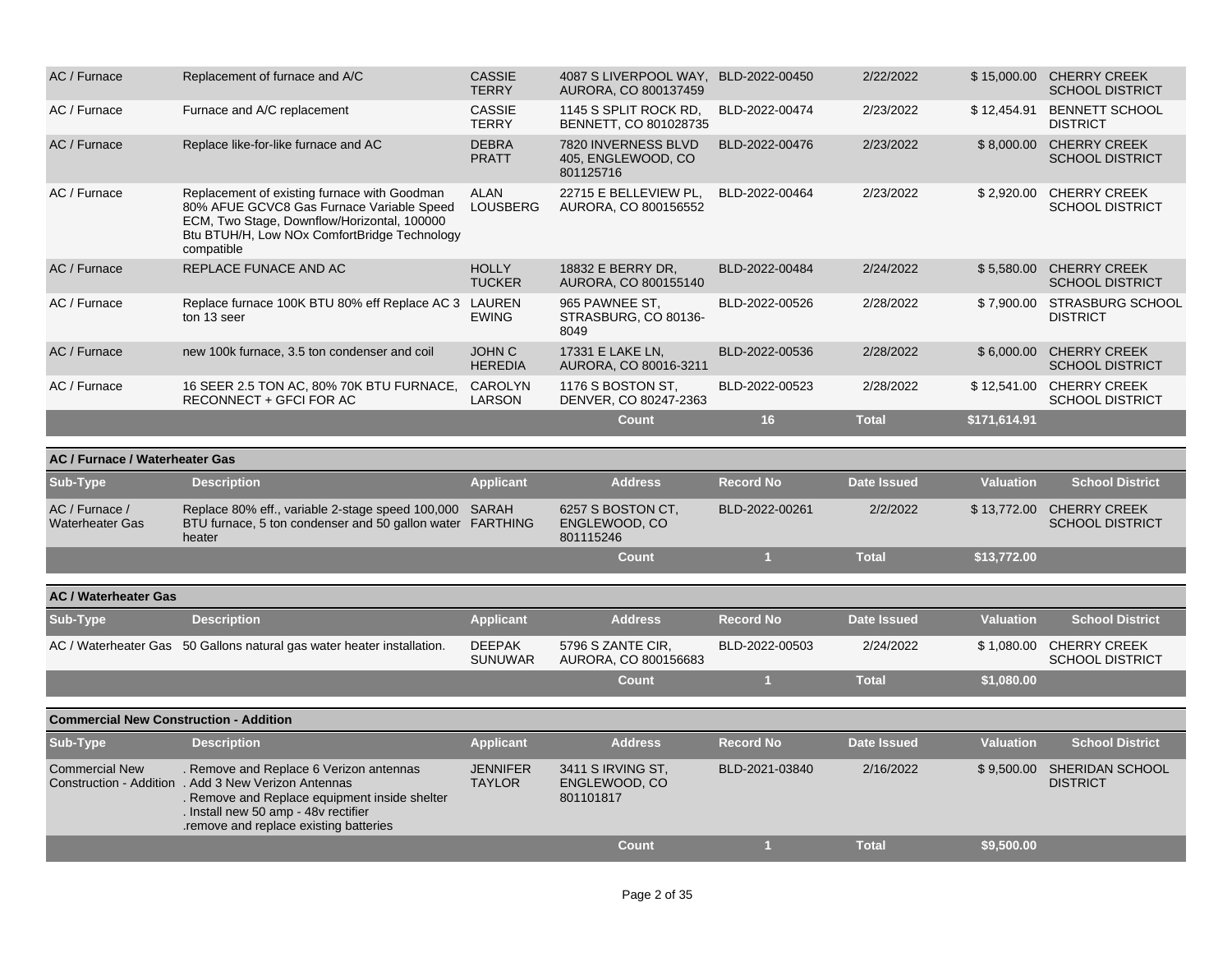| <b>Commercial New Construction - New Structure</b>                     |                                                                                                                                                                                                                                                                                                                                                                                                                 |                                 |                                                   |                  |                    |                  |                                                     |  |  |
|------------------------------------------------------------------------|-----------------------------------------------------------------------------------------------------------------------------------------------------------------------------------------------------------------------------------------------------------------------------------------------------------------------------------------------------------------------------------------------------------------|---------------------------------|---------------------------------------------------|------------------|--------------------|------------------|-----------------------------------------------------|--|--|
| Sub-Type                                                               | <b>Description</b>                                                                                                                                                                                                                                                                                                                                                                                              | <b>Applicant</b>                | <b>Address</b>                                    | <b>Record No</b> | <b>Date Issued</b> | <b>Valuation</b> | <b>School District</b>                              |  |  |
| <b>Commercial New</b><br><b>Construction - New</b><br>Structure        | This permit is being issued for retaining wall<br>ACA description of work: Construction of (1)<br>retaining wall. Maximum wall height is 10.33'                                                                                                                                                                                                                                                                 | <b>DANIEL</b><br><b>SOLEDAD</b> | 7801 S FAIRPLAY ST,<br>ENGLEWOOD, CO 80112        | BLD-2021-03606   | 2/3/2022           |                  | \$55,486.00 CHERRY CREEK<br><b>SCHOOL DISTRICT</b>  |  |  |
|                                                                        | Construction of (1) retaining wall. Maximum wall<br>height is 10.33'                                                                                                                                                                                                                                                                                                                                            |                                 |                                                   |                  |                    |                  |                                                     |  |  |
| <b>Commercial New</b><br><b>Construction - New</b><br><b>Structure</b> | This permit is being issued for a free standing 16' x VERONICA<br>16' (256sf) storage shed by "TUFF SHED" with flag DOMINGUEZ WATKINS 80137<br>anchoring system per manufacturer requirements.<br>This structure is reviewed and approved for a non-<br>habitable storage use only. No heat or electrical is<br>to be installed. Per Owner provided letter storage<br>to be ATV w/ snow plow & business labels. |                                 | 34501 E QUINCY AVE,                               | BLD-2021-03983   | 2/7/2022           | \$13,679.00      |                                                     |  |  |
| <b>Commercial New</b><br>Construction - New<br>Structure               | The project consists of the development of a new<br>15,750 sf hangar and a 4,400 sf lean-to which will<br>include tenant suites, offices and restrooms.<br>Various general aviation Group III aircraft are<br>scheduled to be housed in the hangar.                                                                                                                                                             | R SCHMIDT                       | CHRISTOPHE 8084 S Wallace CT,<br>Englewood, CO    | BLD-2021-03472   | 2/11/2022          | \$6,998,600.00   |                                                     |  |  |
| <b>Commercial New</b><br><b>Construction - New</b><br><b>Structure</b> | New Boat and RV storage facility which will consist CASEY<br>of 44,840 sf of indoor storage which will be around ADRAGNA<br>68 individual units, along with approximately 90<br>outdoor storage spots. The project with also<br>include around 1,800 sf of office space. The total<br>site area for the project is around 7.54 acres.                                                                           |                                 | 7950 S HANNIBAL CIR,<br>ENGLEWOOD, CO             | BLD-2021-02401   | 2/15/2022          | \$2,100,000.00   | <b>CHERRY CREEK</b><br><b>SCHOOL DISTRICT</b>       |  |  |
|                                                                        |                                                                                                                                                                                                                                                                                                                                                                                                                 |                                 | <b>Count</b>                                      | $\overline{4}$   | <b>Total</b>       | \$9,167,765.00   |                                                     |  |  |
|                                                                        |                                                                                                                                                                                                                                                                                                                                                                                                                 |                                 |                                                   |                  |                    |                  |                                                     |  |  |
| <b>Commercial New Construction - Signs</b><br>Sub-Type                 | <b>Description</b>                                                                                                                                                                                                                                                                                                                                                                                              | <b>Applicant</b>                | <b>Address</b>                                    | <b>Record No</b> | <b>Date Issued</b> | <b>Valuation</b> | <b>School District</b>                              |  |  |
| <b>Commercial New</b><br>Construction - Signs                          | New non-lighted sign                                                                                                                                                                                                                                                                                                                                                                                            | AMY<br>ALEXANDER                | 12525 E JAMISON PL,<br>ENGLEWOOD, CO<br>801124553 | BLD-2022-00037   | 2/7/2022           |                  | \$2,500.00 CHERRY CREEK<br><b>SCHOOL DISTRICT</b>   |  |  |
|                                                                        |                                                                                                                                                                                                                                                                                                                                                                                                                 |                                 | <b>Count</b>                                      | $\blacksquare$   | <b>Total</b>       | \$2,500.00       |                                                     |  |  |
|                                                                        | <b>Commercial Remodel-Renovation - Demo Only</b>                                                                                                                                                                                                                                                                                                                                                                |                                 |                                                   |                  |                    |                  |                                                     |  |  |
| Sub-Type                                                               | <b>Description</b>                                                                                                                                                                                                                                                                                                                                                                                              | <b>Applicant</b>                | <b>Address</b>                                    | <b>Record No</b> | <b>Date Issued</b> | <b>Valuation</b> | <b>School District</b>                              |  |  |
| <b>Commercial Remodel-</b><br>Renovation - Demo<br>Only                | Demo and Foundation Permit<br>Building permit is permit 21-02851                                                                                                                                                                                                                                                                                                                                                | <b>CHRISTA</b><br><b>PLAZA</b>  | 11350 E ORCHARD RD,<br>ENGLEWOOD, CO<br>801115040 | BLD-2022-00223   | 2/1/2022           |                  | \$159,000.00 CHERRY CREEK<br><b>SCHOOL DISTRICT</b> |  |  |
|                                                                        |                                                                                                                                                                                                                                                                                                                                                                                                                 |                                 | <b>Count</b>                                      | 1                | <b>Total</b>       | \$159,000.00     |                                                     |  |  |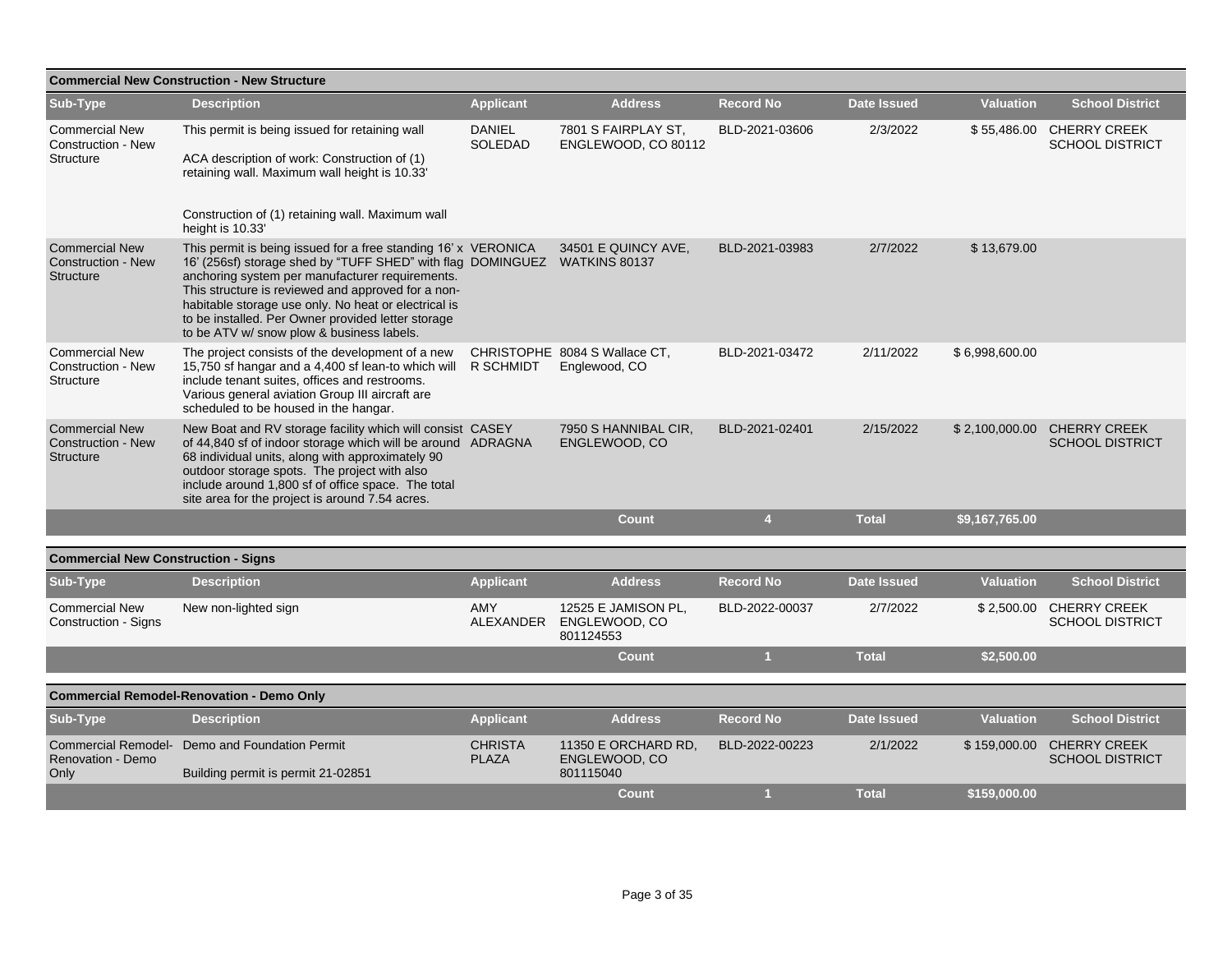| <b>Commercial Remodel-Renovation - Re-Roof</b> |                                                                                                                                                                                                                                                                                                                                                                                                                                                                                  |                                   |                                                                    |                  |                    |                  |                                                    |  |  |  |
|------------------------------------------------|----------------------------------------------------------------------------------------------------------------------------------------------------------------------------------------------------------------------------------------------------------------------------------------------------------------------------------------------------------------------------------------------------------------------------------------------------------------------------------|-----------------------------------|--------------------------------------------------------------------|------------------|--------------------|------------------|----------------------------------------------------|--|--|--|
| Sub-Type                                       | <b>Description</b>                                                                                                                                                                                                                                                                                                                                                                                                                                                               | <b>Applicant</b>                  | <b>Address</b>                                                     | <b>Record No</b> | <b>Date Issued</b> | <b>Valuation</b> | <b>School District</b>                             |  |  |  |
|                                                | Commercial Remodel- Tear off all layers of existing roofing to concrete<br>Renovation - Re-Roof substrate. Install 1/4" tapered ISO system, 1/2"<br>HD ISO cover board and cover with Johns<br>Manville 60 mil TPO membrane. Install new 24<br>gauge parapet coping.                                                                                                                                                                                                             | <b>JONNA</b><br><b>ALLISON</b>    | 3370 S IRVING ST.<br>ENGLEWOOD, CO<br>801101816                    | BLD-2022-00285   | 2/7/2022           |                  | \$62,600.49 SHERIDAN SCHOOL<br><b>DISTRICT</b>     |  |  |  |
|                                                | Commercial Remodel- Permit issued for the re-roofing of an existing<br>Renovation - Re-Roof Commercial Structure with new METAL ROOF<br>PANELS, attached over existing roof structure.<br>New sheet metal copings are to be provided per<br>application. STRUCTURAL: YES - Refer to<br>engineers stamped letter & details. The existing<br>roof area is ~4,600sf. Existing roof drainage<br>system to remain - subject to verification &<br>approval.                            | <b>ROGER</b><br><b>HAMACHER</b>   | 25 W HIGHWAY 40,<br><b>BYERS, CO 80103</b>                         | BLD-2021-03919   | 2/9/2022           | \$18,000.00      | <b>BYERS SCHOOL</b><br><b>DISTRICT</b>             |  |  |  |
| Renovation - Re-Roof                           | Commercial Remodel- One section will be--Remove membrane, leave<br>existing insulation, install 1/4" Secureroc, and<br>install 60 Mil GAF TPO. Mechanically attached.<br>Another section is to redistribute the ballast rock<br>remove membrane, install new 60 Mil EPDM, Then<br>redistribute ballast rock evenly.<br>Approximate 9,485 sq ft metal, 3,344 sq ft Gyp,<br>4,897 sq ft ballast                                                                                    | <b>ROBERT</b><br><b>MILLER</b>    | 2450 S WABASH ST,<br>DENVER, CO 802313816                          | BLD-2022-00292   | 2/17/2022          | \$120,120.00     | <b>CHERRY CREEK</b><br><b>SCHOOL DISTRICT</b>      |  |  |  |
| Renovation - Re-Roof mansard and shed          | Commercial Remodel- Full re roof. like for like. TPO and shingles on the<br>This permit is being issued for the RE-ROOFING<br>of an existing Commercial Structure, with new<br>shingles and TPO membrane, over existing roof<br>structure. Project includes removal of existing<br>roofing down to existing decking, new eps taper<br>system. The existing roof area is ~70 squares.<br>Existing roof drainage system to remain. No<br>Electrical, Plumbing, or Mechanical Work. | <b>NICHOLAS</b><br><b>SALAZAR</b> | 2020 S PONTIAC WAY,<br>DENVER, CO 802242412                        | BLD-2022-00258   | 2/23/2022          |                  | \$35,000.00 CHERRY CREEK<br><b>SCHOOL DISTRICT</b> |  |  |  |
|                                                |                                                                                                                                                                                                                                                                                                                                                                                                                                                                                  |                                   | Count                                                              | $\overline{4}$   | <b>Total</b>       | \$235,720.49     |                                                    |  |  |  |
|                                                | <b>Commercial Remodel-Renovation - Tenant Improvement</b>                                                                                                                                                                                                                                                                                                                                                                                                                        |                                   |                                                                    |                  |                    |                  |                                                    |  |  |  |
| Sub-Type                                       | <b>Description</b>                                                                                                                                                                                                                                                                                                                                                                                                                                                               | <b>Applicant</b>                  | <b>Address</b>                                                     | <b>Record No</b> | <b>Date Issued</b> | <b>Valuation</b> | <b>School District</b>                             |  |  |  |
| <b>Renovation - Tenant</b><br>Improvement      | Commercial Remodel- Gas line - 1-1/4 in gas header to remain<br>unchanged. Header will be modified to provide gas ZAMARRON<br>to a new fryer and new range. See attached P0.0.<br>Interior remodel - consists of painting the walls.<br>Building a new wood bench.                                                                                                                                                                                                               | <b>SERVANDO</b>                   | 10111 INVERNESS MAIN<br>ST, UNIT# M,<br>ENGLEWOOD, CO<br>801125722 | BLD-2021-03941   | 2/7/2022           | \$8,500.00       | <b>CHERRY CREEK</b><br><b>SCHOOL DISTRICT</b>      |  |  |  |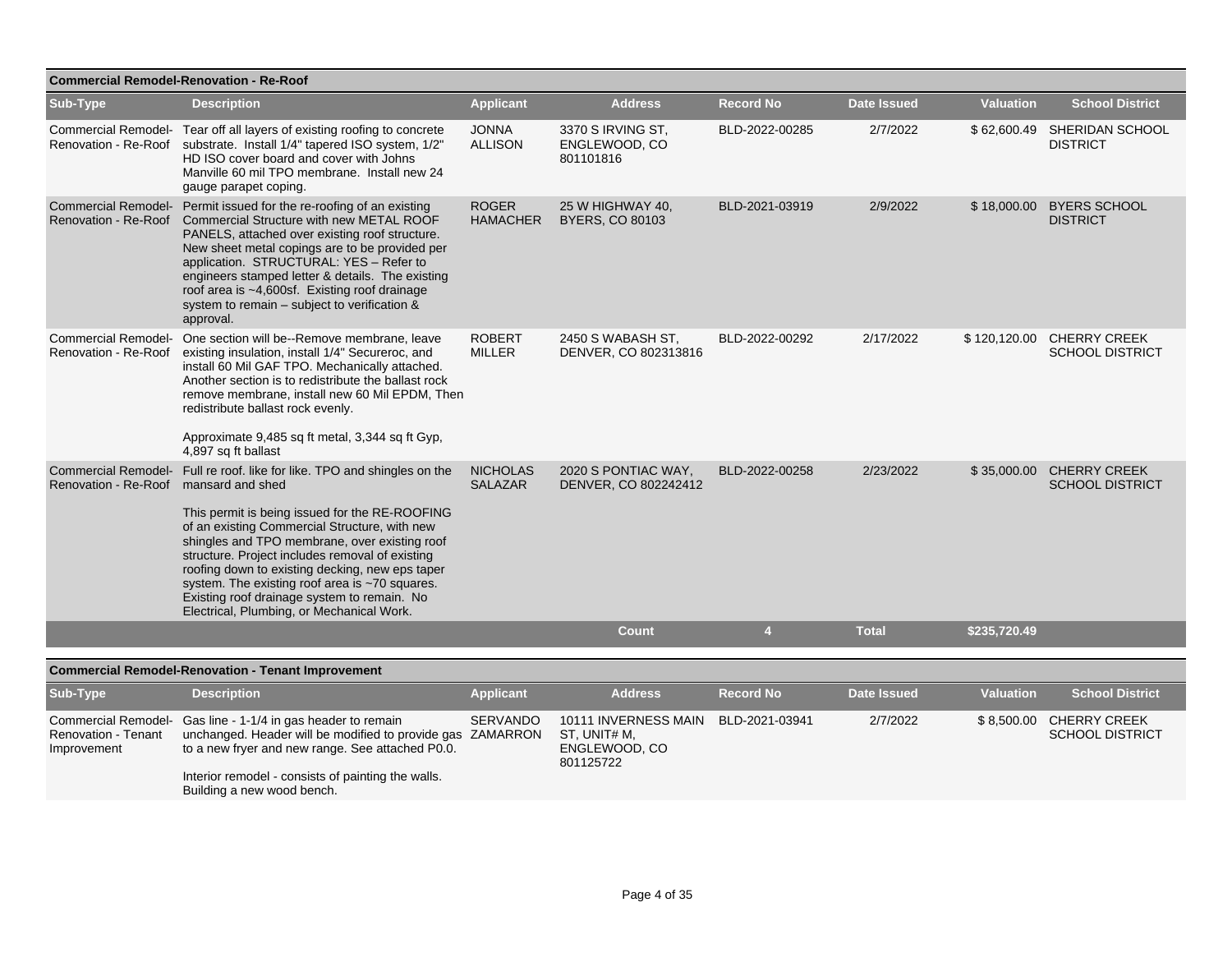| <b>Renovation - Tenant</b><br>Improvement | Commercial Remodel- Permit issued for the exterior ALTERATIONS OF<br>AN EXISTING Warehouse including: expanding<br>the opening height of two exterior overhead doors<br>on the warehouse only.<br>ACA Description of Work: "raising the height of 2<br>over head garage doors by 2 feet."<br>PERMIT CONDITIONS:<br>Deferred Submittal #1 (PLAN REVIEW): Deferred<br>Submittal #1: Revise Code cycle to Arapahoe<br>County Adopted Codes 2015 IBC and resubmit<br>prior to inspection.<br>Deferred Submittal #2 (FIELD INSPECTION):<br>Engineers Compliance Letter - Provide a Colorado<br>licensed stamped engineers letter indicating<br>general compliance of all structural requirements<br>from the engineer's design documents. Design<br>per Arapahoe County Design criteria, and the 2015<br>IBC.<br>raising the height of 2 over head garage doors by<br>2 feet | <b>JOHN J</b><br><b>POWERS</b>     | 12525 E JAMISON PL,<br>ENGLEWOOD, CO<br>801124553 | BLD-2022-00196 | 2/10/2022    |              | \$10,000.00 CHERRY CREEK<br><b>SCHOOL DISTRICT</b> |
|-------------------------------------------|-------------------------------------------------------------------------------------------------------------------------------------------------------------------------------------------------------------------------------------------------------------------------------------------------------------------------------------------------------------------------------------------------------------------------------------------------------------------------------------------------------------------------------------------------------------------------------------------------------------------------------------------------------------------------------------------------------------------------------------------------------------------------------------------------------------------------------------------------------------------------|------------------------------------|---------------------------------------------------|----------------|--------------|--------------|----------------------------------------------------|
| <b>Renovation - Tenant</b><br>Improvement | Commercial Remodel- Permit issued for the INTERIOR ALTERATIONS<br>OF AN EXISTING UNOCCUPIED 2,455sf<br>TENANT SPACE WITH A "B" OCCUPANCY,<br>FULLY SPRINKLED BUILDING. The general<br>scope of work includes architectural, mechanical,<br>and electrical interior alterations. Refer to<br>approved Construction Documents for<br>requirements.                                                                                                                                                                                                                                                                                                                                                                                                                                                                                                                        | <b>YOSUKE</b><br><b>MICHISHITA</b> | 10700 E GEDDES AVE,<br>ENGLEWOOD, CO<br>801123894 | BLD-2021-02993 | 2/14/2022    |              | \$89,675.00 CHERRY CREEK<br><b>SCHOOL DISTRICT</b> |
| <b>Renovation - Tenant</b><br>Improvement | Commercial Remodel- Permit issued for INTERIOR<br>ALTERATION/REMODEL PORTIONS within<br>EXISTING OCCUPIED ARAPAHOE COUNTY<br>SHERIFF'S ADMINISTRATION & CORONER'S<br>FACILITY. Interior alterations on the First and<br>Third floor of the building, ~422sf of area, Primary<br>"B" Occupancy, FULLY SPRINKLED BUILDING.<br>The general scope of work includes architectural,<br>mechanical, plumbing, and electrical interior<br>scopes of work. No exterior work. Refer to<br>approved Construction Documents for<br>requirements.                                                                                                                                                                                                                                                                                                                                    | DAVID PAGE<br><b>PHILLIPS</b>      | 13101 E Broncos PKY,<br>Centennial, CO            | BLD-2021-02423 | 2/17/2022    | \$200,000.00 | <b>CHERRY CREEK</b><br><b>SCHOOL DISTRICT</b>      |
|                                           |                                                                                                                                                                                                                                                                                                                                                                                                                                                                                                                                                                                                                                                                                                                                                                                                                                                                         |                                    | <b>Count</b>                                      | 4              | <b>Total</b> | \$308,175.00 |                                                    |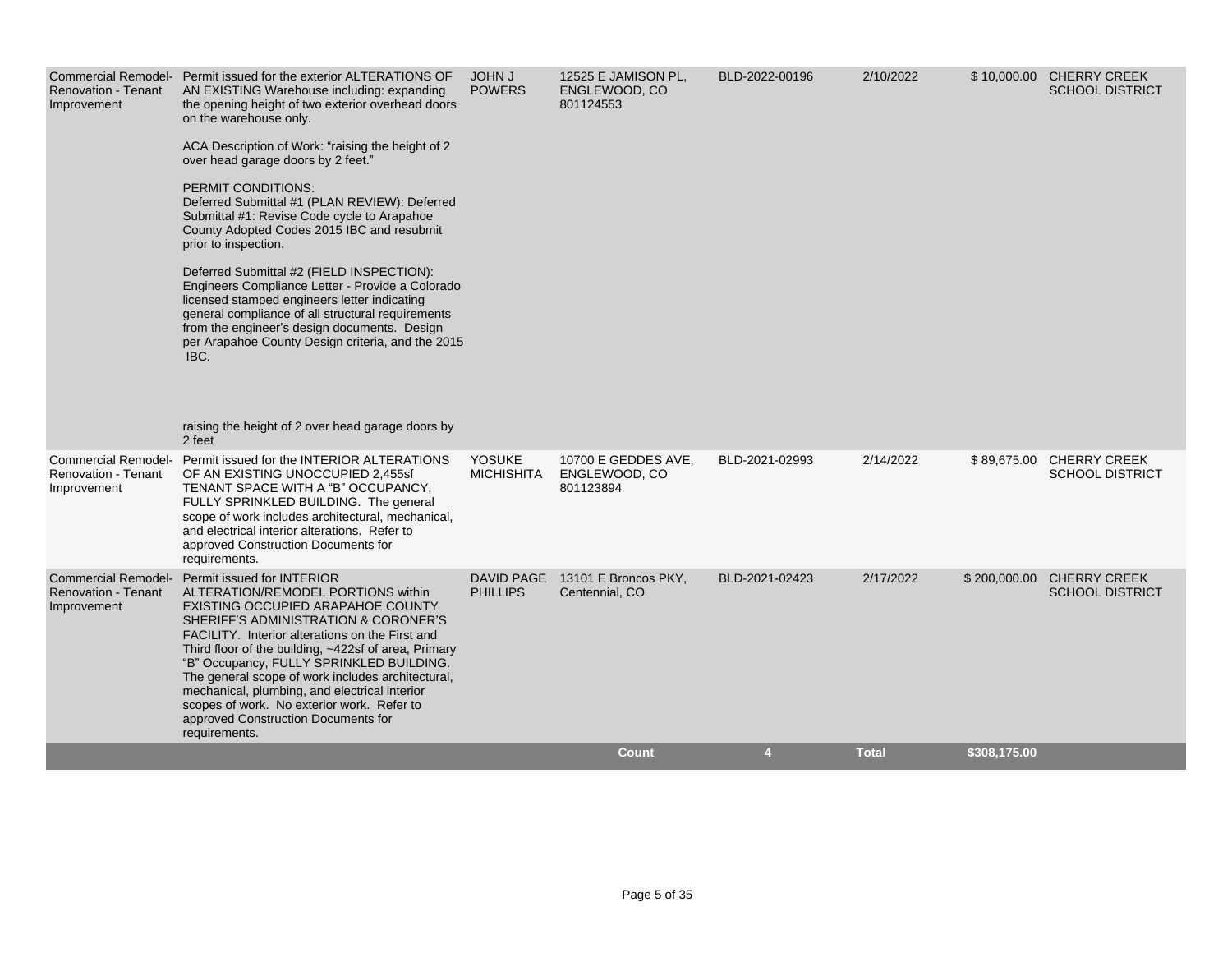|                                                                                  | <b>Commercial Systems Repair-Replace-Modify - Electrical Equipment</b>                                                                                                                                                                                                                                                                                                                                                                                                                         |                                 |                                               |                  |                    |                  |                                               |
|----------------------------------------------------------------------------------|------------------------------------------------------------------------------------------------------------------------------------------------------------------------------------------------------------------------------------------------------------------------------------------------------------------------------------------------------------------------------------------------------------------------------------------------------------------------------------------------|---------------------------------|-----------------------------------------------|------------------|--------------------|------------------|-----------------------------------------------|
| Sub-Type                                                                         | <b>Description</b>                                                                                                                                                                                                                                                                                                                                                                                                                                                                             | <b>Applicant</b>                | <b>Address</b>                                | <b>Record No</b> | <b>Date Issued</b> | <b>Valuation</b> | <b>School District</b>                        |
| <b>Commercial Systems</b><br>Repair-Replace-<br>Modify - Electrical<br>Equipment | T-Mobile/Sprint have an existing cell site at the<br>Cherry Creek Presbyterian Church. They would<br>like to remove and replace the 6 existing<br>antennas, remove the 9 existing radio modules<br>and install 6 new radio modules, install 4 new<br>tower mounted amplifiers, remove and replace the<br>2 site support cabinets, remove the existing fiber<br>cables and install new fiber cables and fiber<br>junction boxes, and install a new unistrut h-frame<br>in their equipment area. | <b>SCOTT</b><br><b>GIBBONS</b>  | 10150 E Belleview AVE,<br>Englewood, CO       | BLD-2021-02923   | 2/10/2022          | \$14,500.00      |                                               |
| <b>Commercial Systems</b><br>Repair-Replace-<br>Modify - Electrical<br>Equipment | Hook up pedestal meter for comcast cabinet                                                                                                                                                                                                                                                                                                                                                                                                                                                     | <b>EDGAR</b><br><b>ESCOBAR</b>  | 4966 S MALAYA WAY.<br><b>AURORA, CO 80015</b> | BLD-2021-04162   | 2/28/2022          | \$1,250.00       | <b>CHERRY CREEK</b><br><b>SCHOOL DISTRICT</b> |
|                                                                                  |                                                                                                                                                                                                                                                                                                                                                                                                                                                                                                |                                 | Count                                         | $\overline{2}$   | <b>Total</b>       | \$15,750.00      |                                               |
|                                                                                  | <b>Commercial Systems Repair-Replace-Modify - Electrical Wiring</b>                                                                                                                                                                                                                                                                                                                                                                                                                            |                                 |                                               |                  |                    |                  |                                               |
| Sub-Type                                                                         | <b>Description</b>                                                                                                                                                                                                                                                                                                                                                                                                                                                                             | <b>Applicant</b>                | <b>Address</b>                                | <b>Record No</b> | <b>Date Issued</b> | <b>Valuation</b> | <b>School District</b>                        |
| <b>Commercial Systems</b><br>Repair-Replace-<br>Modify - Electrical<br>Wiring    | New electrical to truck scale                                                                                                                                                                                                                                                                                                                                                                                                                                                                  | <b>TONY</b><br><b>SPADAFORA</b> | 2600 W OXFORD AVE,<br>ENGLEWOOD, CO 80110     | BLD-2021-04097   | 2/9/2022           | \$6,000.00       | SHERIDAN SCHOOL<br><b>DISTRICT</b>            |
| <b>Commercial Systems</b><br>Repair-Replace-<br>Modify - Electrical<br>Wiring    | Install new menu board and pre- browse menu<br>board for Popeye's drive thru.<br>Existing signs to be replaced                                                                                                                                                                                                                                                                                                                                                                                 | <b>LOUISE</b><br><b>SERRANO</b> | 2150 S QUEBEC ST.<br>DENVER, CO 802074069     | BLD-2021-03739   | 2/21/2022          | \$10,000.00      | <b>CHERRY CREEK</b><br><b>SCHOOL DISTRICT</b> |
|                                                                                  |                                                                                                                                                                                                                                                                                                                                                                                                                                                                                                |                                 | <b>Count</b>                                  | $\overline{2}$   | <b>Total</b>       | \$16,000.00      |                                               |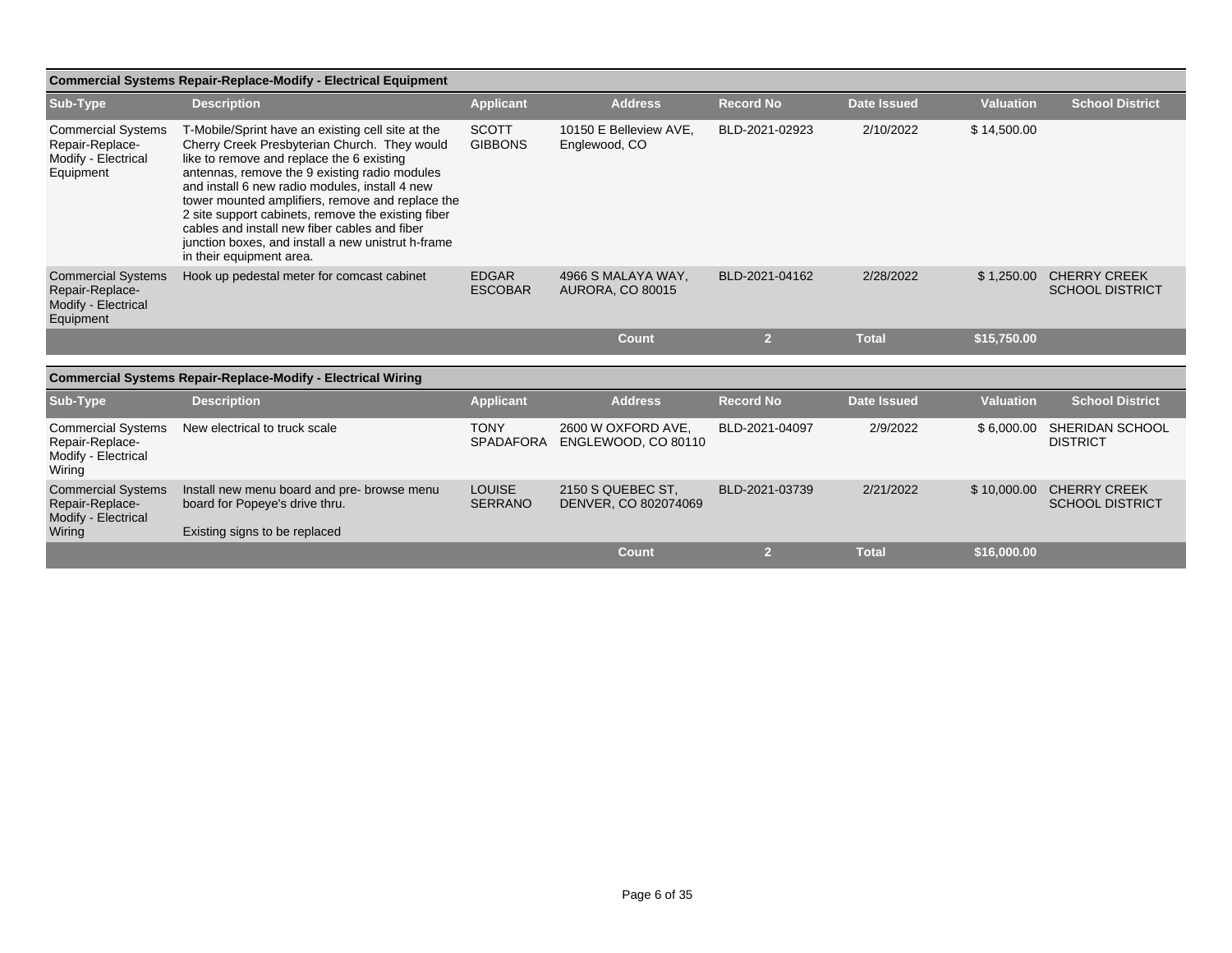| <b>Electrical Service Upgrade</b>    |                                                                                                                                                             |                                                |                                                       |                  |                    |                  |                                               |  |  |  |
|--------------------------------------|-------------------------------------------------------------------------------------------------------------------------------------------------------------|------------------------------------------------|-------------------------------------------------------|------------------|--------------------|------------------|-----------------------------------------------|--|--|--|
| Sub-Type                             | <b>Description</b>                                                                                                                                          | <b>Applicant</b>                               | <b>Address</b>                                        | <b>Record No</b> | <b>Date Issued</b> | <b>Valuation</b> | <b>School District</b>                        |  |  |  |
| <b>Electrical Service</b><br>Upgrade | New 200 Amp Service Change.                                                                                                                                 | <b>RYAN</b><br><b>TEDFORD</b>                  | 6089 S BISCAY ST.<br>AURORA, CO 800163844             | BLD-2022-00243   | 2/1/2022           | \$3,700.00       | <b>CHERRY CREEK</b><br><b>SCHOOL DISTRICT</b> |  |  |  |
| <b>Electrical Service</b><br>Upgrade | New 200amp all in one service upgrade                                                                                                                       | <b>NATHAN</b><br><b>WALDSCHMI</b><br><b>DT</b> | 2549 S HOL PL, DENVER,<br>CO 802226255                | BLD-2022-00241   | 2/1/2022           | \$2,500.00       | <b>CHERRY CREEK</b><br><b>SCHOOL DISTRICT</b> |  |  |  |
| <b>Electrical Service</b><br>Upgrade | 200 amp service change                                                                                                                                      | <b>HOLLY</b><br><b>TUCKER</b>                  | 9866 E MAPLEWOOD<br>CIR, ENGLEWOOD, CO<br>801115401   | BLD-2022-00266   | 2/2/2022           | \$4,876.50       | <b>CHERRY CREEK</b><br><b>SCHOOL DISTRICT</b> |  |  |  |
| <b>Electrical Service</b><br>Upgrade | 200 amp temporary service                                                                                                                                   | <b>SAM GUFFEY</b>                              | 54344 east wolf creek DR.<br>Strasburg, CO            | BLD-2022-00275   | 2/2/2022           | \$1,000.00       |                                               |  |  |  |
| <b>Electrical Service</b><br>Upgrade | Electrical service change                                                                                                                                   | <b>PAM GOLD</b>                                | 9910 E ABERDEEN AVE.<br>ENGLEWOOD, CO<br>801115410    | BLD-2022-00280   | 2/3/2022           | \$400.00         | <b>CHERRY CREEK</b><br><b>SCHOOL DISTRICT</b> |  |  |  |
| <b>Electrical Service</b><br>Upgrade | Place a new 200A meter in the place of the<br>meter/main combo unit. Place the new 200/150<br>main and distribution panel to the right of the new<br>meter. | <b>PERMIT</b><br><b>DEPARTMEN</b><br>T         | 3762 S ORLEANS ST.<br>AURORA, CO 800137437            | BLD-2022-00310   | 2/7/2022           | \$1,000.00       | <b>CHERRY CREEK</b><br><b>SCHOOL DISTRICT</b> |  |  |  |
| <b>Electrical Service</b><br>Upgrade | Service upgrade to 200 Amp                                                                                                                                  | <b>NICK</b><br><b>RODRIGUEZ</b>                | 5983 S JAMAICA WAY.<br>ENGLEWOOD, CO<br>801115754     | BLD-2022-00361   | 2/11/2022          | \$4,000.00       | <b>CHERRY CREEK</b><br><b>SCHOOL DISTRICT</b> |  |  |  |
| <b>Electrical Service</b><br>Upgrade | 200 AMP SEVICE CHANGE                                                                                                                                       | <b>HOLLY</b><br><b>TUCKER</b>                  | 6585 S WACO CT.<br>AURORA, CO 800161139               | BLD-2022-00486   | 2/24/2022          | \$5.176.69       | <b>CHERRY CREEK</b><br><b>SCHOOL DISTRICT</b> |  |  |  |
| <b>Electrical Service</b><br>Upgrade | 200 amp panel upgrade                                                                                                                                       | <b>BOJAN</b><br><b>RISTIC</b>                  | 5108 S PENNSYLVANIA<br>ST, LITTLETON, CO<br>801211022 | BLD-2022-00500   | 2/24/2022          | \$4,400.00       | <b>LITTLETON SCHOOL</b><br><b>DISTRICT</b>    |  |  |  |
| <b>Electrical Service</b><br>Upgrade | 200A Residential Main Panel Upgrade                                                                                                                         | <b>NATHAN</b><br><b>KLOCKOW</b>                | 5401 S SHERMAN ST.<br>LITTLETON, CO<br>801211253      | BLD-2022-00507   | 2/25/2022          | \$3,000.00       | <b>LITTLETON SCHOOL</b><br><b>DISTRICT</b>    |  |  |  |
|                                      |                                                                                                                                                             |                                                | Count                                                 | 10               | <b>Total</b>       | \$30,053.19      |                                               |  |  |  |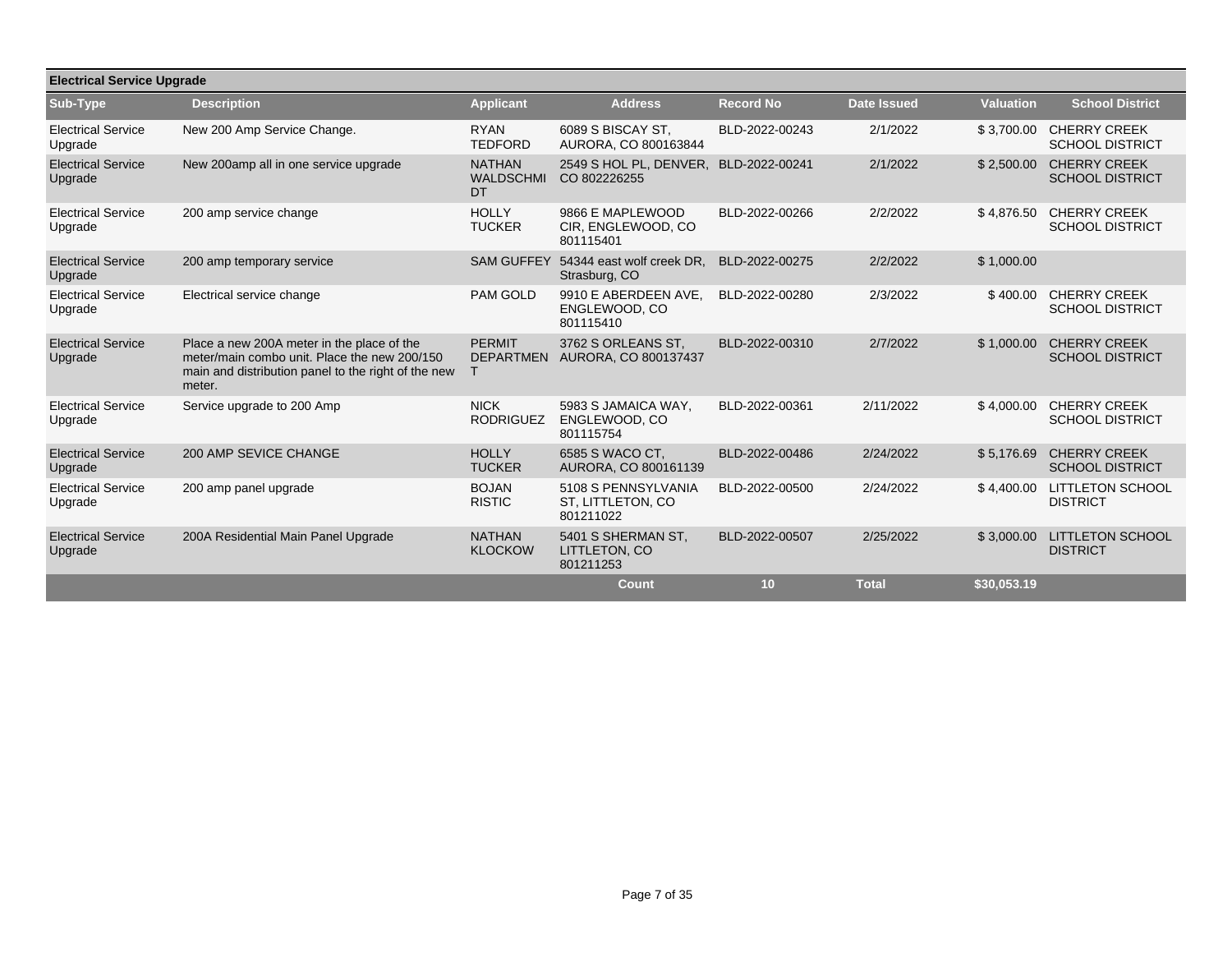| <b>Furnace</b> |                                                                                                                                             |                                    |                                                      |                  |                    |                  |                                                    |
|----------------|---------------------------------------------------------------------------------------------------------------------------------------------|------------------------------------|------------------------------------------------------|------------------|--------------------|------------------|----------------------------------------------------|
| Sub-Type       | <b>Description</b>                                                                                                                          | <b>Applicant</b>                   | <b>Address</b>                                       | <b>Record No</b> | <b>Date Issued</b> | <b>Valuation</b> | <b>School District</b>                             |
| Furnace        | Like for Like Furnace replacement                                                                                                           | <b>MICHELLE</b><br><b>SPRINKLE</b> | 10305 E CRESTRIDGE<br>LN, ENGLEWOOD, CO<br>801116217 | BLD-2022-00239   | 2/1/2022           |                  | \$10,696.00 CHERRY CREEK<br><b>SCHOOL DISTRICT</b> |
| Furnace        | Replace furnace with 80%, 80k BTU unit with<br>basic electrical connections.                                                                | TRACEY L.<br><b>JOHNSON</b>        | 4513 W PONDS CIR.<br>LITTLETON, CO<br>801236539      | BLD-2022-00257   | 2/2/2022           | \$11,382.00      | <b>LITTLETON SCHOOL</b><br><b>DISTRICT</b>         |
| Furnace        | replace 98% afue 100k btu furnace                                                                                                           | <b>ERIN</b><br><b>EASTWOOD</b>     | 6434 E EASTMAN AVE.<br>DENVER, CO 802227405          | BLD-2022-00273   | 2/2/2022           |                  | \$6.400.00 CHERRY CREEK<br><b>SCHOOL DISTRICT</b>  |
| Furnace        | <b>REPLACE FURNACE</b>                                                                                                                      | <b>BRANDON W</b><br><b>ORR</b>     | 6069 S JAMAICA CIR.<br>ENGLEWOOD, CO<br>801115748    | BLD-2022-00271   | 2/2/2022           | \$3,000.00       | <b>CHERRY CREEK</b><br><b>SCHOOL DISTRICT</b>      |
| Furnace        | two stage 80,000 btu furnace                                                                                                                | <b>HOLLY</b><br><b>TUCKER</b>      | 5640 E AMHERST AVE,<br>DENVER, CO 802227015          | BLD-2022-00263   | 2/2/2022           | \$4,617.50       | <b>CHERRY CREEK</b><br><b>SCHOOL DISTRICT</b>      |
| Furnace        | Install 100,000 BTU 80% efficiency furnace                                                                                                  | <b>JAMES</b><br><b>MOORE</b>       | 18542 E CRESTRIDGE<br>DR, AURORA, CO<br>800155132    | BLD-2022-00326   | 2/8/2022           |                  | \$4.192.00 CHERRY CREEK<br><b>SCHOOL DISTRICT</b>  |
| Furnace        | replace furnace with 110000 BTU furnace                                                                                                     | <b>LINDY</b><br><b>JOHNSON</b>     | 5448 S IOLA WAY,<br>ENGLEWOOD, CO<br>801113819       | BLD-2022-00334   | 2/9/2022           | \$6,500.00       | <b>CHERRY CREEK</b><br><b>SCHOOL DISTRICT</b>      |
| Furnace        | Replace furnace with 80% efficient 100k btu unit<br>Add REMCO Electric to permit 303-503-2362                                               | <b>LAUREY</b><br><b>YORK</b>       | 22735 E BELLEVIEW PL,<br>AURORA, CO 800156552        | BLD-2022-00342   | 2/9/2022           | \$4,400.00       | <b>CHERRY CREEK</b><br><b>SCHOOL DISTRICT</b>      |
| Furnace        | replace furnace with 90000 BTU furnace                                                                                                      | <b>LINDY</b><br><b>JOHNSON</b>     | 7425 S COUNTY ROAD<br>129, BENNETT, CO<br>801028314  | BLD-2022-00346   | 2/10/2022          | \$9,500.00       | <b>BENNETT SCHOOL</b><br><b>DISTRICT</b>           |
| Furnace        | Replacement of furnace: AMANA BRAND<br>- 86% EFFICIENCY (DELUXE EFFICIENCY)                                                                 | <b>MARCO</b><br><b>LINARES</b>     | 7823 S KITTREDGE CIR.<br>ENGLEWOOD, CO<br>801124644  | BLD-2022-00348   | 2/10/2022          | \$7.708.00       | <b>CHERRY CREEK</b><br><b>SCHOOL DISTRICT</b>      |
| Furnace        | install replacement 96% 90k btu furnace                                                                                                     | <b>KATHI</b><br><b>MCKINNEY</b>    | 19607 E MAPLEWOOD<br>AVE, AURORA, CO<br>800163875    | BLD-2022-00355   | 2/10/2022          | \$7.952.00       | <b>CHERRY CREEK</b><br><b>SCHOOL DISTRICT</b>      |
| Furnace        | Remove and replace BOTH (2) furnaces in home:<br>Left & right furnace are both an 80% efficient<br>90,000 BTU gas forced air furnace (each) | <b>APRIL</b><br><b>YAKISH</b>      | 6567 S RICHFIELD ST,<br>AURORA, CO 800163166         | BLD-2022-00358   | 2/10/2022          | \$7,515.00       | <b>CHERRY CREEK</b><br><b>SCHOOL DISTRICT</b>      |
| Furnace        | replace 80% afue 50k btu furnace                                                                                                            | <b>ERIN</b><br><b>EASTWOOD</b>     | 7866 S KITTREDGE CIR,<br>ENGLEWOOD, CO<br>801124643  | BLD-2022-00490   | 2/24/2022          | \$4,000.00       | <b>CHERRY CREEK</b><br><b>SCHOOL DISTRICT</b>      |
| Furnace        | Like for like furnace replacement: Remove and<br>replace 95% efficient 100,000 BTU gas forced air<br>furnace.                               | <b>APRIL</b><br>YAKISH             | 16809 E CALEY CIR,<br>AURORA, CO 80016-5024          | BLD-2022-00532   | 2/28/2022          | \$5,600.00       | <b>CHERRY CREEK</b><br><b>SCHOOL DISTRICT</b>      |
| Furnace        | replace furnace with 115,000btu 96% efficient<br>furnace                                                                                    | <b>CRYSTAL</b><br><b>PAULSON</b>   | 5989 S MOLINE WAY,<br>ENGLEWOOD, CO 80111-<br>5836   | BLD-2022-00527   | 2/28/2022          | \$7,612.00       | <b>CHERRY CREEK</b><br><b>SCHOOL DISTRICT</b>      |
|                |                                                                                                                                             |                                    | <b>Count</b>                                         | 15               | <b>Total</b>       | \$101.074.50     |                                                    |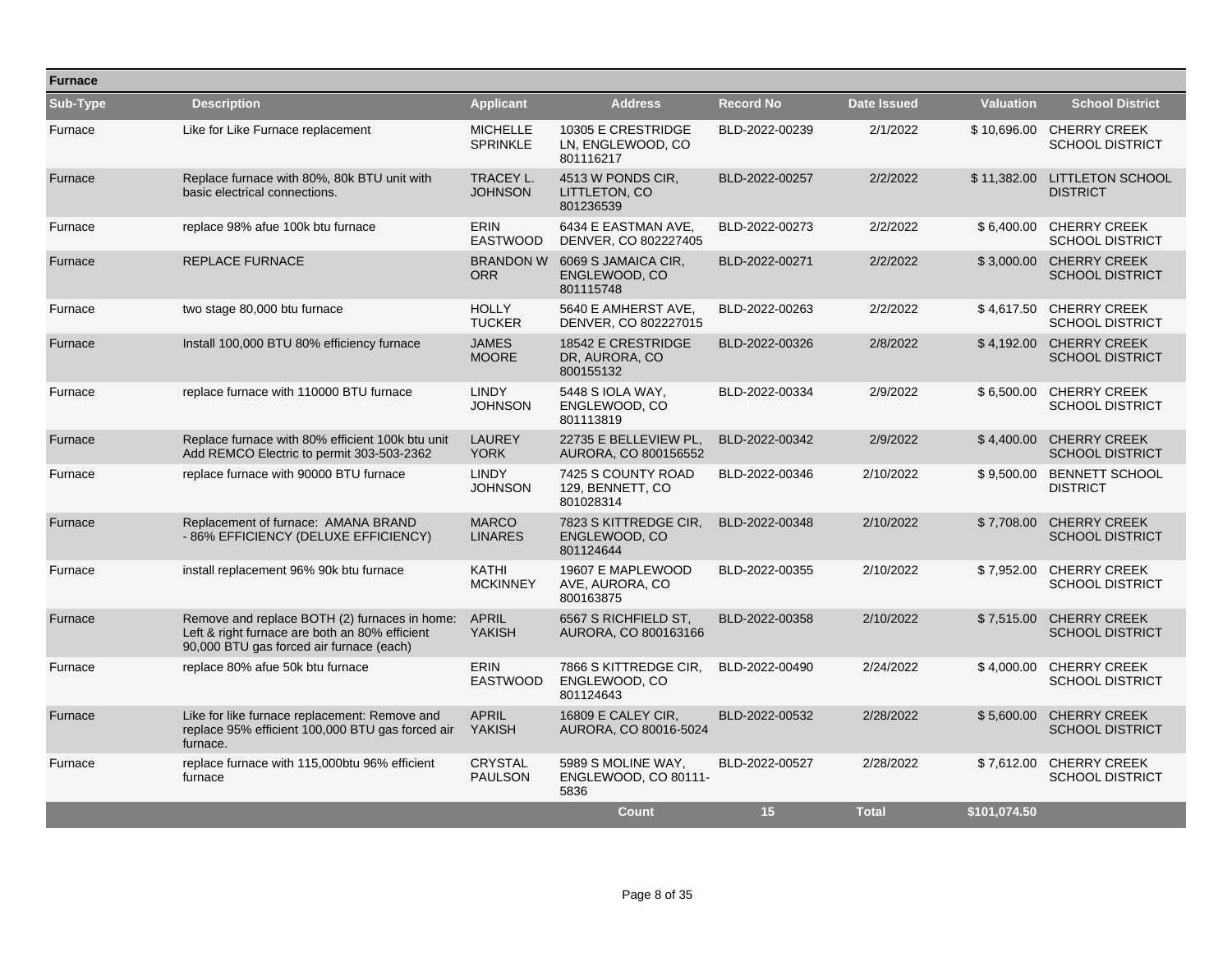|                              | <b>Furnace / Waterheater Gas</b>                                                              |                                                |                                                           |                  |                    |                  |                                               |  |  |  |  |  |
|------------------------------|-----------------------------------------------------------------------------------------------|------------------------------------------------|-----------------------------------------------------------|------------------|--------------------|------------------|-----------------------------------------------|--|--|--|--|--|
| Sub-Type                     | <b>Description</b>                                                                            | <b>Applicant</b>                               | <b>Address</b>                                            | <b>Record No</b> | <b>Date Issued</b> | <b>Valuation</b> | <b>School District</b>                        |  |  |  |  |  |
| Furnace / Waterheater<br>Gas | Remove and Replace 80,000 btu furnace 96% &<br>40,000 btu, 50 gallon direct vent furnace      | <b>RYAN</b><br><b>MESTON</b>                   | 6312 S FLORENCE WAY.<br>ENGLEWOOD, CO<br>801115608        | BLD-2022-00434   | 2/20/2022          | \$7,820.00       | <b>CHERRY CREEK</b><br><b>SCHOOL DISTRICT</b> |  |  |  |  |  |
|                              |                                                                                               |                                                | Count                                                     |                  | <b>Total</b>       | \$7,820.00       |                                               |  |  |  |  |  |
| <b>Reroof</b>                |                                                                                               |                                                |                                                           |                  |                    |                  |                                               |  |  |  |  |  |
| Sub-Type                     | <b>Description</b>                                                                            | <b>Applicant</b>                               | <b>Address</b>                                            | <b>Record No</b> | <b>Date Issued</b> | <b>Valuation</b> | <b>School District</b>                        |  |  |  |  |  |
| Reroof                       | Residential re-roof installing asphalt shingles.                                              | <b>TIKA B</b><br><b>PORTER</b>                 | 9364 E ATLANTIC PL.<br>DENVER, CO 802315739               | BLD-2022-00324   | 2/8/2022           | \$21,035.92      | <b>CHERRY CREEK</b><br><b>SCHOOL DISTRICT</b> |  |  |  |  |  |
| Reroof                       | Tear off existing roof and install 19 SQ of Owens<br>Corning Duration Storm asphalt shingles. | <b>MIKE</b><br><b>SPANIOL</b>                  | 1379 S BEELER CT.<br>DENVER, CO 802472350                 | BLD-2022-00343   | 2/9/2022           | \$11,580.00      | <b>CHERRY CREEK</b><br><b>SCHOOL DISTRICT</b> |  |  |  |  |  |
| Reroof                       | Remove and Replace Existing roof with GAF<br><b>American Harvest</b>                          | <b>JORDAN</b><br><b>RICHMOND</b>               | 26900 E COLFAX AVE.<br>UNIT# 477, AURORA, CO<br>800182300 | BLD-2022-00337   | 2/9/2022           | \$5,731.55       |                                               |  |  |  |  |  |
| Reroof                       | re roof existing house with asphalt shingles                                                  | <b>JACOB</b><br><b>ROBERT</b><br><b>MIEROP</b> | 9509 E IOWA CIR.<br>DENVER, CO 802477354                  | BLD-2022-00420   | 2/18/2022          | \$6,000.00       | <b>CHERRY CREEK</b><br><b>SCHOOL DISTRICT</b> |  |  |  |  |  |
| Reroof                       | reroof, 1 layer tearoff, 8/12, 40 squares                                                     | <b>JIMH</b><br><b>CARPENTER</b>                | 6108 S IOLA WAY.<br>ENGLEWOOD, CO<br>801115706            | BLD-2022-00462   | 2/23/2022          | \$33,094.00      | <b>CHERRY CREEK</b><br><b>SCHOOL DISTRICT</b> |  |  |  |  |  |
| Reroof                       | Tear off old roofing, apply underlayment and New<br>shingles                                  | <b>MICHAEL</b><br><b>LYNN</b>                  | 68800 E COUNTY ROAD<br>38, BYERS, CO<br>801039300         | BLD-2022-00489   | 2/24/2022          | \$13,100.00      | <b>BYERS SCHOOL</b><br><b>DISTRICT</b>        |  |  |  |  |  |
| Reroof                       | Remove existing roof and replace with a Owens<br>Corning Duration Flex shingle 31sq 5/12pitch | <b>NORMAL</b><br><b>NAVARRO</b>                | 8422 E OREGON PL.<br>DENVER, CO 80231-2734                | BLD-2022-00524   | 2/28/2022          | \$15,665.00      | <b>CHERRY CREEK</b><br><b>SCHOOL DISTRICT</b> |  |  |  |  |  |
|                              |                                                                                               |                                                | <b>Count</b>                                              | $\overline{7}$   | <b>Total</b>       | \$106,206.47     |                                               |  |  |  |  |  |

## **Residential New Construction - Accessory Structure**

| Sub-Type                                                               | <b>Description</b>                                                                                                                                                                                                                                                                                                                                                                                                                                                                                                                                                 | <b>Applicant</b>                  | <b>Address</b>                                       | <b>Record No</b> | Date Issued  | Valuation   | <b>School District</b>                        |
|------------------------------------------------------------------------|--------------------------------------------------------------------------------------------------------------------------------------------------------------------------------------------------------------------------------------------------------------------------------------------------------------------------------------------------------------------------------------------------------------------------------------------------------------------------------------------------------------------------------------------------------------------|-----------------------------------|------------------------------------------------------|------------------|--------------|-------------|-----------------------------------------------|
| <b>Residential New</b><br>Construction -<br><b>Accessory Structure</b> | The review of this permit is for the construction of<br>a NEW STEEL FRAMED DECK (36'X12') & NEW<br>WOOD FRAMED DECK OVER EXISTING<br>HABITABLE SPACE (10'-4"x 14') more than 30"<br>above finished grade, with composite decking, and<br>steel spiral stairway down to grade. Includes NEW<br>OUTDOOR KITCHEN & gas appliances.<br>STRUCTURAL: Yes - Per engineer's drawings.<br>ELECTRICAL: This permit only includes new<br>electrical associated with required exterior lighting<br>at stair landings, and new outlets as required per<br>code (as applicable). | <b>SHANNON</b><br><b>MUSGRAVE</b> | 11676 E MAPLEWOOD<br>AVE, ENGLEWOOD, CO<br>801115826 | BLD-2021-03805   | 2/28/2022    | \$81,000.00 | <b>CHERRY CREEK</b><br><b>SCHOOL DISTRICT</b> |
|                                                                        |                                                                                                                                                                                                                                                                                                                                                                                                                                                                                                                                                                    |                                   | Count                                                |                  | <b>Total</b> | \$81.000.00 |                                               |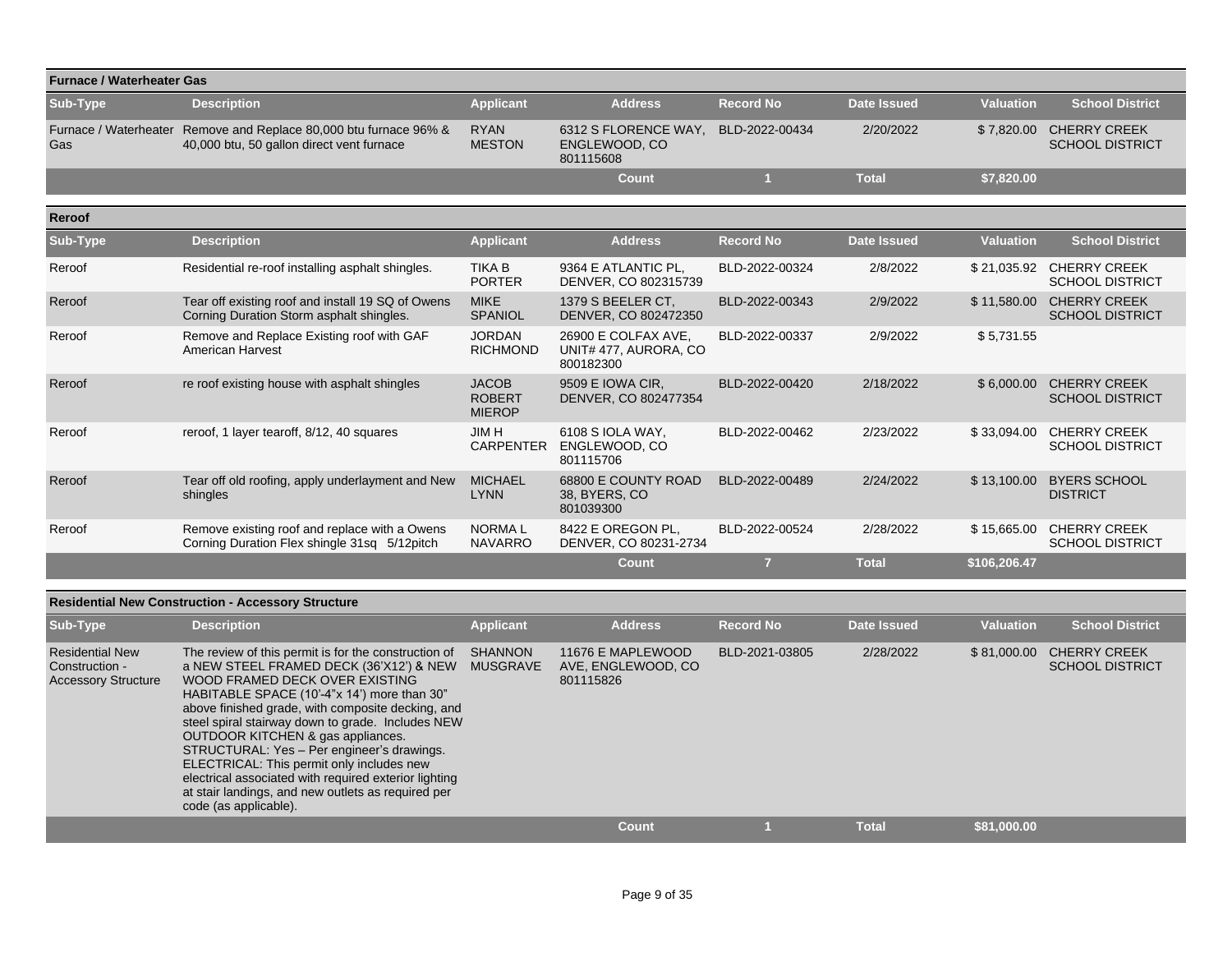| <b>Residential New Construction - Barn</b>                         |                                                                                                                                                                                                                                                                                                                                                                                                                                                                                                                                                                                                                                                     |                                              |                                                                    |                  |                    |                  |                                                    |  |  |  |  |
|--------------------------------------------------------------------|-----------------------------------------------------------------------------------------------------------------------------------------------------------------------------------------------------------------------------------------------------------------------------------------------------------------------------------------------------------------------------------------------------------------------------------------------------------------------------------------------------------------------------------------------------------------------------------------------------------------------------------------------------|----------------------------------------------|--------------------------------------------------------------------|------------------|--------------------|------------------|----------------------------------------------------|--|--|--|--|
| Sub-Type                                                           | <b>Description</b>                                                                                                                                                                                                                                                                                                                                                                                                                                                                                                                                                                                                                                  | <b>Applicant</b>                             | <b>Address</b>                                                     | <b>Record No</b> | <b>Date Issued</b> | <b>Valuation</b> | <b>School District</b>                             |  |  |  |  |
| <b>Residential New</b><br>Construction - Barn                      | The review of this permit is for the construction of<br>a NEW 100'-0"(l) x 50'-0"(w) x ~ 29'-9"(h) w/ 10'-<br>0"x17'-0" offset (5,170sf) WOOD FRAMED BARN<br>with (1) 12'(h) x 16'(w) overhead door, (12) 6'(h) x<br>1'(w) windows, (2) man doors, and cast-in-place<br>concrete floor, with siding wall covering and<br>asphalt roof shingles per drawings. ELECTRICAL<br>& PLUMBING: YES - Per drawings. NOTICE:<br>Electrical panel limited to 100AMP capacity per<br>Arapahoe County for approved agricultural use<br>structures. NOTE: This barn classified as a NON-<br><b>CONDITIONED &amp; NON-HABITABLE</b><br><b>ACCESSORY STRUCTURE.</b> | <b>ITZEL</b><br><b>ROSALES</b>               | 50254 E COUNTY ROAD<br>6, BENNETT, CO 80102                        | BLD-2021-00937   | 2/23/2022          |                  | \$200,000.00 BENNETT SCHOOL<br><b>DISTRICT</b>     |  |  |  |  |
|                                                                    |                                                                                                                                                                                                                                                                                                                                                                                                                                                                                                                                                                                                                                                     |                                              | <b>Count</b>                                                       | $\overline{1}$   | <b>Total</b>       | \$200,000.00     |                                                    |  |  |  |  |
|                                                                    | <b>Residential New Construction - Basement Finish</b>                                                                                                                                                                                                                                                                                                                                                                                                                                                                                                                                                                                               |                                              |                                                                    |                  |                    |                  |                                                    |  |  |  |  |
| Sub-Type                                                           | <b>Description</b>                                                                                                                                                                                                                                                                                                                                                                                                                                                                                                                                                                                                                                  | <b>Applicant</b>                             | <b>Address</b>                                                     | <b>Record No</b> | <b>Date Issued</b> | <b>Valuation</b> | <b>School District</b>                             |  |  |  |  |
| <b>Residential New</b><br>Construction -<br><b>Basement Finish</b> | Finish the basement space with 3 bedrooms, 3.5<br>bathrooms, family room, laundry, kitchenet and<br>mechanical space.<br>For a total of 1824 sqft.                                                                                                                                                                                                                                                                                                                                                                                                                                                                                                  | <b>DIANA</b><br><b>NUNEZ</b><br><b>GOMEZ</b> | 27831 E 9TH DR,<br><b>AURORA, CO 80018</b>                         | BLD-2022-00126   | 2/1/2022           |                  | \$100,000.00 AURORA SCHOOL<br><b>DISTRICT</b>      |  |  |  |  |
| <b>Residential New</b><br>Construction -<br><b>Basement Finish</b> | Finishing basement walls and ceilings, adding<br>recessed can lights, adding door to storage area,<br>and adding bathroom toilet, prefab tub/shower<br>unit, and sink in line with original builder rough-ins.<br>Electrical outlets, HVAC, and recessed lights are<br>drawn on plan.                                                                                                                                                                                                                                                                                                                                                               | <b>JENNIFER</b><br><b>LOBUE</b>              | 10449 E ABERDEEN AVE, BLD-2022-00288<br>ENGLEWOOD, CO<br>801115479 |                  | 2/4/2022           | \$67,689.00      | <b>CHERRY CREEK</b><br><b>SCHOOL DISTRICT</b>      |  |  |  |  |
| <b>Residential New</b><br>Construction -<br><b>Basement Finish</b> | Complete basement finish of 2,025 sqf.                                                                                                                                                                                                                                                                                                                                                                                                                                                                                                                                                                                                              | <b>KERRI</b><br><b>CROFT</b>                 | 49800 MAPLEWOOD PL,<br>BENNETT, CO 80102                           | BLD-2022-00244   | 2/4/2022           | \$103,842.00     | <b>BENNETT SCHOOL</b><br><b>DISTRICT</b>           |  |  |  |  |
| <b>Residential New</b><br>Construction -<br><b>Basement Finish</b> | Finish the basement with 3 bedrooms, web bar,<br>and 1.5 bathrooms.                                                                                                                                                                                                                                                                                                                                                                                                                                                                                                                                                                                 | ABEBAYEHU<br>L ZULA                          | 5874 S DANUBE ST.<br>AURORA, CO 800153174                          | BLD-2022-00245   | 2/6/2022           | \$76,920.00      | <b>CHERRY CREEK</b><br><b>SCHOOL DISTRICT</b>      |  |  |  |  |
| <b>Residential New</b><br>Construction -<br><b>Basement Finish</b> | - Partial basement finish - small space retained as ALEX<br>unfinished storage / unfinished utilities space<br>- 1 BED / 1 BATH / LIVING ROOM SPACE<br>- 2 Existing egress windows w/applicable ladders,<br>1 in bedroom<br>- under stair space unfinished<br>- 94" finished ceiling height<br>- Approximately 72 SF soffit area (6' x 12')                                                                                                                                                                                                                                                                                                         | <b>CONLEY</b>                                | 7444 S Memphis ST,<br>Aurora, CO 800162222                         | BLD-2021-04042   | 2/6/2022           | \$24,358.00      | <b>CHERRY CREEK</b><br><b>SCHOOL DISTRICT</b>      |  |  |  |  |
| <b>Residential New</b><br>Construction<br><b>Basement Finish</b>   | 1300 sq ft basement finish<br>1- bedroom, 3/4 bath, wet bar, Family Room,<br>exercise area<br>Framing, HVAC, Plumbing, Electrical, Drywall                                                                                                                                                                                                                                                                                                                                                                                                                                                                                                          | <b>PETER</b>                                 | 6081 S OURAY ST.<br>CAPOZZOLO AURORA, CO 800165004                 | BLD-2022-00309   | 2/7/2022           |                  | \$64,600.00 CHERRY CREEK<br><b>SCHOOL DISTRICT</b> |  |  |  |  |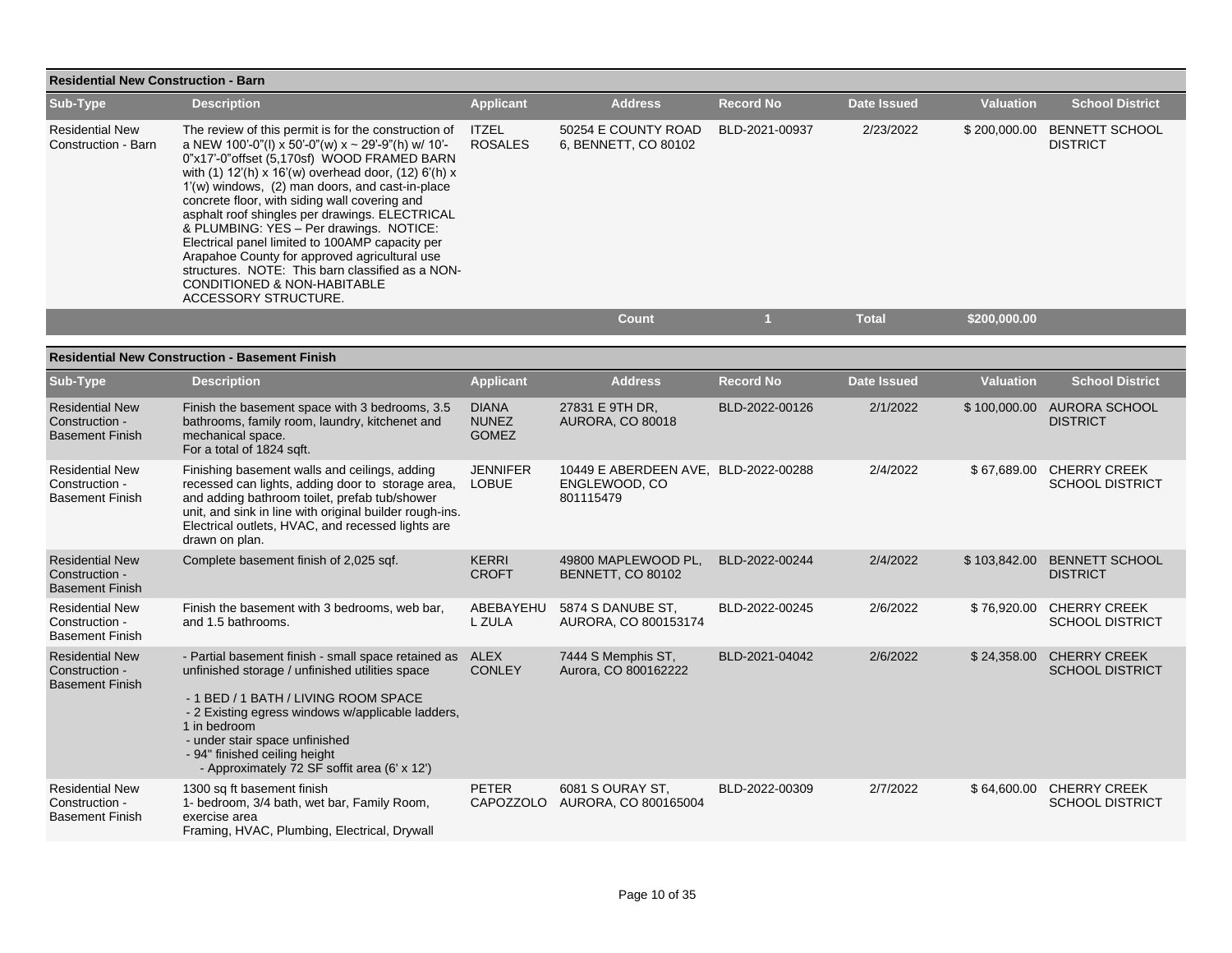| <b>Residential New</b><br>Construction -<br><b>Basement Finish</b> | Finishing 499 sqft basement with a bedroom,<br>bathroom, and common room. See drawing for<br>additional details.                                                                                                                                                                                                                                                                                                                                                                                                                                                                                                                                                                                                                                                                                                                                                           | <b>KEVIN</b><br><b>MATHEWS</b>   | 3720 S NEPAL CT.<br>AURORA, CO 800137436               | BLD-2022-00182   | 2/7/2022           |                  | \$30,000.00 CHERRY CREEK<br><b>SCHOOL DISTRICT</b> |
|--------------------------------------------------------------------|----------------------------------------------------------------------------------------------------------------------------------------------------------------------------------------------------------------------------------------------------------------------------------------------------------------------------------------------------------------------------------------------------------------------------------------------------------------------------------------------------------------------------------------------------------------------------------------------------------------------------------------------------------------------------------------------------------------------------------------------------------------------------------------------------------------------------------------------------------------------------|----------------------------------|--------------------------------------------------------|------------------|--------------------|------------------|----------------------------------------------------|
| <b>Residential New</b><br>Construction -<br><b>Basement Finish</b> | Finishing 908 sqft unfinished basement. Building 1<br>bedroom with closet, 1 bathroom with vanity and<br>sinks, toilet, and tub shower combo. Adding door<br>to create storage room. making room for water<br>heater and furnace. Hiring electrician and plumber<br>to do electrical work and plumbing for the<br>bathroom.                                                                                                                                                                                                                                                                                                                                                                                                                                                                                                                                                | ANDREW<br><b>NIGHTWINE</b>       | 4844 S WENATCHEE ST,<br>AURORA, CO 800156797           | BLD-2022-00377   | 2/15/2022          |                  | \$46,562.00 CHERRY CREEK<br><b>SCHOOL DISTRICT</b> |
| <b>Residential New</b><br>Construction -<br><b>Basement Finish</b> | Basement finish of approx. 583 sqft to include 1<br>bedroom, 1 bathroom and living area                                                                                                                                                                                                                                                                                                                                                                                                                                                                                                                                                                                                                                                                                                                                                                                    |                                  | JOBE COSTA 4345 S NEPAL ST.<br><b>AURORA, CO 80015</b> | BLD-2022-00352   | 2/15/2022          |                  | \$30,000.00 CHERRY CREEK<br><b>SCHOOL DISTRICT</b> |
| <b>Residential New</b><br>Construction -<br><b>Basement Finish</b> | This will be a project to finish the basement. Much DAVID LEE<br>of the work was done by the original home builder<br>including a framed/osb subfloor, insulated walls,<br>furnace/AC venting, bathroom drains, fire alarms,<br>etc. No structural walls are to be installed or<br>modified. Stairs to basement were finished by the<br>original home builder. Contractors will be utilized<br>for bathroom plumbing and some electrical,<br>including connection to the breaker box and<br>installation of the two new breakers. All windoes<br>and window wells were installed by home builder<br>and meet egress code requirements. Ceiling<br>heights will be 7'6" except for occasional<br>beams/ducting. Separate file with plans/notes<br>included. Plans include a finished bedroom,<br>bathroom, den, and reading nook, as well as an<br>unfinished storage area. | <b>BENNETT</b>                   | 5916 S QUATAR WAY,<br>BLDG#, Aurora, CO                | BLD-2022-00360   | 2/26/2022          | \$36,075.00      |                                                    |
|                                                                    |                                                                                                                                                                                                                                                                                                                                                                                                                                                                                                                                                                                                                                                                                                                                                                                                                                                                            |                                  | <b>Count</b>                                           | 10               | <b>Total</b>       | \$580,046.00     |                                                    |
|                                                                    | <b>Residential New Construction - Foundation Only</b>                                                                                                                                                                                                                                                                                                                                                                                                                                                                                                                                                                                                                                                                                                                                                                                                                      |                                  |                                                        |                  |                    |                  |                                                    |
| Sub-Type                                                           | <b>Description</b>                                                                                                                                                                                                                                                                                                                                                                                                                                                                                                                                                                                                                                                                                                                                                                                                                                                         | <b>Applicant</b>                 | <b>Address</b>                                         | <b>Record No</b> | <b>Date Issued</b> | <b>Valuation</b> | <b>School District</b>                             |
| <b>Residential New</b><br>Construction -<br><b>Foundation Only</b> | A. Deferred Submittal #1 (FIELD INSPECTION):<br>Engineers Letter - Provide a Colorado licensed<br>stamped engineers letter indicating general<br>compliance of all work and recommendations from<br>the engineer's design documents. Design per<br>Arapahoe County Design criteria, and the 2015                                                                                                                                                                                                                                                                                                                                                                                                                                                                                                                                                                           | <b>RUSSELL</b><br><b>MEINZER</b> | 2460 S HOLLY PL,<br>DENVER, CO 802226221               | BLD-2022-00293   | 2/14/2022          |                  | \$7,400.00 CHERRY CREEK<br><b>SCHOOL DISTRICT</b>  |

Foundation stabilization. Install wall braces (7).

**Residential New Construction - Single Family**

IRC

**Count 1 Total \$7,400.00**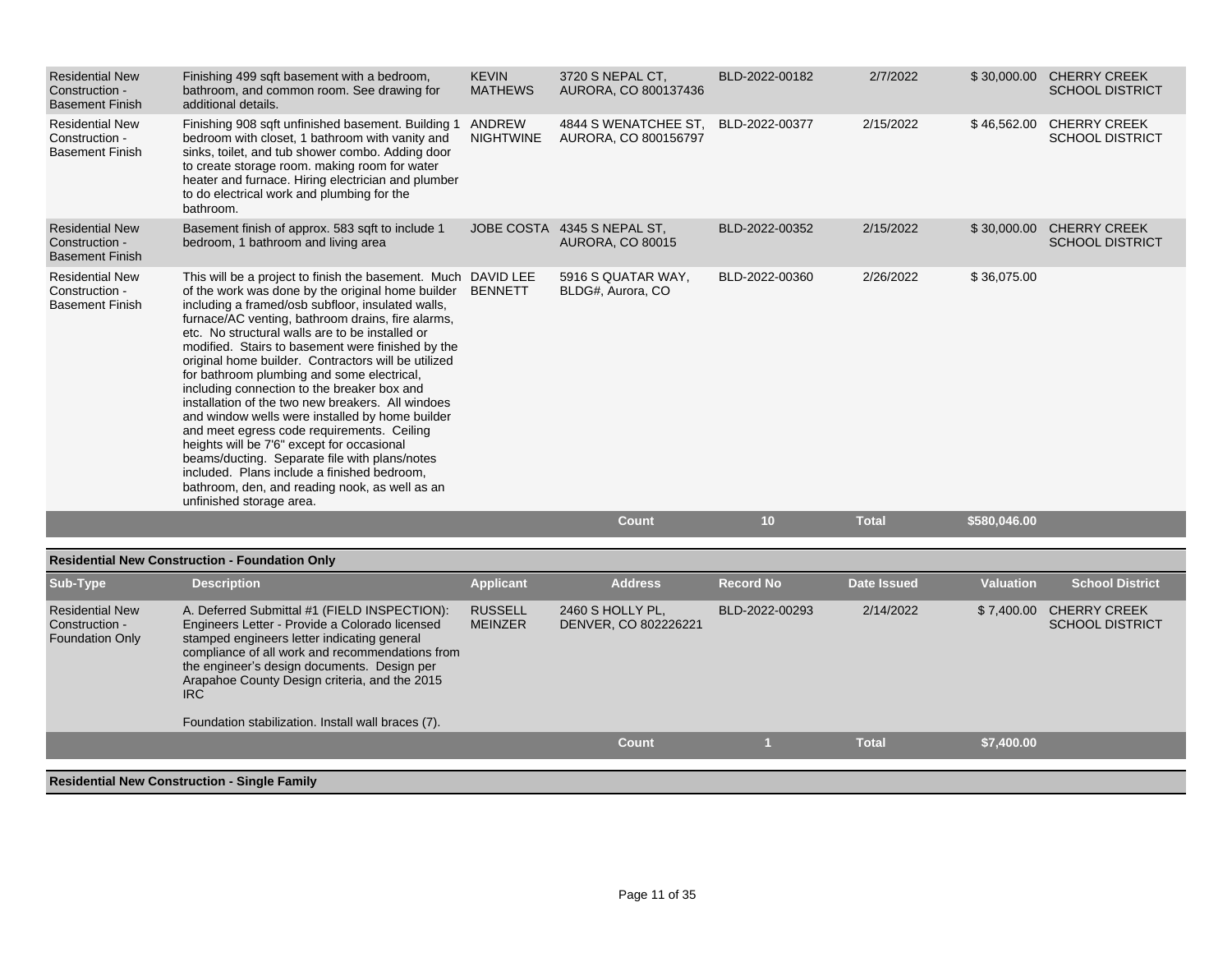| Sub-Type                                                         | <b>Description</b>                                                                                                                                                                                                                                                                                                                                                                                                                                                                                                                                                                                                             | <b>Applicant</b>          | <b>Address</b>                                     | <b>Record No</b> | <b>Date Issued</b> | <b>Valuation</b> | <b>School District</b>                              |
|------------------------------------------------------------------|--------------------------------------------------------------------------------------------------------------------------------------------------------------------------------------------------------------------------------------------------------------------------------------------------------------------------------------------------------------------------------------------------------------------------------------------------------------------------------------------------------------------------------------------------------------------------------------------------------------------------------|---------------------------|----------------------------------------------------|------------------|--------------------|------------------|-----------------------------------------------------|
| <b>Residential New</b><br>Construction - Single<br>Family        | D578 Elev E - 1st floor: 350 SQFT, 2nd Floor: 613<br>SQFT, 3rd Floor: 845 SQFT, Stairs: 140 SQFT,<br>Garage: 495 SQFT, Porch: 28 SQFT, Deck: 72<br>SQFT, Roof: 591 SQFT                                                                                                                                                                                                                                                                                                                                                                                                                                                        | MARNI<br><b>GOLDSTEIN</b> | 21091 E QUINCY DR,<br><b>AURORA, CO 80015</b>      | BLD-2021-01530   | 2/2/2022           | \$258,469.80     |                                                     |
|                                                                  | Crawlspace, 2 Car Garage, A/C                                                                                                                                                                                                                                                                                                                                                                                                                                                                                                                                                                                                  |                           |                                                    |                  |                    |                  |                                                     |
| <b>Residential New</b><br><b>Construction - Single</b><br>Family | This permit is for a 2-story 2460 single-family<br>residence to include Four bedrooms, 6 bathrooms, FAUDOA<br>5 car garage, Covered porch and patio and upper<br>deck, and a fireplace at the family room. The<br>basement is to be finished under this permit. This<br>fully buried basement will have two bedrooms, 2,<br>$\frac{3}{4}$ bathrooms, one with a tub, one with a shower,<br>Laundry room, and utility room. This residence will<br>have concrete slab on grade, basement, covered<br>porch patio.<br>ACA description of work: New single family<br>dwelling<br>deferred submittal #1: provide TCHD Permit. What | <b>ROJELIO</b>            | 51530 E COUNTY RD 30<br>RD, STRASBURG, CO<br>80136 | BLD-2021-02475   | 2/3/2022           | \$612,087.60     |                                                     |
|                                                                  | was received was the application.                                                                                                                                                                                                                                                                                                                                                                                                                                                                                                                                                                                              |                           |                                                    |                  |                    |                  |                                                     |
|                                                                  | deferred submittal #2: Provide revised Manual JDS<br>showing whole house ventilation at Laundry for<br>review and approval prior to installation.                                                                                                                                                                                                                                                                                                                                                                                                                                                                              |                           |                                                    |                  |                    |                  |                                                     |
|                                                                  | deferred submittal #3: Provide Manufactured truss<br>profiles and layout for review and approval prior to<br>installation                                                                                                                                                                                                                                                                                                                                                                                                                                                                                                      |                           |                                                    |                  |                    |                  |                                                     |
|                                                                  | deferred submittal #4: Provide window spec-<br>sheets with U-factor minimum of .35                                                                                                                                                                                                                                                                                                                                                                                                                                                                                                                                             |                           |                                                    |                  |                    |                  |                                                     |
|                                                                  | New single family dwelling                                                                                                                                                                                                                                                                                                                                                                                                                                                                                                                                                                                                     |                           |                                                    |                  |                    |                  |                                                     |
| <b>Residential New</b><br>Construction - Single<br>Family        | D721 Elev A: Unf Bsmt: 397 SQFT, Fin Bsmnt:<br>1427 SQFT, 1st Floor: 1886 SQFT, Garage: 462<br>SQFT, Porch: 50 SQFT, Covered Patio: 354 SQFT<br>Full Fin Basement, 10' SGD, FP, 2 car, AC,<br>Cover'd Patio #2,0                                                                                                                                                                                                                                                                                                                                                                                                               | <b>MARNI</b><br>GOLDSTEIN | 22058 E TUFTS CIR,<br><b>AURORA, CO 80015</b>      | BLD-2021-01650   | 2/7/2022           |                  | \$409,990.05 CHERRY CREEK<br><b>SCHOOL DISTRICT</b> |
| <b>Residential New</b><br>Construction - Single<br>Family        | new model home, repeat master, duplex, building<br>15, 224.1963, elevation B, extended 2 car garage, HUNTINGTON WATKINS, CO 80137<br>full finished basement<br>1st floor - 840sf<br>2nd floor - 1123sf<br>basement - 739sf<br>garage - 450sf                                                                                                                                                                                                                                                                                                                                                                                   | <b>LUKE</b>               | 655 N BENTLY ST.                                   | BLD-2021-03288   | 2/10/2022          |                  | \$291,493.55 BENNETT SCHOOL<br><b>DISTRICT</b>      |
|                                                                  | porch - 102sf                                                                                                                                                                                                                                                                                                                                                                                                                                                                                                                                                                                                                  |                           |                                                    |                  |                    |                  |                                                     |
| <b>Residential New</b><br>Construction - Single<br>Family        | CRAWL SPACE, 1ST 655, 2ND 1018, GAR 486,<br>PORCH 60 - 222.1671 ELEV B                                                                                                                                                                                                                                                                                                                                                                                                                                                                                                                                                         | LUKE                      | 659 N BENTLY ST,<br>HUNTINGTON WATKINS, CO 80137   | BLD-2021-03286   | 2/10/2022          |                  | \$246,456.22 BENNETT SCHOOL<br><b>DISTRICT</b>      |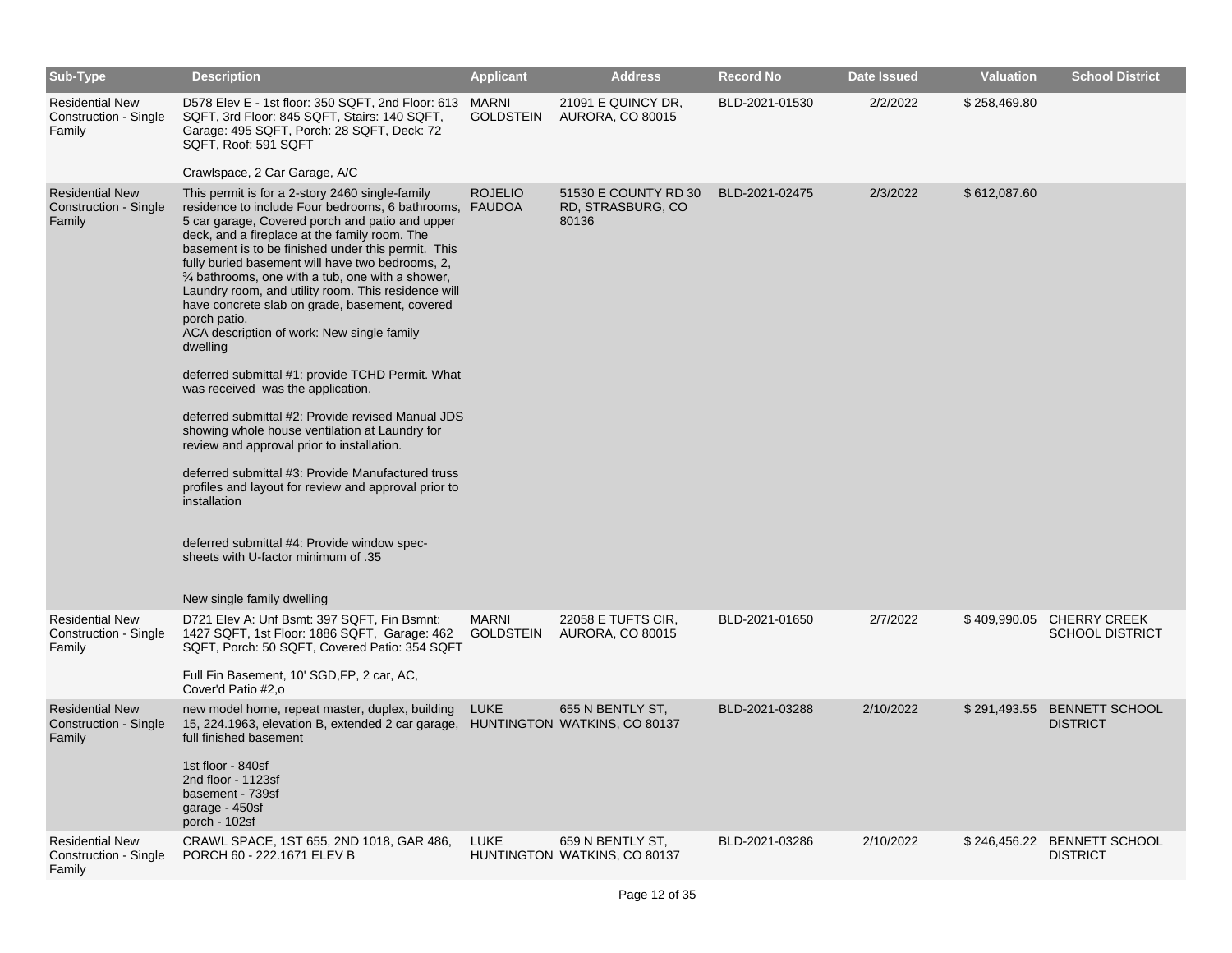| <b>Residential New</b><br><b>Construction - Single</b><br>Family | D578 Elev F: Lower Floor: 350 SQFT, Main Floor:<br>613 SQFT, Upper Floor: 845 SQFT, Stairs: 140<br>SQFT, Garage: 495 SQFT, Porch: 28 SQFT,<br>Deck: 72 SQFT, Roof: 541 SQFT                                                                 | <b>MARNI</b><br><b>GOLDSTEIN</b> | 20959 E QUINCY DR.<br><b>AURORA, CO 80015</b>   | BLD-2021-02004 | 2/14/2022    | \$253,669.80   |                                               |
|------------------------------------------------------------------|---------------------------------------------------------------------------------------------------------------------------------------------------------------------------------------------------------------------------------------------|----------------------------------|-------------------------------------------------|----------------|--------------|----------------|-----------------------------------------------|
|                                                                  | Crawl Space, 2 Car Garage, A/C, End Condition                                                                                                                                                                                               |                                  |                                                 |                |              |                |                                               |
| <b>Residential New</b><br><b>Construction - Single</b><br>Family | CRL SPACE, LOWER 261, MAIN 734. UPPER<br>804. STAIRS 135, GAR 473, PO 70, DECK 70,<br>ROOF 405 - D568 ELEV C                                                                                                                                | <b>MARNI</b><br><b>GOLDSTEIN</b> | 20969 E QUINCY DR.<br><b>AURORA, CO 80015</b>   | BLD-2021-01998 | 2/14/2022    | \$263,136.70   |                                               |
| <b>Residential New</b><br><b>Construction - Single</b><br>Family | D567 Elev E: Lower Floor: 246 SQFT, Main Floor: MARNI<br>760 SQFT, Upper Floor: 800 SQFT, Stairs: 140<br>SQFT, Garage: 513 SQFT, Porch: 68 SQFT,<br>Deck: 67 SQFT, Roof: 396 SQFT<br>Crawl Space, End Condition, 2 car, AC, 2 Car<br>Garage | <b>GOLDSTEIN</b>                 | 20973 E QUINCY DR.<br><b>AURORA, CO 80015</b>   | BLD-2021-01648 | 2/14/2022    | \$252,602.10   |                                               |
| <b>Residential New</b><br>Construction - Single<br>Family        | CRAWL SPACE, 1ST 1747, GAR 417, PORCH<br>26, PATIO 133 - D921 ELEV C                                                                                                                                                                        | <b>ELENA</b><br><b>SPINKS</b>    | 27788 E 10TH DR,<br><b>AURORA, CO 80018</b>     | BLD-2022-00074 | 2/14/2022    | \$257,600.54   | AURORA SCHOOL<br><b>DISTRICT</b>              |
| <b>Residential New</b><br><b>Construction - Single</b><br>Family | D568 Elev A: Lower Floor: 261 SQFT, Main Floor: MARNI<br>734 SQFT, Upper Floor: 723 SQFT, Garage: 473<br>SQFT, Porch: 70 SQFT, Deck: 70 SQFT<br>Crawl Space, End Condition, 2 car, AC, 2 Car<br>Garage, Opt Bed #3                          | <b>GOLDSTEIN</b>                 | 21015 E QUINCY DR.<br><b>AURORA, CO 80015</b>   | BLD-2021-01654 | 2/16/2022    | \$218,979.30   |                                               |
| <b>Residential New</b><br>Construction - Single<br>Family        | CRAWL SPACE, 1ST 961, 2ND 1003, GAR 423,<br>PORCH 62 - D904 ELEV A                                                                                                                                                                          | <b>ELENA</b><br><b>SPINKS</b>    | 27922 E 10TH DR,<br><b>AURORA, CO 80018</b>     | BLD-2022-00139 | 2/18/2022    |                | \$254,220.20 AURORA SCHOOL<br><b>DISTRICT</b> |
| <b>Residential New</b><br><b>Construction - Single</b><br>Family | D712 Elev A: Unf Bsmt: 134 SQFT, Fin Bsmnt:<br>652 SQFT, 1st Floor: 889 SQFT, 2nd Floor: 1211<br>SQFT, Garage: 424 SQFT, Porch: 84 SQFT,<br>Covered Patio: 128 SQFT                                                                         | <b>MARNI</b><br><b>GOLDSTEIN</b> | 21005 E RADCLIFF PL,<br><b>AURORA, CO 80015</b> | BLD-2021-03068 | 2/23/2022    | \$337,585.20   |                                               |
|                                                                  | Full Finished Bsmt, 2 car, FP@FR, AC, Covered<br>Patio                                                                                                                                                                                      |                                  |                                                 |                |              |                |                                               |
|                                                                  |                                                                                                                                                                                                                                             |                                  | <b>Count</b>                                    | 12             | <b>Total</b> | \$3,656,291.06 |                                               |
| بمسمى بيبوا الملهسمانية                                          | touration. Observe Fourth Module                                                                                                                                                                                                            |                                  |                                                 |                |              |                |                                               |

**Residential New Construction - Single Family Modular**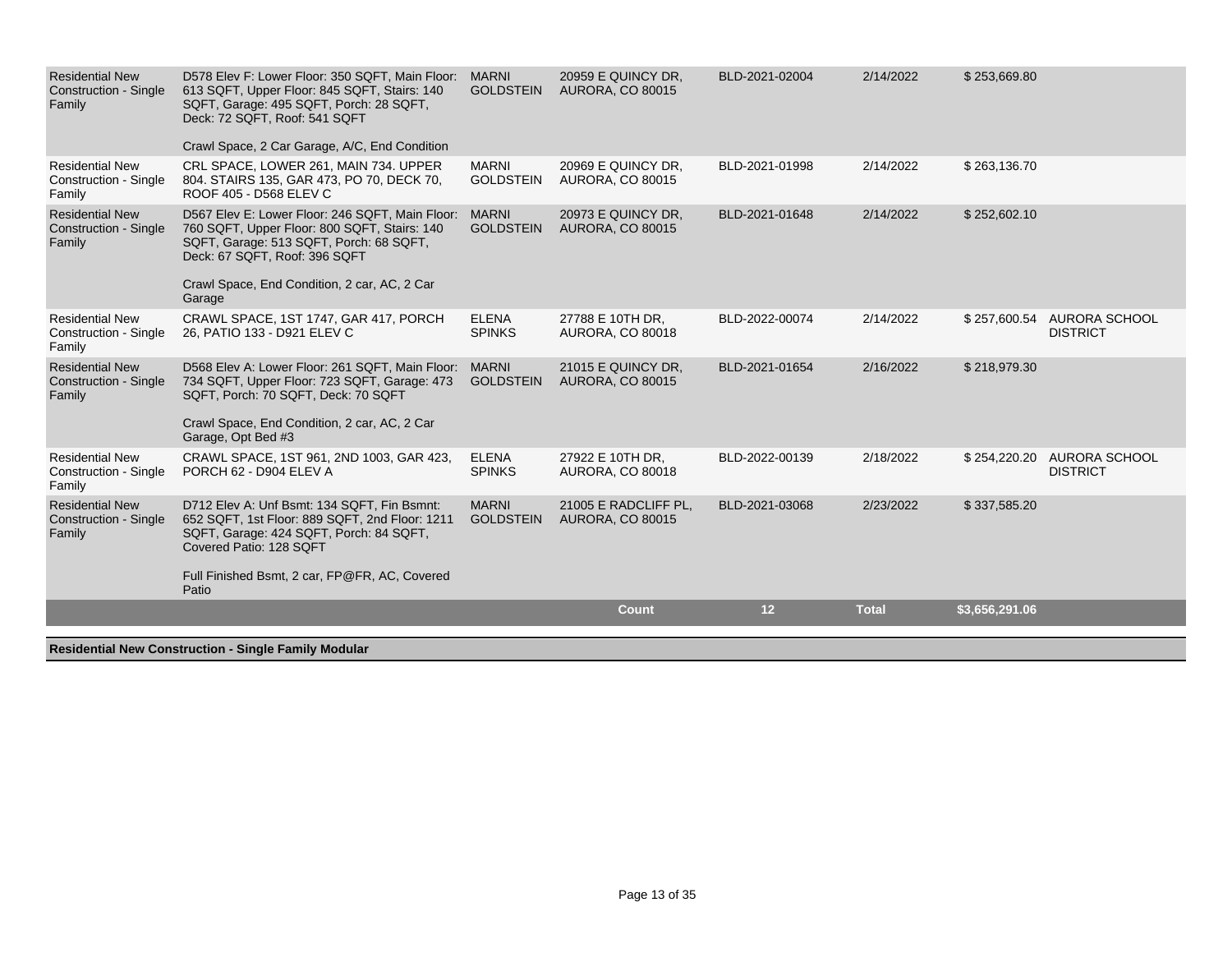| <b>Sub-Type</b>                                                          | <b>Description</b>                                                                                                                                                                                                                                                                                                                                                                                                                                                                                                                                                                                                                                                                                                                                                                                                                                                                                                                                                                            | <b>Applicant</b>                | <b>Address</b>                          | <b>Record No</b>    | <b>Date Issued</b> | <b>Valuation</b> | <b>School District</b>                           |
|--------------------------------------------------------------------------|-----------------------------------------------------------------------------------------------------------------------------------------------------------------------------------------------------------------------------------------------------------------------------------------------------------------------------------------------------------------------------------------------------------------------------------------------------------------------------------------------------------------------------------------------------------------------------------------------------------------------------------------------------------------------------------------------------------------------------------------------------------------------------------------------------------------------------------------------------------------------------------------------------------------------------------------------------------------------------------------------|---------------------------------|-----------------------------------------|---------------------|--------------------|------------------|--------------------------------------------------|
| <b>Residential New</b><br>Construction - Single<br><b>Family Modular</b> | The review of this permit is for the set-up of a<br>modular (HUD) home on a permanent foundation,<br>Over a crawlspace. including 4 bedrooms 3.5<br>bathrooms with slab on grade porches. Please<br>refer to the excerpts from Appendix R of the<br>County adopted residential code titled Drive<br>Standards at the end of this document. These<br>pertain to the requirements for permitting, permit<br>submittals, materials testing, Engineer's<br>certification, maintenance and premises<br>identification, for new driveways for all A-1 and A-E<br>Zone Districts. The entire document is available<br>upon request.<br>A. Deferred Submittal #1 (FIELD INSPECTION):<br>Engineers Letter - Provide a Colorado licensed<br>stamped engineers letter for excavation<br>observation per soils report, and Footing,<br>foundation. Engineers letters must be on site at<br>time of Rough inspection.<br>install a brand new CO State Approved Modular<br>home on a 4' concrete foundation | JAY B<br><b>SCOLNICK</b>        | 1455 S EDGAR CT,<br>STRASBURG, CO 80136 | MHIP-2021-<br>04211 | 2/4/2022           |                  | \$278,269.32 STRASBURG SCHOOL<br><b>DISTRICT</b> |
| <b>Residential New</b><br>Construction - Single<br><b>Family Modular</b> | The review of this permit is for the set-up of a<br>modular home on a permanent foundation over a<br>conditioned crawlspace, and standard concrete<br>steps. Please refer to the excerpts from Appendix<br>R of the County adopted residential code titled<br>Drive Standards at the end of this document.<br>These pertain to the requirements for permitting,<br>permit submittals, materials testing, Engineer's<br>certification, maintenance and premises<br>identification, for new driveways for all A-1 and A-E<br>Zone Districts. The entire document is available<br>upon request.<br>ACA description of work: Set up a brand new CO<br>State approved Modular home on a concrete<br>foundation<br>Deferred Submittal #1: Provide Engineer stamped<br>Open hole, Footing and foundation letters of<br>general compliance.<br>Set up a brand new CO State approved Modular<br>home on a concrete foundation                                                                          | JAY B<br><b>SCOLNICK</b>        | 1364 S EDGAR CT,<br>STRASBURG, CO 80136 | MHIP-2021-<br>04203 | 2/4/2022           |                  | \$287,798.32 STRASBURG SCHOOL<br><b>DISTRICT</b> |
| <b>Residential New</b><br>Construction - Single<br><b>Family Modular</b> | New Modular Home on Basement<br><b>Standard Concrete Steps</b>                                                                                                                                                                                                                                                                                                                                                                                                                                                                                                                                                                                                                                                                                                                                                                                                                                                                                                                                | <b>DONALD A</b><br><b>HULSE</b> | 58348 E Harvard PL,<br>Strasburg, CO    | MHIP-2021-<br>04147 | 2/14/2022          | \$303,254.16     |                                                  |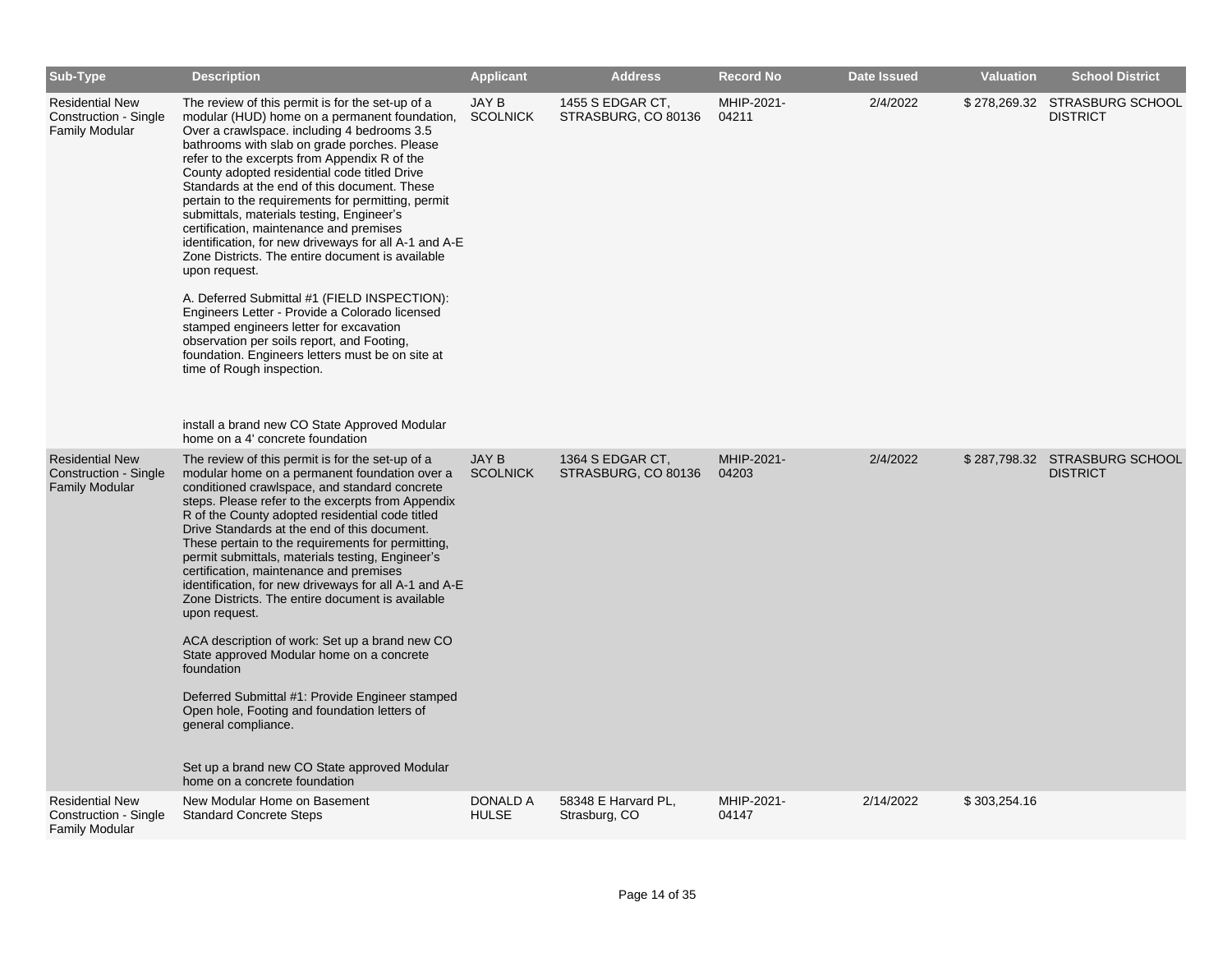| <b>Residential New</b><br>Construction - Single<br><b>Family Modular</b> | The review of this permit is for the set-up of a<br>modular home on a permanent foundation with a<br>conditioned (crawl space), and Standard Concrete<br>steps. Please refer to the excerpts from Appendix<br>R of the County adopted residential code titled<br>Drive Standards at the end of this document.<br>These pertain to the requirements for permitting,<br>permit submittals, materials testing, Engineer's<br>certification, maintenance and premises<br>identification, for new driveways for all A-1 and A-E<br>Zone Districts. The entire document is available<br>upon request.<br>ACA description of work: Install a 2,204 s.f.<br>Colorado State Approved Modular/IRC home on a<br>4' 8" thick concrete Crawlspace wall.<br>Deferred Submittal #1: Provide a state of Colorado<br>licensed engineer stamped letter of general<br>compliance for Excavation, Footing, and<br>foundation reinforcement.<br>Install a 2,204 s.f. Colorado State Approved<br>Modular/IRC home on a 4' 8" thick concrete<br>Crawlspace wall. | JAY B<br><b>SCOLNICK</b> | 1456 S EDGAR CT,<br>Strasburg, CO | MHIP-2022-<br>00220 | 2/25/2022    | \$287,798.32   | <b>STRASBURG SCHOOL</b><br><b>DISTRICT</b> |
|--------------------------------------------------------------------------|-------------------------------------------------------------------------------------------------------------------------------------------------------------------------------------------------------------------------------------------------------------------------------------------------------------------------------------------------------------------------------------------------------------------------------------------------------------------------------------------------------------------------------------------------------------------------------------------------------------------------------------------------------------------------------------------------------------------------------------------------------------------------------------------------------------------------------------------------------------------------------------------------------------------------------------------------------------------------------------------------------------------------------------------|--------------------------|-----------------------------------|---------------------|--------------|----------------|--------------------------------------------|
|                                                                          |                                                                                                                                                                                                                                                                                                                                                                                                                                                                                                                                                                                                                                                                                                                                                                                                                                                                                                                                                                                                                                           |                          | <b>Count</b>                      | 4                   | <b>Total</b> | \$1,157,120.12 |                                            |

| Sub-Type                                             | <b>Description</b>                                                                                                                                                                                                                                                                                                                                                                                                                                                            | <b>Applicant</b> | <b>Address</b>                                        | <b>Record No</b> | Date Issued | <b>Valuation</b> | <b>School District</b>                        |
|------------------------------------------------------|-------------------------------------------------------------------------------------------------------------------------------------------------------------------------------------------------------------------------------------------------------------------------------------------------------------------------------------------------------------------------------------------------------------------------------------------------------------------------------|------------------|-------------------------------------------------------|------------------|-------------|------------------|-----------------------------------------------|
| <b>Residential Remodel-</b><br>Renovation - Addition | Permit issued for the STABILIZATION to<br><b>EXISTING SINGLE FAMILY residential foundation CORNICELLI</b><br>wall system per engineer's documents. Foundation<br>stabilization/repair to include (40) HELICAL<br>PIERS, & (10) GALV. WALL ANCHORS to existing<br>single family residential at BASEMENT per<br>engineer's drawings. Quantities to be confirmed in<br>the field per engineers requirements.                                                                     | <b>JACKIE</b>    | 22882 E UNION CIR,<br><b>AURORA, CO 80015</b>         | BLD-2021-03671   | 2/1/2022    | \$35,000.00      | <b>CHERRY CREEK</b><br><b>SCHOOL DISTRICT</b> |
| <b>Residential Remodel-</b><br>Renovation - Addition | Permit for the construction of a NEW WOOD<br>FRAMED $\sim$ 25'-6"(I) x 8'-0"'(w) (~206sf) ADDITION<br>TO EXISTING ATTACHED GARAGE.<br>STRUCTURAL: YES - Per engineers stamped<br>drawings. ELECTRICAL: No indicated - Per<br>application. This permit is for the scope of work<br>submitted only and does not include any review of<br>Electrical, Mechanical, and Plumbing scope of<br>work. NOTE: Encroachment into adjacent side<br>yard setback granted per BOA-2021-406. | KEN RELYEA       | 2371 S ELM DR, DENVER, BLD-2021-02000<br>CO 802226205 |                  | 2/9/2022    | \$16,000.00      | <b>CHERRY CREEK</b><br><b>SCHOOL DISTRICT</b> |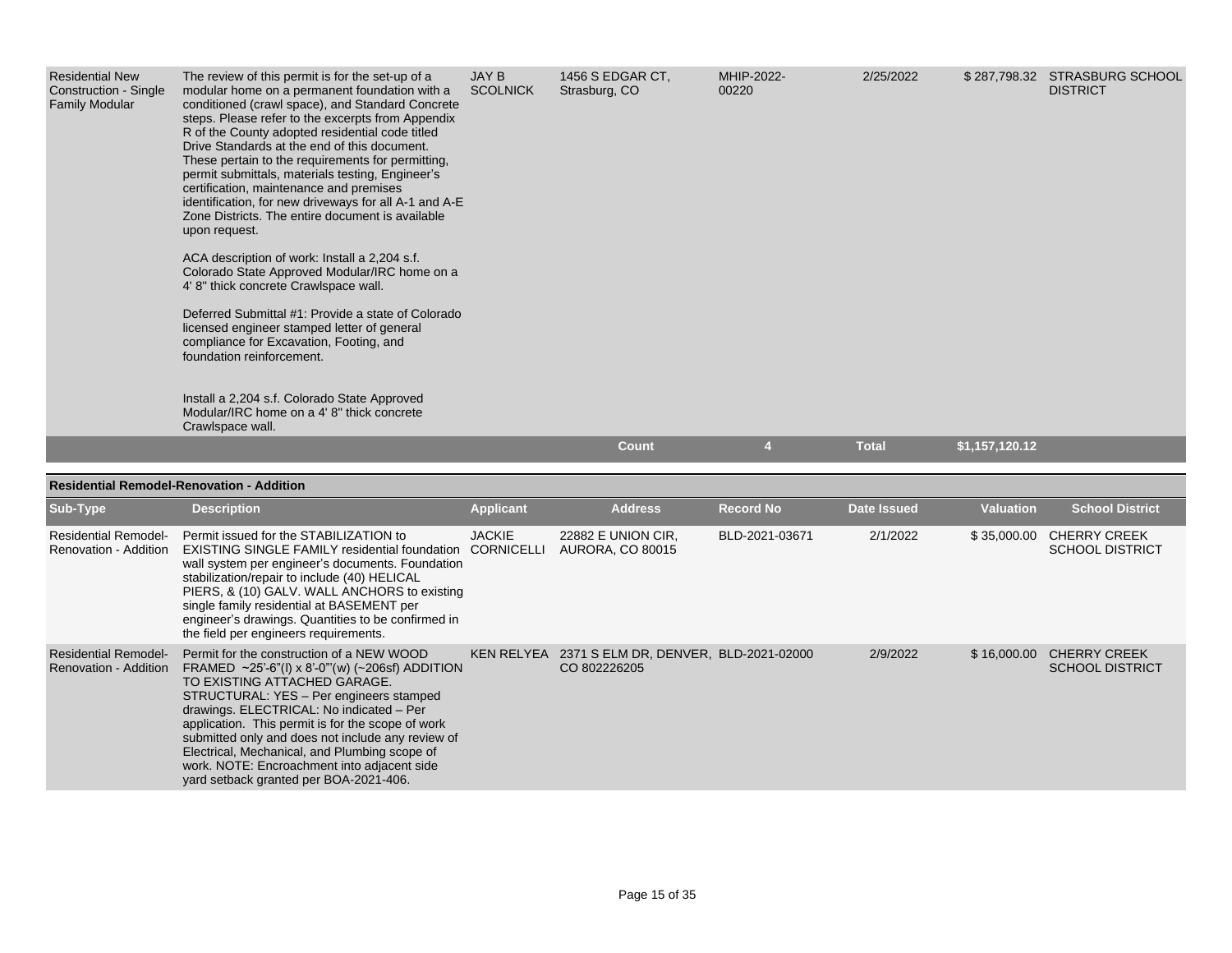| <b>Residential Remodel-</b><br>Renovation - Addition | Deferred Submittal #1 (PLAN REVIEW) Provide a<br>state of Colorado licensed engineer letter of<br>general compliance for Excavation, Footings, and<br>foundation Reinforcement.<br>Deferred Submittal #2: Provide calculations for<br>review and approval indicating compliance with<br>Chapter 14 of the 2015 IRC, specifically 1103.7,<br>ACCA Manual J, calculated from building loads<br>from ACCA manual S, along with Manual D<br>calculations (M1601.1) or via another approved<br>method. Note: Heating and Cooling design criteria<br>shall be 1° and 91°.                                                                                                | MATT A<br><b>BLENKER</b> | 4825 E VASSAR LN.<br>BLDG#, Denver, CO | BLD-2021-02695          | 2/11/2022          | \$286,731.00     |                          |
|------------------------------------------------------|--------------------------------------------------------------------------------------------------------------------------------------------------------------------------------------------------------------------------------------------------------------------------------------------------------------------------------------------------------------------------------------------------------------------------------------------------------------------------------------------------------------------------------------------------------------------------------------------------------------------------------------------------------------------|--------------------------|----------------------------------------|-------------------------|--------------------|------------------|--------------------------|
|                                                      | Deferred Submittal #3: Provide Engineered Truss<br>drawings. Trusses must be designed to 2015<br>IBC/IRC, standard ASCE 7-05, for minimum 115<br>mph ultimate wind speed. Trusses must be<br>designed for a 30 psf roof snow load in addition to<br>all dead loads. All hangers for connecting truss to<br>truss and all connectors for connecting trusses to<br>walls must be specified. Make sure to include a<br>truss layout sheet. Design criteria (wind speed,<br>snow load, bottom chord live load. additional load<br>for Tile, minimum pitch for tile. shingles, etc.).<br>Provide uplift connections for truss to wall & truss-<br>to-truss connections. |                          |                                        |                         |                    |                  |                          |
|                                                      | Deferred Submittal #4 Provide an ESR fro the<br>stucco product to be installed.                                                                                                                                                                                                                                                                                                                                                                                                                                                                                                                                                                                    |                          |                                        |                         |                    |                  |                          |
|                                                      | New 23' x 34'-6" (2) story addition in place of<br>existing garage and new attached garage at 35' x<br>44' on other side of house. Truss design and<br>HVAC calcs to follow.                                                                                                                                                                                                                                                                                                                                                                                                                                                                                       |                          |                                        |                         |                    |                  |                          |
|                                                      |                                                                                                                                                                                                                                                                                                                                                                                                                                                                                                                                                                                                                                                                    |                          | Count                                  | $\overline{\mathbf{3}}$ | <b>Total</b>       | \$337,731.00     |                          |
| <b>Residential Remodel-Renovation - Boiler</b>       |                                                                                                                                                                                                                                                                                                                                                                                                                                                                                                                                                                                                                                                                    |                          |                                        |                         |                    |                  |                          |
| Sub-Type                                             | <b>Description</b>                                                                                                                                                                                                                                                                                                                                                                                                                                                                                                                                                                                                                                                 | <b>Applicant</b>         | <b>Address</b>                         | <b>Record No</b>        | <b>Date Issued</b> | <b>Valuation</b> | <b>School District</b>   |
| <b>Residential Remodel-</b>                          | INSTALL REPLACEMENT HIGH EFFICIENCY                                                                                                                                                                                                                                                                                                                                                                                                                                                                                                                                                                                                                                | <b>CHERYL</b>            | 8523 E OREGON PL.                      | BLD-2022-00316          | 2/22/2022          |                  | \$34,511.00 CHERRY CREEK |
| <b>Renovation - Boiler</b>                           | WALL HUNG BOILER, 6 ZONE SYSTEM WITH<br>55 GALLON SIDE ARM WATER HEATER                                                                                                                                                                                                                                                                                                                                                                                                                                                                                                                                                                                            | <b>MCLELLAN</b>          | DENVER, CO 802312700                   |                         |                    |                  | <b>SCHOOL DISTRICT</b>   |
|                                                      |                                                                                                                                                                                                                                                                                                                                                                                                                                                                                                                                                                                                                                                                    |                          | <b>Count</b>                           |                         | <b>Total</b>       | \$34,511.00      |                          |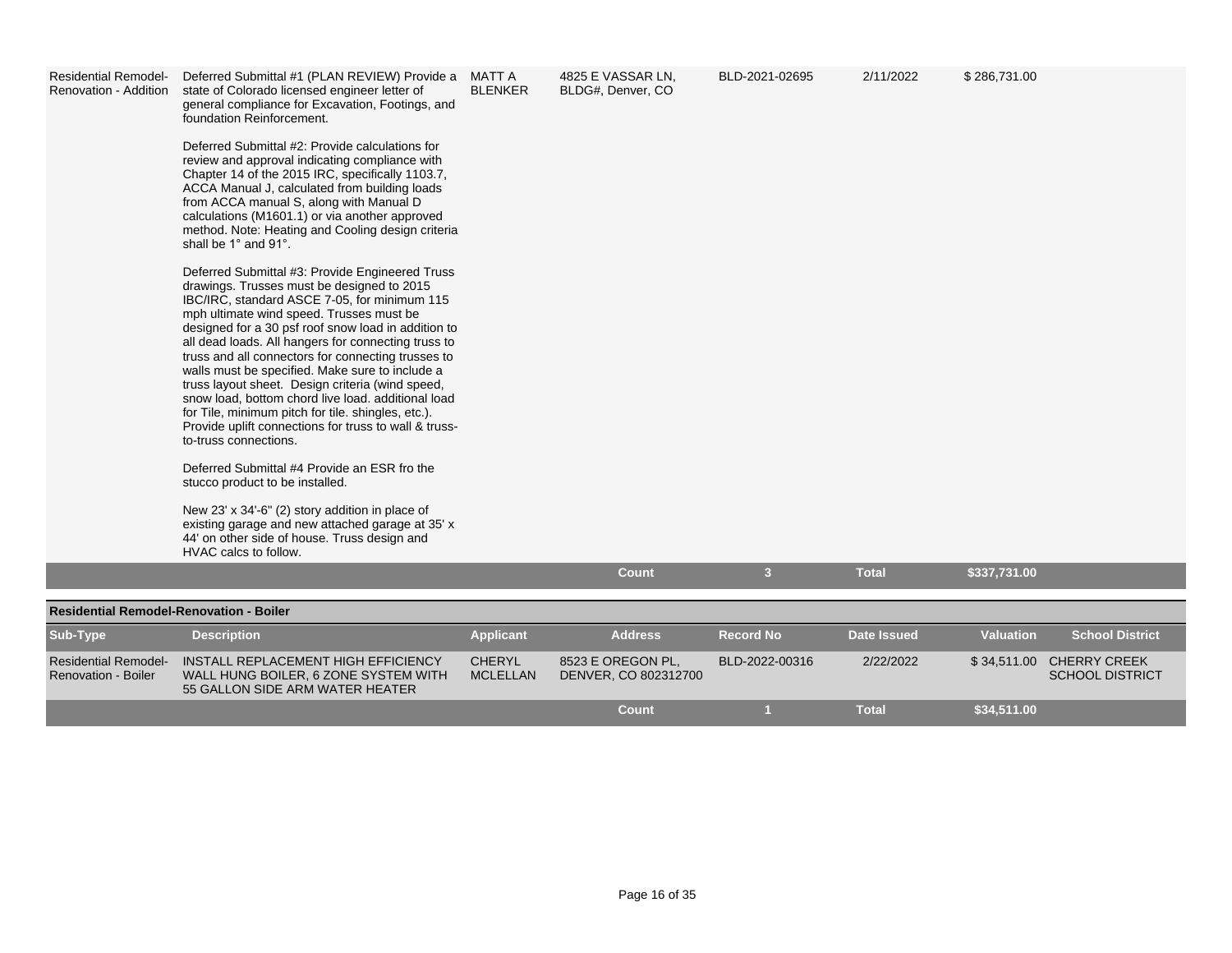|                                                         | <b>Residential Remodel-Renovation - Deck</b>                                   |                               |                                                      |                  |                    |                  |                                               |  |  |  |  |
|---------------------------------------------------------|--------------------------------------------------------------------------------|-------------------------------|------------------------------------------------------|------------------|--------------------|------------------|-----------------------------------------------|--|--|--|--|
| Sub-Type                                                | <b>Description</b>                                                             | <b>Applicant</b>              | <b>Address</b>                                       | <b>Record No</b> | Date Issued        | <b>Valuation</b> | <b>School District</b>                        |  |  |  |  |
| <b>Residential Remodel-</b><br>Renovation - Deck        | Repair deck according to engineer plans where<br>needed. Building C unit 334   | <b>BRIAN</b><br><b>LUCKEY</b> | 1939 S QUEBEC WAY,<br>DENVER, CO 802313335           | BLD-2022-00110   | 2/15/2022          | \$7,000.00       | <b>CHERRY CREEK</b><br><b>SCHOOL DISTRICT</b> |  |  |  |  |
| <b>Residential Remodel-</b><br><b>Renovation - Deck</b> | Demo the existing deck and build a new deck                                    | <b>YOUNGSOO</b><br><b>KIM</b> | 10913 E CRESTLINE AVE.<br>ENGLEWOOD, CO<br>801113802 | BLD-2021-04191   | 2/23/2022          | \$66,407.00      | <b>CHERRY CREEK</b><br><b>SCHOOL DISTRICT</b> |  |  |  |  |
| <b>Residential Remodel-</b><br><b>Renovation - Deck</b> | Tearing out old deck and rebuilding new deck.<br>15'x28' roughly 5' from grade | <b>JOSE B RIOS</b>            | 6422 S Zeno CT, Aurora,<br>CO                        | BLD-2022-00122   | 2/28/2022          | \$21,500.00      |                                               |  |  |  |  |
|                                                         |                                                                                |                               | <b>Count</b>                                         | 3                | <b>Total</b>       | \$94,907.00      |                                               |  |  |  |  |
| <b>Residential Remodel-Renovation - Demo</b>            |                                                                                |                               |                                                      |                  |                    |                  |                                               |  |  |  |  |
| Sub-Type                                                | <b>Description</b>                                                             | <b>Applicant</b>              | <b>Address</b>                                       | <b>Record No</b> | <b>Date Issued</b> | <b>Valuation</b> | <b>School District</b>                        |  |  |  |  |
| Residential Remodel                                     | This permit is for the PARTIAL DEMOLITION of                                   | <b>THERESA</b>                | 2320 S HOLI VPI                                      | RI D-2022-00151  | 2/7/2022           | \$ 500.00.       | CHERRY CREEK                                  |  |  |  |  |

| <b>Residential Remodel-</b><br>Renovation - Demo | This permit is for the PARTIAL DEMOLITION of<br>EXISTING BASEMENT LEVEL & MAIN LEVEL<br><b>INTERIOR SPACES within existing single-family</b><br>residence. The proposed DEMOLITION facilitates<br>proposed new interior finish layout. See permit<br>#2022-00135 for Residential Remodel<br>requirements. No structural demolition indicated -<br>subject to Field Verification & Inspection. | <b>THERESA</b><br><b>TAYLOR</b> | 2320 S HOLLY PL,<br>DENVER, CO 802226244 | BLD-2022-00151 | 2/7/2022     |          | \$500.00 CHERRY CREEK<br><b>SCHOOL DISTRICT</b> |
|--------------------------------------------------|-----------------------------------------------------------------------------------------------------------------------------------------------------------------------------------------------------------------------------------------------------------------------------------------------------------------------------------------------------------------------------------------------|---------------------------------|------------------------------------------|----------------|--------------|----------|-------------------------------------------------|
|                                                  |                                                                                                                                                                                                                                                                                                                                                                                               |                                 | Count                                    |                | <b>Total</b> | \$500.00 |                                                 |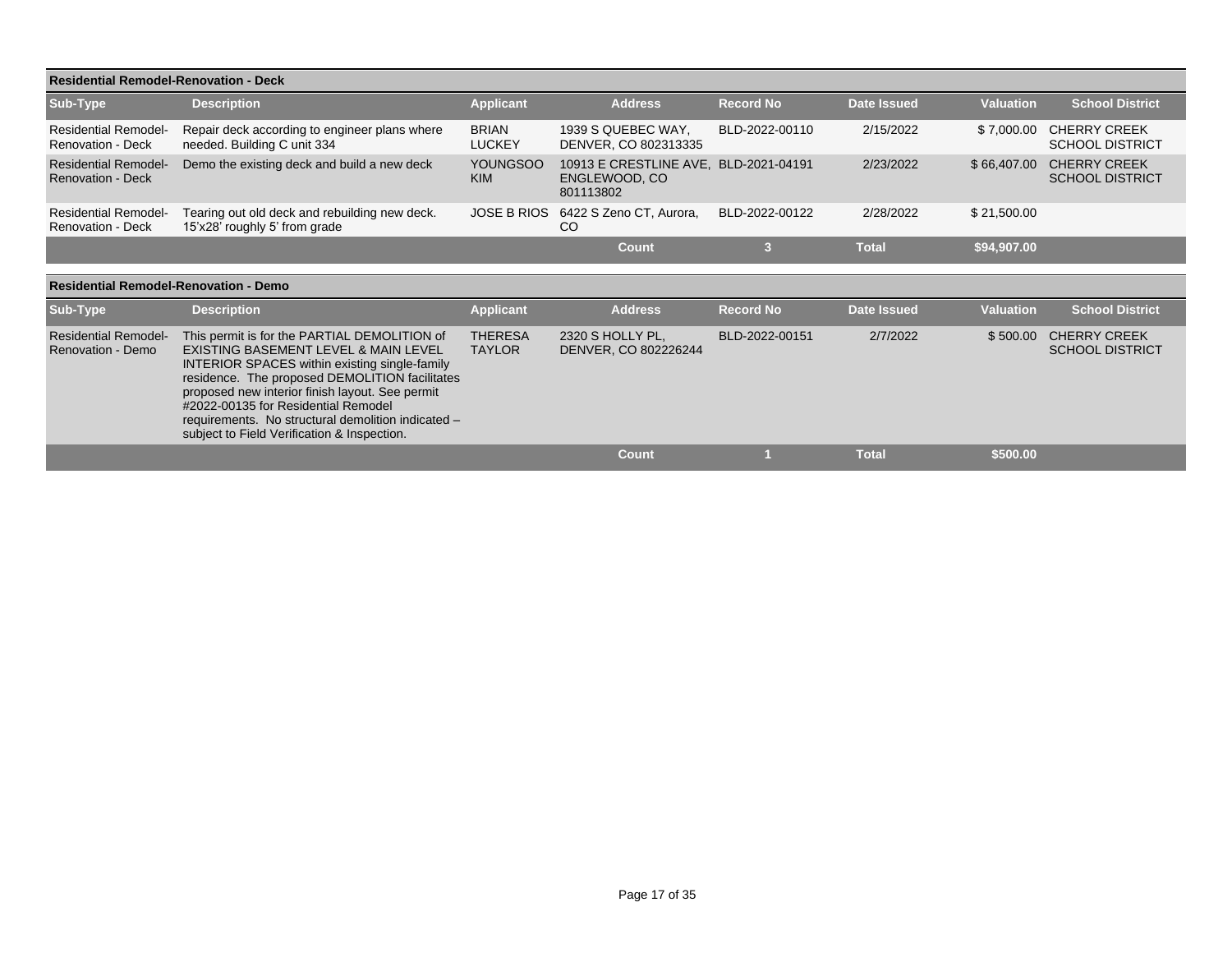| <b>Residential Remodel-Renovation - Electrical Misc</b>                      |                                                                                                                                                                                                                         |                                 |                                                            |                  |              |                  |                                                   |  |  |  |
|------------------------------------------------------------------------------|-------------------------------------------------------------------------------------------------------------------------------------------------------------------------------------------------------------------------|---------------------------------|------------------------------------------------------------|------------------|--------------|------------------|---------------------------------------------------|--|--|--|
| Sub-Type                                                                     | <b>Description</b>                                                                                                                                                                                                      | <b>Applicant</b>                | <b>Address</b>                                             | <b>Record No</b> | Date Issued  | <b>Valuation</b> | <b>School District</b>                            |  |  |  |
| <b>Residential Remodel-</b><br>Misc                                          | Install 100amp Subpanel<br>Renovation - Electrical Remodel 50amp 240v outlet for Electric vehicle<br>charger                                                                                                            | <b>MICHAEL</b><br><b>BLOOD</b>  | 21228 E NASSAU AVE,<br>AURORA, CO 800137449                | BLD-2022-00064   | 2/1/2022     |                  | \$2,800.00 CHERRY CREEK<br><b>SCHOOL DISTRICT</b> |  |  |  |
| <b>Residential Remodel-</b><br><b>Misc</b>                                   | New circuit for dishwasher due to limited circuits in<br>Renovation - Electrical older kitchen causing breakers to trip from<br>dishwasher install. 12/2 UF and Nm from panel to<br>new cut in box under sink.          | <b>JONATHON</b><br><b>SANFT</b> | 2481 S HOLLY PL,<br>DENVER, CO 802226220                   | BLD-2022-00298   | 2/8/2022     | \$522.00         | <b>CHERRY CREEK</b><br><b>SCHOOL DISTRICT</b>     |  |  |  |
| <b>Residential Remodel-</b><br>Misc                                          | Meter Inspection. Previously installed meters<br>Renovation - Electrical (over 5 years ago) were turned off last April and<br>now I'm trying to get them turned back on.<br>No work is being accomplished.              | <b>JEFF</b><br><b>HASTINGS</b>  | 57195 E KENYON AVE.<br>UNIT# B, STASBURG, CO               | BLD-2022-00004   | 2/14/2022    | \$0.00           |                                                   |  |  |  |
| <b>Residential Remodel-</b><br><b>Misc</b>                                   | Meter Inspection. Previously installed meter (over JEFF<br>Renovation - Electrical 5 years ago) were turned off last April and now I'm HASTINGS<br>trying to get them turned back on. No work is<br>being accomplished. |                                 | 57195 E Kenyon AVE,<br>UNIT# C, Strasburg, CO              | BLD-2022-00373   | 2/14/2022    | \$0.00           |                                                   |  |  |  |
| <b>Residential Remodel-</b><br>Misc                                          | Meter Inspection. Previously installed meter (over<br>Renovation - Electrical 5 years ago) were turned off last April and now I'm HASTINGS<br>trying to get them turned back on. No work is<br>being accomplished.      | <b>JEFF</b>                     | 57195 E Kenyon AVE,<br>UNIT# D. Strasburg, CO              | BLD-2022-00374   | 2/14/2022    | \$0.00           |                                                   |  |  |  |
| <b>Residential Remodel-</b><br>Renovation - Electrical<br>Misc               | Meter Inspection. Previously installed meter (over JEFF<br>5 years ago) were turned off last April and now I'm HASTINGS<br>trying to get them turned back on. No work is<br>being accomplished.                         |                                 | 57195 E Kenyon AVE,<br>UNIT# E, Strasburg, CO              | BLD-2022-00376   | 2/14/2022    | \$0.00           |                                                   |  |  |  |
| <b>Residential Remodel-</b><br>Misc                                          | Meter Inspection. Previously installed meter was<br>Renovation - Electrical turned off last April and now I'm just trying to have<br>it turned back on. No work is being accomplished.                                  | <b>JEFF</b><br><b>HASTINGS</b>  | 57195 E KENYON AVE,<br>UNIT# A, STRASBURG,<br>CO 801369612 | BLD-2021-04165   | 2/14/2022    |                  | \$0.00 STRASBURG SCHOOL<br><b>DISTRICT</b>        |  |  |  |
| <b>Residential Remodel-</b><br><b>Renovation - Electrical</b><br><b>Misc</b> | Add Exterior outlets and two exterior deck heaters                                                                                                                                                                      | <b>DAVE</b><br><b>SCHOOLEY</b>  | 4820 W CHRISTENSEN<br>LN, LITTLETON, CO<br>801236518       | BLD-2022-00011   | 2/16/2022    | \$6,500.00       | <b>LITTLETON SCHOOL</b><br><b>DISTRICT</b>        |  |  |  |
| <b>Residential Remodel-</b><br>Misc                                          | critical loads panel as a part of permits 21-01435<br>Renovation - Electrical and 22-00081 PV and ESS installation                                                                                                      |                                 | JOE THAMES 1424 S UINTA CT,<br>DENVER, CO 802312742        | BLD-2022-00042   | 2/21/2022    | \$6,840.00       | <b>CHERRY CREEK</b><br><b>SCHOOL DISTRICT</b>     |  |  |  |
| <b>Residential Remodel-</b><br><b>Renovation - Electrical</b><br><b>Misc</b> | Enphase battery backup system<br><b>ESS PERMIT</b><br>BLD-2022-00081<br>Panel change Permit BLD-2022-00042<br>PV Installation Permit BLD-2021-01435                                                                     |                                 | JOE THAMES 1424 S UINTA CT.<br>DENVER, CO 802312742        | BLD-2022-00081   | 2/21/2022    | \$15,800.00      | <b>CHERRY CREEK</b><br><b>SCHOOL DISTRICT</b>     |  |  |  |
|                                                                              |                                                                                                                                                                                                                         |                                 | <b>Count</b>                                               | 10               | <b>Total</b> | \$32.462.00      |                                                   |  |  |  |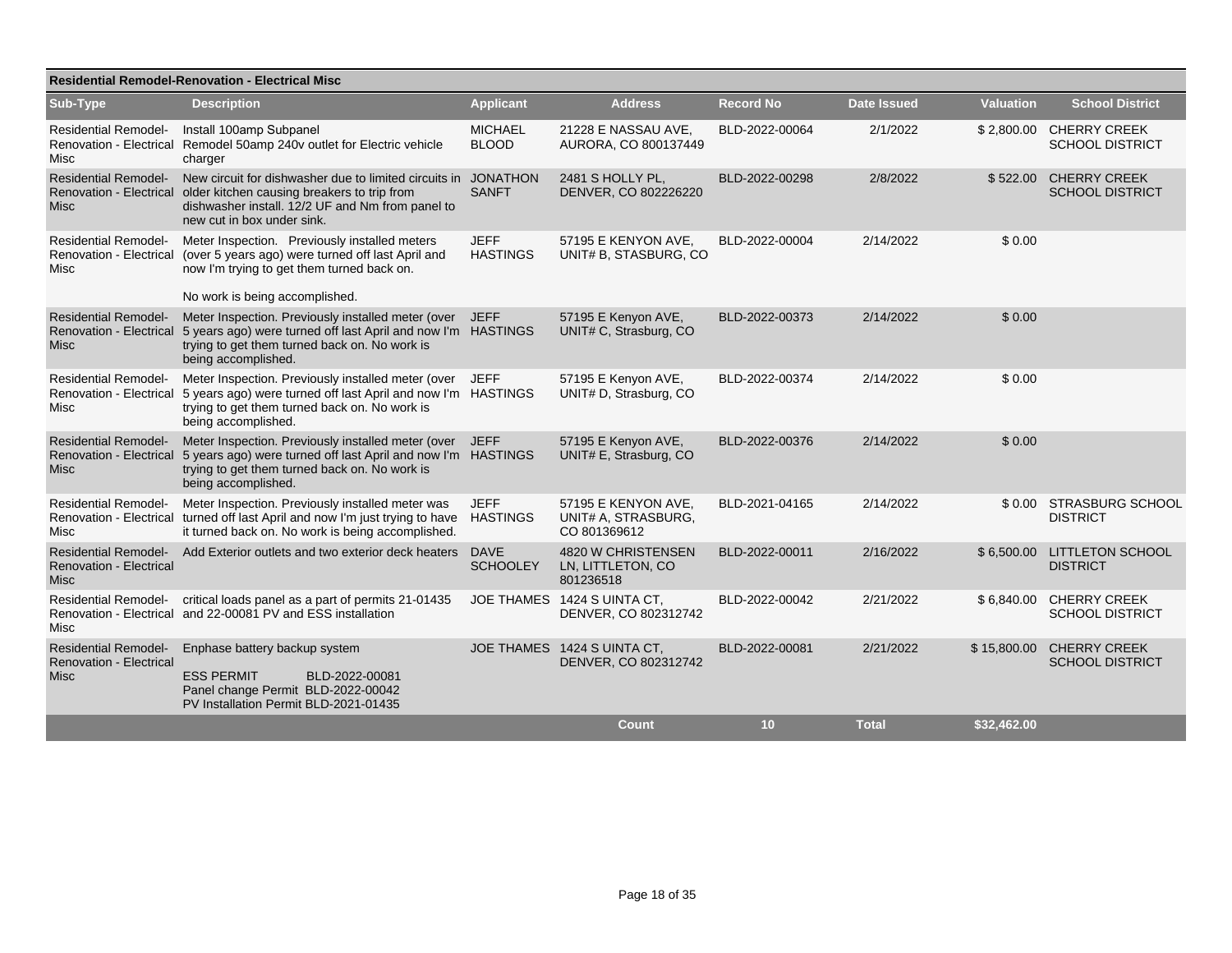| Residential Remodel-Renovation - Gas Fireplace, Pit, BBQ                      |                                                                                                                                                                                                                                                                                                                                                                                                                                                                                                                                                                                                          |                                 |                                                                    |                  |                    |                  |                                                |  |  |  |
|-------------------------------------------------------------------------------|----------------------------------------------------------------------------------------------------------------------------------------------------------------------------------------------------------------------------------------------------------------------------------------------------------------------------------------------------------------------------------------------------------------------------------------------------------------------------------------------------------------------------------------------------------------------------------------------------------|---------------------------------|--------------------------------------------------------------------|------------------|--------------------|------------------|------------------------------------------------|--|--|--|
| Sub-Type                                                                      | <b>Description</b>                                                                                                                                                                                                                                                                                                                                                                                                                                                                                                                                                                                       | <b>Applicant</b>                | <b>Address</b>                                                     | <b>Record No</b> | <b>Date Issued</b> | <b>Valuation</b> | <b>School District</b>                         |  |  |  |
| <b>Residential Remodel-</b><br>Renovation - Gas<br>Fireplace, Pit, BBQ        | Remove an existing 90k btu gas log set. Set and<br>vent a new 31.5k btu gas insert                                                                                                                                                                                                                                                                                                                                                                                                                                                                                                                       | <b>JASON</b>                    | 10572 E ORCHARD PL,<br>BRENDLINER ENGLEWOOD, CO<br>801115744       | BLD-2022-00287   | 2/4/2022           | \$1,900.00       | <b>CHERRY CREEK</b><br><b>SCHOOL DISTRICT</b>  |  |  |  |
| <b>Residential Remodel-</b><br><b>Renovation - Gas</b><br>Fireplace, Pit, BBQ | Set and vent fireplace insert into existing fireplace<br>with venting through existing chimney. Gas and<br>electric already in place.<br>refer to permit BLD-2021-04088                                                                                                                                                                                                                                                                                                                                                                                                                                  | <b>BROOK</b><br><b>MONTOYA</b>  | 4532 CHRISTENSEN CIR, BLD-2022-00284<br>LITTLETON, CO<br>801236500 |                  | 2/15/2022          | \$3,800.00       | <b>LITTLETON SCHOOL</b><br><b>DISTRICT</b>     |  |  |  |
|                                                                               |                                                                                                                                                                                                                                                                                                                                                                                                                                                                                                                                                                                                          |                                 | <b>Count</b>                                                       | 2 <sup>1</sup>   | <b>Total</b>       | \$5,700.00       |                                                |  |  |  |
| <b>Residential Remodel-Renovation - Gas Line</b>                              |                                                                                                                                                                                                                                                                                                                                                                                                                                                                                                                                                                                                          |                                 |                                                                    |                  |                    |                  |                                                |  |  |  |
| Sub-Type                                                                      | <b>Description</b>                                                                                                                                                                                                                                                                                                                                                                                                                                                                                                                                                                                       | <b>Applicant</b>                | <b>Address</b>                                                     | <b>Record No</b> | <b>Date Issued</b> | <b>Valuation</b> | <b>School District</b>                         |  |  |  |
| <b>Residential Remodel-</b>                                                   | Gas Line for outdoor firepit, range, tankless water<br>Renovation - Gas Line heater 3/4 in. 50 ft max                                                                                                                                                                                                                                                                                                                                                                                                                                                                                                    | <b>JOE</b><br><b>BENEDETTO</b>  | 4994 CHRISTENSEN DR,<br>LITTLETON, CO<br>801236584                 | BLD-2021-03792   | 2/7/2022           | \$725.00         | <b>LITTLETON SCHOOL</b><br><b>DISTRICT</b>     |  |  |  |
| <b>Residential Remodel-</b>                                                   | Install 3/4" gas line in existing shop. No appliances MARK DAVIS 1432 S INDIANFIELD ST,<br>Renovation - Gas Line being installed at this time.                                                                                                                                                                                                                                                                                                                                                                                                                                                           |                                 | BENNETT, CO 801028446                                              | BLD-2021-04150   | 2/7/2022           | \$200.00         | <b>BENNETT SCHOOL</b><br><b>DISTRICT</b>       |  |  |  |
| <b>Residential Remodel-</b>                                                   | Remodel project requires a new natural gas line to MICHAEL<br>Renovation - Gas Line be installed to accommodate the kitchen stove,<br>fireplace, and deck grill and portable fire pit.                                                                                                                                                                                                                                                                                                                                                                                                                   | <b>NORMAN</b>                   | 4532 CHRISTENSEN CIR, BLD-2021-04085<br>LITTLETON, CO<br>801236500 |                  | 2/9/2022           |                  | \$2,000.00 LITTLETON SCHOOL<br><b>DISTRICT</b> |  |  |  |
|                                                                               | Existing home has 1" supply line to the basement<br>mechanical room. Tee off of this 1" line to source<br>the appliances noted above. The first tee off of the<br>new 1" line will source the previously demo'd<br>fireplace via a 3/4" line and reduce to 1/2" at the<br>fireplace shutoff valve. The second tee of the 1"<br>line will source the deck grill and portable fire pit<br>via a 3/4" line to the outside wall then transition to<br>1/2" to both appliances. The last tap off of the new<br>1" line will source the kitchen stove via a 3/4" line<br>and 3/4" shutoff at the point of use. |                                 |                                                                    |                  |                    |                  |                                                |  |  |  |
| <b>Residential Remodel-</b><br>Renovation - Gas Line                          | Outdoor fire pit<br>gas line will be open line on the wall from the gas<br>meter and underground line to the pit                                                                                                                                                                                                                                                                                                                                                                                                                                                                                         | <b>BRYCE</b><br><b>BURGER</b>   | 10094 E WEAVER AVE.<br>ENGLEWOOD, CO<br>801115612                  | BLD-2021-04068   | 2/25/2022          | \$800.00         | <b>CHERRY CREEK</b><br><b>SCHOOL DISTRICT</b>  |  |  |  |
|                                                                               |                                                                                                                                                                                                                                                                                                                                                                                                                                                                                                                                                                                                          |                                 | <b>Count</b>                                                       | $\overline{4}$   | <b>Total</b>       | \$3,725.00       |                                                |  |  |  |
|                                                                               | <b>Residential Remodel-Renovation - Patio Cover</b>                                                                                                                                                                                                                                                                                                                                                                                                                                                                                                                                                      |                                 |                                                                    |                  |                    |                  |                                                |  |  |  |
| Sub-Type                                                                      | <b>Description</b>                                                                                                                                                                                                                                                                                                                                                                                                                                                                                                                                                                                       | <b>Applicant</b>                | <b>Address</b>                                                     | <b>Record No</b> | <b>Date Issued</b> | <b>Valuation</b> | <b>School District</b>                         |  |  |  |
| <b>Residential Remodel-</b><br>Renovation - Patio<br>Cover                    | Permit includes construction of a NEW WOOD<br>FRAMED ATTACHED PATIO COVER (12'-6" x<br>24'-6") OVER EXISTING PATIO. This permit only<br>includes electrical associated with required<br>exterior power, ceiling fans, and lighting as<br>indicated on the drawings.                                                                                                                                                                                                                                                                                                                                      | <b>JASON</b><br><b>MCCARTHY</b> | 5844 S ESPANA ST.<br>AURORA, CO 800155106                          | BLD-2021-03411   | 2/8/2022           | \$8,500.00       | <b>CHERRY CREEK</b><br><b>SCHOOL DISTRICT</b>  |  |  |  |
|                                                                               |                                                                                                                                                                                                                                                                                                                                                                                                                                                                                                                                                                                                          |                                 | <b>Count</b>                                                       | п                | <b>Total</b>       | \$8,500.00       |                                                |  |  |  |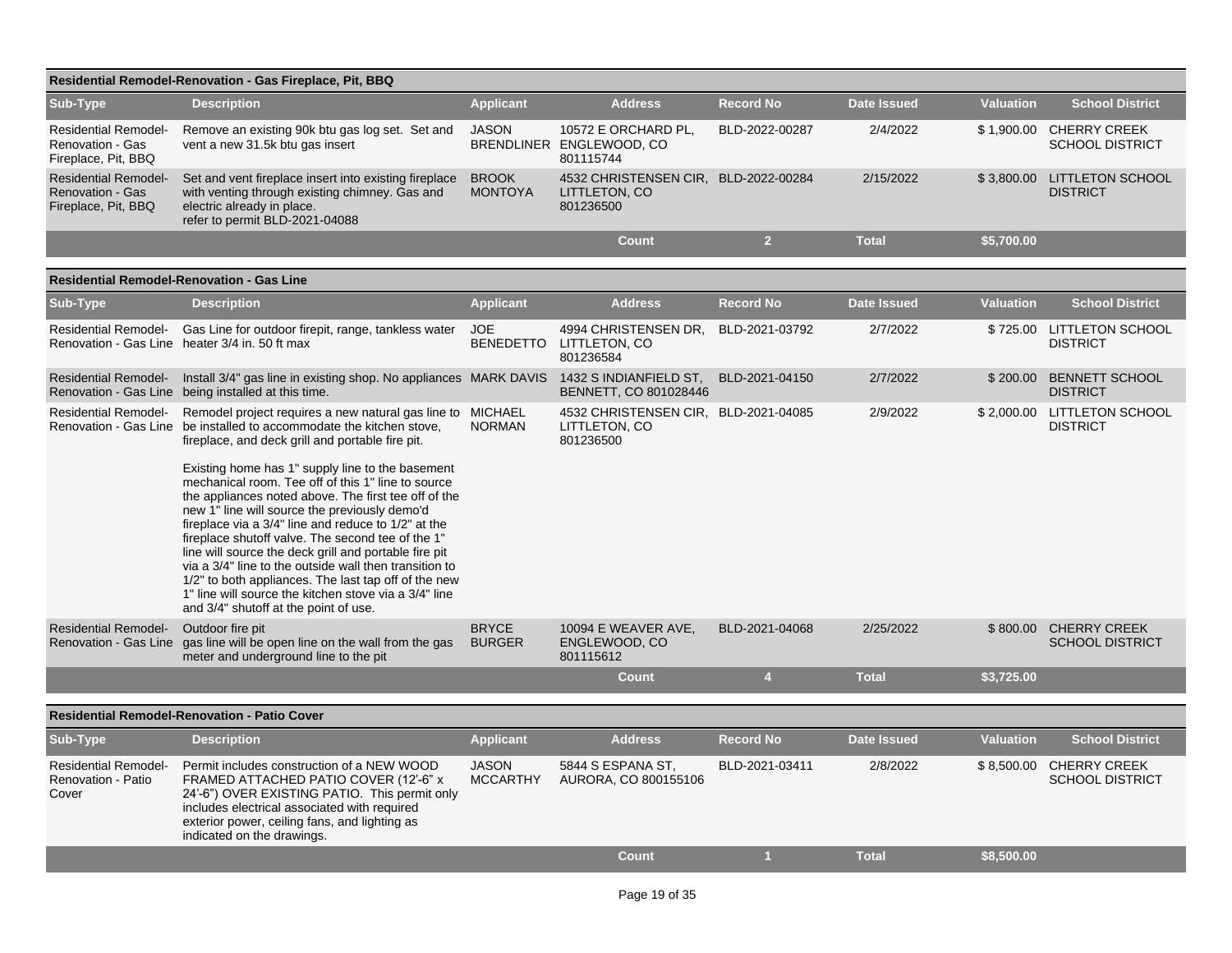|                                                                           | <b>Residential Remodel-Renovation - Residential Remodel</b>                                                                                                                                                                                                                                                                                                                                                                                                                                                                                                                                                                                                                                                 |                                 |                                                                    |                  |                    |                  |                                                    |  |  |  |
|---------------------------------------------------------------------------|-------------------------------------------------------------------------------------------------------------------------------------------------------------------------------------------------------------------------------------------------------------------------------------------------------------------------------------------------------------------------------------------------------------------------------------------------------------------------------------------------------------------------------------------------------------------------------------------------------------------------------------------------------------------------------------------------------------|---------------------------------|--------------------------------------------------------------------|------------------|--------------------|------------------|----------------------------------------------------|--|--|--|
| Sub-Type                                                                  | <b>Description</b>                                                                                                                                                                                                                                                                                                                                                                                                                                                                                                                                                                                                                                                                                          | <b>Applicant</b>                | <b>Address</b>                                                     | <b>Record No</b> | <b>Date Issued</b> | <b>Valuation</b> | <b>School District</b>                             |  |  |  |
| <b>Residential Remodel-</b><br>Renovation -<br><b>Residential Remodel</b> | This permit issued for the INTERIOR<br>ALTERATIONS of an existing MASTER<br>BATHROOM. STRUCTURAL: None per<br>application. MECHANICAL: None. ELECTRICAL:<br>New In-Floor heating below tile finish, existing<br>lighting & power to remain. PLUMBING: New<br>fixtures per drawing. EXTERIOR WORK: None<br>per application.                                                                                                                                                                                                                                                                                                                                                                                  | <b>JEFF RYAN</b>                | 6237 S JAMAICA CT.<br>ENGLEWOOD, CO<br>801115701                   | BLD-2022-00055   | 2/1/2022           |                  | \$8,340.00 CHERRY CREEK<br><b>SCHOOL DISTRICT</b>  |  |  |  |
| <b>Residential Remodel-</b><br>Renovation -<br><b>Residential Remodel</b> | Permit issued for the INTERIOR ALTERATIONS of CHARLES<br>an existing MASTER BATHROOM.<br>STRUCTURAL: None per application.<br>MECHANICAL: None. ELECTRICAL: New power,<br>and lighting per drawings. PLUMBING: New<br>fixtures per drawing. EXTERIOR WORK: None<br>per application.                                                                                                                                                                                                                                                                                                                                                                                                                         | <b>BOWER</b>                    | 18832 E DORADO PL<br>800155123                                     | BLD-2021-04061   | 2/2/2022           | \$66,732.00      | <b>CHERRY CREEK</b><br><b>SCHOOL DISTRICT</b>      |  |  |  |
| <b>Residential Remodel-</b><br>Renovation -<br><b>Residential Remodel</b> | This permit issued for the interior alterations of<br>existing KITCHEN, and MASTER BATH spaces.<br>Includes new cabinets, countertops, fixtures,<br>appliances, and required interior finish upgrades.<br>STRUCTURAL: NO - Per documents.<br>MECHANICAL: Relocation of existing venting/duct<br>work. Kitchen exhaust hood (confirm <400cfm).<br>ELECTRICAL: YES - New appliances &<br>GFCI/AFCI outlets at kitchen& bathrooms as<br>required. New ceiling mounted lighting per<br>applicant. PLUMBING: YES - New gas range,<br>kitchen sink & dishwasher location, new bathroom<br>fixtures per drawings. EXTERIOR WORK: NO -<br>Per drawings. NOTE: Refer to permit #2021-04085<br>for New Gas line info. | <b>MICHAEL</b><br><b>NORMAN</b> | 4532 CHRISTENSEN CIR, BLD-2021-04088<br>LITTLETON, CO<br>801236500 |                  | 2/2/2022           |                  | \$3,000.00 LITTLETON SCHOOL<br><b>DISTRICT</b>     |  |  |  |
| <b>Residential Remodel-</b><br>Renovation -<br><b>Residential Remodel</b> | This permit issued for the INTERIOR<br>ALTERATIONS of an existing MASTER<br>BATHROOM. STRUCTURAL: None per<br>application. MECHANICAL: None. ELECTRICAL:<br>New devices, and lighting per drawing.<br>PLUMBING: New fixtures per drawing.<br><b>EXTERIOR WORK: New fixed window</b><br>replacement at tub/shower exterior wall per<br>drawing.                                                                                                                                                                                                                                                                                                                                                              | <b>PATRICK</b><br><b>LOVETT</b> | 6064 S TELLURIDE CIR.<br>AURORA, CO 800163202                      | BLD-2021-04173   | 2/2/2022           | \$10,000.00      | <b>CHERRY CREEK</b><br><b>SCHOOL DISTRICT</b>      |  |  |  |
| <b>Residential Remodel-</b><br>Renovation -<br><b>Residential Remodel</b> | Poured in place shower pan, also changing the<br>location of the valves in two bathrooms.                                                                                                                                                                                                                                                                                                                                                                                                                                                                                                                                                                                                                   | <b>JOSEPH</b><br><b>MARQUEZ</b> | 4841 CHRISTENSEN DR.<br>LITTLETON, CO<br>801236585                 | BLD-2022-00145   | 2/3/2022           |                  | \$300.00 LITTLETON SCHOOL<br><b>DISTRICT</b>       |  |  |  |
| <b>Residential Remodel-</b><br>Renovation -<br><b>Residential Remodel</b> | Basement finish with Wet Bar, Bath, Bedroom,<br>Rec and Media areas, Storage closet                                                                                                                                                                                                                                                                                                                                                                                                                                                                                                                                                                                                                         |                                 | MARK STONE 17364 E WEAVER DR.<br>AURORA, CO 800163189              | BLD-2021-03073   | 2/3/2022           |                  | \$76,407.00 CHERRY CREEK<br><b>SCHOOL DISTRICT</b> |  |  |  |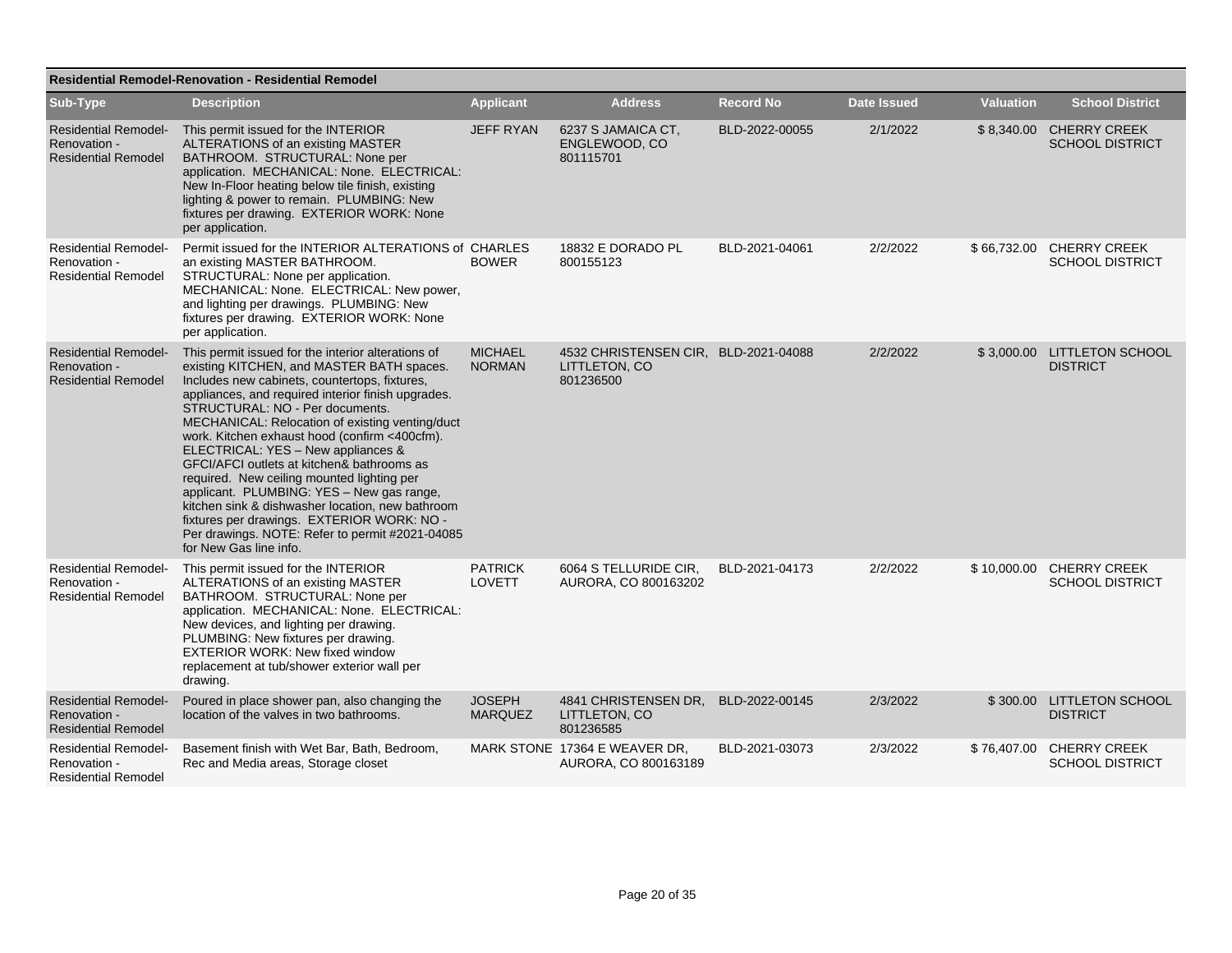| <b>Residential Remodel-</b><br>Renovation -<br><b>Residential Remodel</b> | Permit issued for INTERIOR ALTERATIONS of<br>EXISTING S.F. KITCHEN. Includes new cabinets. KUROWSKI<br>countertops, fixtures, appliances, and required<br>interior finish upgrades. STRUCTURAL: NONE,<br>per application. MECHANICAL: New venting/duct<br>work. Kitchen exhaust hood (confirm <400cfm).<br>ELECTRICAL: YES - New appliances, &<br>GFCI/AFCI outlets at kitchen as required. New<br>ceiling mounted lighting per drawings.<br>PLUMBING: YES - New gas cooktop, kitchen sink<br>& dishwasher location per application. EXTERIOR<br>WORK: NONE - Per application.                                                       | <b>JOHN</b>                    | 7678 E ARIZONA DR.<br>DENVER, CO 802312503          | BLD-2021-04156 | 2/7/2022  |              | \$145,000.00 CHERRY CREEK<br><b>SCHOOL DISTRICT</b> |
|---------------------------------------------------------------------------|--------------------------------------------------------------------------------------------------------------------------------------------------------------------------------------------------------------------------------------------------------------------------------------------------------------------------------------------------------------------------------------------------------------------------------------------------------------------------------------------------------------------------------------------------------------------------------------------------------------------------------------|--------------------------------|-----------------------------------------------------|----------------|-----------|--------------|-----------------------------------------------------|
| <b>Residential Remodel-</b><br>Renovation -<br><b>Residential Remodel</b> | This permit issued for the INTERIOR<br>ALTERATIONS of an existing MASTER<br>BATHROOM and GUEST BATHROOM.<br>STRUCTURAL: None per application.<br>MECHANICAL: None. ELECTRICAL: New<br>devices, and lighting per applicant, subject to field<br>verification. PLUMBING: New fixtures per<br>drawing. EXTERIOR WORK: NONE - Per<br>drawings                                                                                                                                                                                                                                                                                            | <b>MARCUS</b><br><b>PILLER</b> | 5152 S IRONTON WAY,<br>ENGLEWOOD, CO<br>801113821   | BLD-2021-04090 | 2/7/2022  | \$ 12,500.00 | <b>CHERRY CREEK</b><br><b>SCHOOL DISTRICT</b>       |
| <b>Residential Remodel-</b><br>Renovation -<br><b>Residential Remodel</b> | tub to shower conversion, new shower valve new<br>countertop, no drywall being disturbed removing<br>concrete board behind existing shower walls.no<br>electrical, no mechanical. new solid surface pan<br>and surround                                                                                                                                                                                                                                                                                                                                                                                                              | <b>JEFF RYAN</b>               | 188 N SHERMAN ST,<br>BYERS, CO 801038309            | BLD-2022-00102 | 2/8/2022  |              | \$2,132.00 BYERS SCHOOL<br><b>DISTRICT</b>          |
| <b>Residential Remodel-</b><br>Renovation -<br><b>Residential Remodel</b> | Upgrading piping in Apartment to Apex and<br>updating water heater                                                                                                                                                                                                                                                                                                                                                                                                                                                                                                                                                                   | <b>RASHAD</b><br><b>GORDON</b> | 6435 S DAYTON ST 306,<br>ENGLEWOOD, CO<br>801115525 | BLD-2021-04082 | 2/9/2022  |              | \$7,000.00 CHERRY CREEK<br><b>SCHOOL DISTRICT</b>   |
| <b>Residential Remodel-</b><br>Renovation -<br><b>Residential Remodel</b> | This permit issued for the INTERIOR<br>ALTERATIONS of an existing MASTER<br>BATHROOM. STRUCTURAL: None per<br>application. MECHANICAL: None. ELECTRICAL:<br>None per drawing notes. PLUMBING: YES - Per<br>drawing notes. EXTERIOR WORK: None per<br>application.                                                                                                                                                                                                                                                                                                                                                                    | <b>RYAN</b><br><b>SCOBEY</b>   | 5343 S ROME CIR,<br>AURORA, CO 800157515            | BLD-2022-00063 | 2/17/2022 | \$2,000.00   | <b>CHERRY CREEK</b><br><b>SCHOOL DISTRICT</b>       |
| <b>Residential Remodel-</b><br>Renovation -<br><b>Residential Remodel</b> | This permit is being issued for the interior<br>alterations of existing KITCHEN, and DINING<br>ROOM spaces. Includes new cabinets,<br>countertops, fixtures, appliances, and required<br>interior finish upgrades. STRUCTURAL: YES, per<br>engineers stamped drawing. MECHANICAL:<br>Kitchen exhaust hood (confirm <400cfm) over new<br>gas range; no HVAC work per applicant.<br>ELECTRICAL: YES - New appliances, &<br>GFCI/AFCI outlets at kitchen as required. New<br>devices & lighting fixtures per drawings.<br>PLUMBING: YES - New gas range, kitchen sink &<br>dishwasher location per application. EXTERIOR<br>WORK: NONE. | <b>JOHN</b><br><b>REITHER</b>  | 2417 S LEYDEN ST.<br>DENVER, CO 802226333           | BLD-2022-00018 | 2/22/2022 |              | \$166,407.00 CHERRY CREEK<br><b>SCHOOL DISTRICT</b> |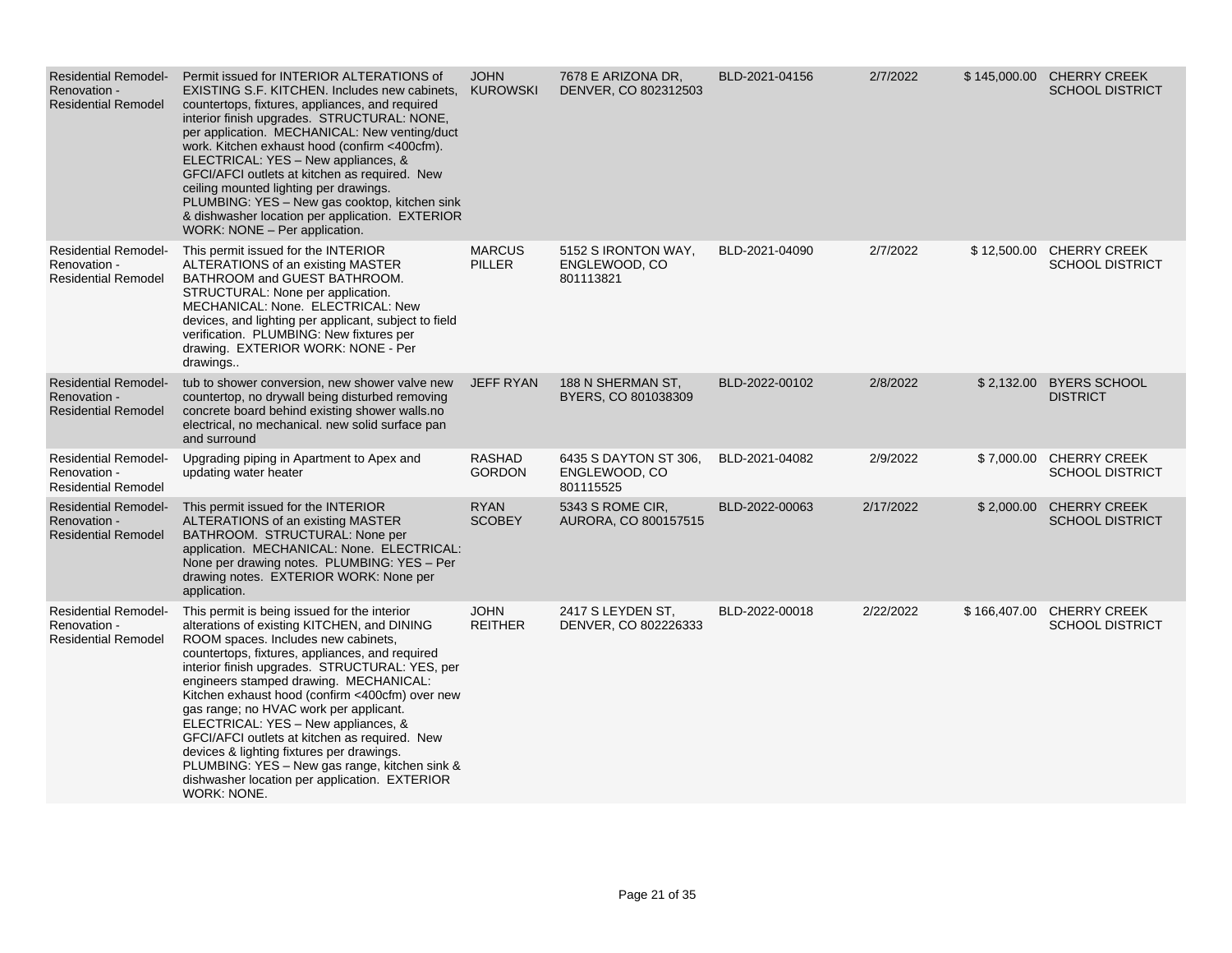| <b>Residential Remodel-</b><br>Renovation -<br><b>Residential Remodel</b> | Permit issued for the INTERIOR ALTERATIONS of JENNIFER<br>existing KITCHEN, and DINING ROOM spaces.<br>Includes new cabinets, countertops, fixtures,<br>appliances, and required interior finish upgrades.<br>STRUCTURAL: NONE, per application.<br>MECHANICAL: Relocation of existing venting/duct<br>work. Kitchen exhaust hood (confirm <400cfm).<br>ELECTRICAL: YES - New 100amp Sub-Panel;<br>new appliances, & GFCI/AFCI outlets at kitchen as<br>required. New ceiling mounted lighting per<br>applicant. PLUMBING: YES - New gas range,<br>kitchen sink & dishwasher location per application.<br>New replacement gas fireplace in Family Room.<br>EXTERIOR WORK: NONE - Per application.                                                                                                                                                                         | <b>LOBUE</b>                       | 10449 E ABERDEEN AVE, BLD-2022-00198<br>ENGLEWOOD, CO<br>801115479 |                  | 2/28/2022          |                  | \$25,000.00 CHERRY CREEK<br><b>SCHOOL DISTRICT</b>  |
|---------------------------------------------------------------------------|---------------------------------------------------------------------------------------------------------------------------------------------------------------------------------------------------------------------------------------------------------------------------------------------------------------------------------------------------------------------------------------------------------------------------------------------------------------------------------------------------------------------------------------------------------------------------------------------------------------------------------------------------------------------------------------------------------------------------------------------------------------------------------------------------------------------------------------------------------------------------|------------------------------------|--------------------------------------------------------------------|------------------|--------------------|------------------|-----------------------------------------------------|
| <b>Residential Remodel-</b><br>Renovation -<br><b>Residential Remodel</b> | Permit issued for the INTERIOR ALTERATION at<br>MAIN & SECOND FLOOR of EXISTING SINGLE- JOHNSON<br>FAMILY RESIDENCE per drawings. Kitchen -<br>Includes new cabinets, countertops, fixtures,<br>appliances, and required interior finish upgrades.<br>STRUCTURAL: NONE, per application.<br>MECHANICAL: YES - Replace existing basement<br>gas fired furnace, add second level furnace, add<br>A/C to new units. See Manual J.D.&S. Kitchen<br>exhaust hood (confirm <400cfm). ELECTRICAL:<br>YES - New appliances, & GFCI/AFCI outlets at<br>kitchen & bathrooms as required. New ceiling<br>mounted lighting, Smoke/Co2 alarms per<br>drawings/code. PLUMBING: YES - New gas<br>range, kitchen sink & dishwasher location, new<br>bathroom fixtures per drawings. EXTERIOR<br>WORK: YES - New exterior window & door<br>replacements at existing openings per drawings. | LANCE                              | 10888 E CRESTRIDGE<br>CIR, ENGLEWOOD, CO<br>801113856              | BLD-2021-04187   | 2/28/2022          |                  | \$135,000.00 CHERRY CREEK<br><b>SCHOOL DISTRICT</b> |
|                                                                           |                                                                                                                                                                                                                                                                                                                                                                                                                                                                                                                                                                                                                                                                                                                                                                                                                                                                           |                                    | <b>Count</b>                                                       | 14               | <b>Total</b>       | \$659,818.00     |                                                     |
| <b>Residential Remodel-Renovation - Siding</b>                            |                                                                                                                                                                                                                                                                                                                                                                                                                                                                                                                                                                                                                                                                                                                                                                                                                                                                           |                                    |                                                                    |                  |                    |                  |                                                     |
| Sub-Type                                                                  | <b>Description</b>                                                                                                                                                                                                                                                                                                                                                                                                                                                                                                                                                                                                                                                                                                                                                                                                                                                        | <b>Applicant</b>                   | <b>Address</b>                                                     | <b>Record No</b> | <b>Date Issued</b> | <b>Valuation</b> | <b>School District</b>                              |
| <b>Residential Remodel-</b><br>Renovation - Siding                        | 23 Sq. James hardie replacement                                                                                                                                                                                                                                                                                                                                                                                                                                                                                                                                                                                                                                                                                                                                                                                                                                           | <b>CASH</b><br><b>STRICKER</b>     | 1154 S BEELER CT.<br>DENVER, CO 802472364                          | BLD-2022-00315   | 2/15/2022          |                  | \$12,032.00 CHERRY CREEK<br><b>SCHOOL DISTRICT</b>  |
| <b>Residential Remodel-</b><br>Renovation - Siding                        | Remove and replace 11 squares with James<br>Hardie                                                                                                                                                                                                                                                                                                                                                                                                                                                                                                                                                                                                                                                                                                                                                                                                                        | <b>REBECCA</b><br><b>MACMILLAN</b> | 2450 S JERSEY ST.<br>DENVER, CO 802226318                          | BLD-2022-00154   | 2/15/2022          |                  | \$9,450.00 CHERRY CREEK<br><b>SCHOOL DISTRICT</b>   |
|                                                                           |                                                                                                                                                                                                                                                                                                                                                                                                                                                                                                                                                                                                                                                                                                                                                                                                                                                                           |                                    | <b>Count</b>                                                       | $\overline{2}$   | <b>Total</b>       | \$21,482.00      |                                                     |

**Residential Remodel-Renovation - Solar**

. .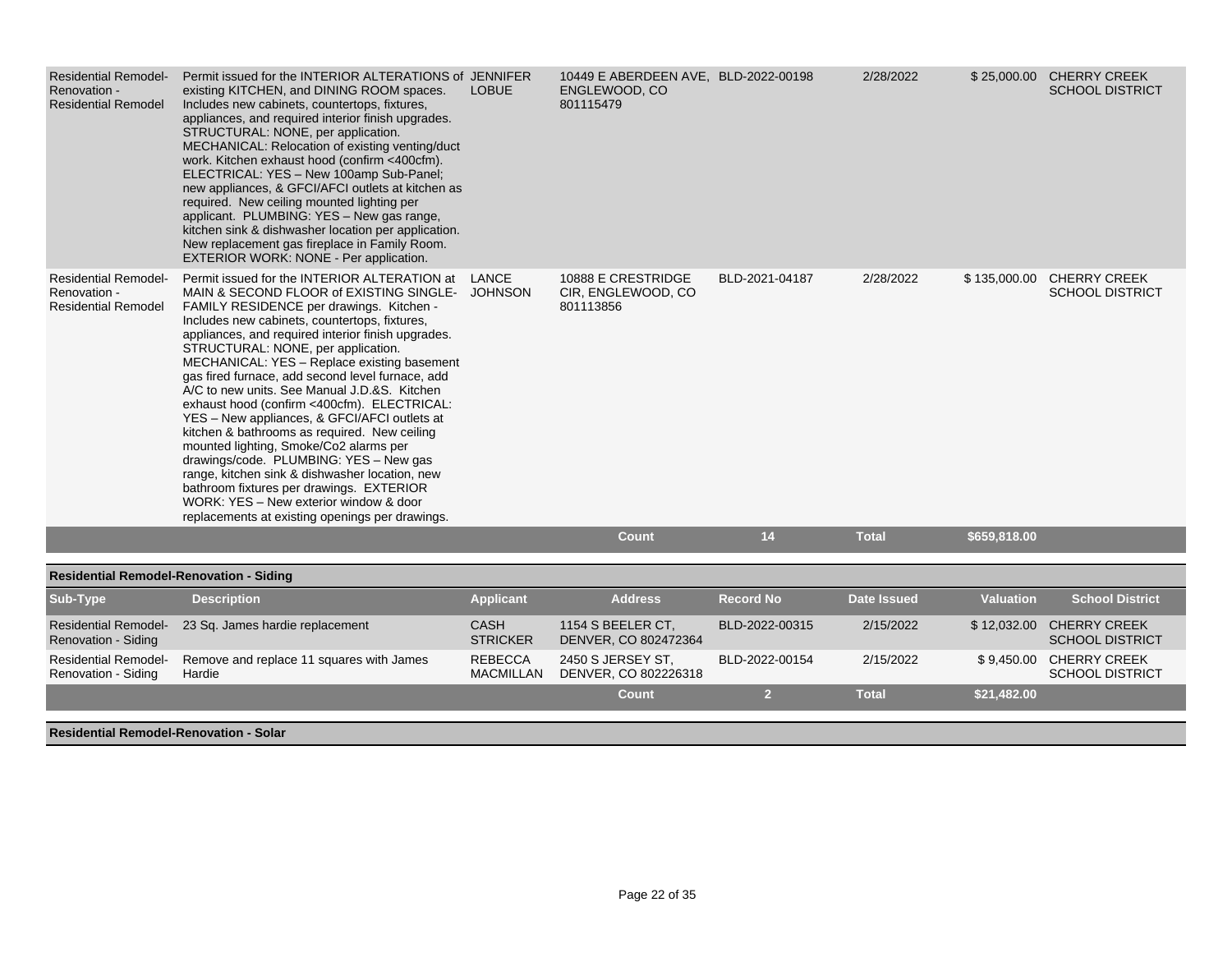| Sub-Type                                                 | <b>Description</b>                                                                                                                                                                                                                                                                                                                                                                                                                                                                | <b>Applicant</b>   | <b>Address</b>                                                      | <b>Record No</b> | Date Issued | <b>Valuation</b> | <b>School District</b>                            |
|----------------------------------------------------------|-----------------------------------------------------------------------------------------------------------------------------------------------------------------------------------------------------------------------------------------------------------------------------------------------------------------------------------------------------------------------------------------------------------------------------------------------------------------------------------|--------------------|---------------------------------------------------------------------|------------------|-------------|------------------|---------------------------------------------------|
| <b>Residential Remodel-</b><br><b>Renovation - Solar</b> | Grid-tied, flush-mounted 8.64 kW solar PV with 24 SHAWN<br>modules.<br>Interconnection method 2 pole 40 amp breaker on<br>200 amp bus with 200 amp main breaker.<br>Installing new 100A sub electrical panel on 60<br>amp breaker to allow interconnection in main<br>panel.                                                                                                                                                                                                      | <b>RANSOM</b>      | 27992 E 7TH PL,<br><b>AURORA, CO 80018</b>                          | BLD-2021-03240   | 2/2/2022    |                  | \$19,440.00 AURORA SCHOOL<br><b>DISTRICT</b>      |
| <b>Residential Remodel-</b><br>Renovation - Solar        | INSTALLATION OF UTILITY INTERACTIVE<br>PHOTOVOLTAIC SOLAR SYSTEM 9.99 kW DC & DEPARTMEN AURORA, CO 802497010<br>7.83 kW AC PHOTOVOLTAIC SOLAR ARRAY PV T<br>MODULES: (27) SILFAB SOLAR SIL-370 NX<br>MONO PERC INVERTER(S): (27) ENPHASE<br>IQ7PLUS-72-2-US ROOF TYPE: COMPOSITION<br>SHINGLE - 1 LAYER(S) PV MOUNTING<br>HARDWARE: ECOFASTEN ROCK-IT 3.0<br>Interconnection method 2 pole 45 amp breaker on<br>a 200 amp bus with 150 amp main breaker                           | <b>PERMIT</b>      | 4520 S JEBEL CT,                                                    | BLD-2021-04145   | 2/2/2022    | \$14,485.00      | <b>CHERRY CREEK</b><br><b>SCHOOL DISTRICT</b>     |
| <b>Residential Remodel-</b><br><b>Renovation - Solar</b> | INSTALLATION OF UTILITY INTERACTIVE<br>PHOTOVOLTAIC SOLAR SYSTEM 6.29 kW DC & DEPARTMEN AURORA, CO 800137436<br>4.93 kW AC PHOTOVOLTAIC SOLAR ARRAY PV T<br>MODULES: (17) SILFAB SOLAR SIL-370 NX<br>MONO PERC INVERTER(S): (17) ENPHASE<br>IQ7PLUS-72-2-US ROOF TYPE: COMPOSITION<br>SHINGLE - 1 LAYER(S) PV MOUNTING<br><b>HARDWARE: ECOFASTEN ROCK-IT 3.0</b><br>Interconnection of a 2 pole 30 amp breaker into a<br>150 amp bus panel with a 2 pole 150 amp main<br>breaker. | <b>PERMIT</b>      | 3759 S NEPAL CT,                                                    | BLD-2022-00009   | 2/3/2022    | \$9,120.00       | <b>CHERRY CREEK</b><br><b>SCHOOL DISTRICT</b>     |
| <b>Residential Remodel-</b><br><b>Renovation - Solar</b> | INSTALLATION OF UTILITY INTERACTIVE<br>PHOTOVOLTAIC SOLAR SYSTEM<br>4.44 kW DC & 3.48 kW AC PHOTOVOLTAIC<br><b>SOLAR ARRAY</b><br>PV MODULES: (12) SILFAB SOLAR SIL-370 NX<br><b>MONO PERC</b><br>INVERTER(S): (12) ENPHASE IQ7PLUS-72-2-US<br>ROOF TYPE: COMPOSITION SHINGLE - 1<br>LAYER(S)<br>PV MOUNTING HARDWARE: ECOFASTEN<br>ROCK-IT 3.0<br>Interconnection of a 2 pole 20 amp breaker into a<br>200 amp bus panel with a 2 pole 200 amp main<br>breaker.                  | <b>PERMIT</b><br>T | 860 N VANDRIVER WAY,<br>DEPARTMEN AURORA, CO 80018                  | BLD-2022-00050   | 2/3/2022    | \$6,438.00       | AURORA SCHOOL<br><b>DISTRICT</b>                  |
| <b>Residential Remodel-</b><br><b>Renovation - Solar</b> | ROOF MOUNT, FLUSH MOUNT, GRID-TIED 3.74 ANDREW<br><b>kW SOLAR PV</b><br>11 modules.<br>Interconnection of a 2 pole 20 amp breaker into a<br>200 amp bus panel with a 2 pole 200 amp main<br>breaker.                                                                                                                                                                                                                                                                              | <b>NYMAN</b>       | 10753 E CRESTLINE AVE, BLD-2022-00065<br>ENGLEWOOD, CO<br>801113801 |                  | 2/4/2022    |                  | \$7,106.00 CHERRY CREEK<br><b>SCHOOL DISTRICT</b> |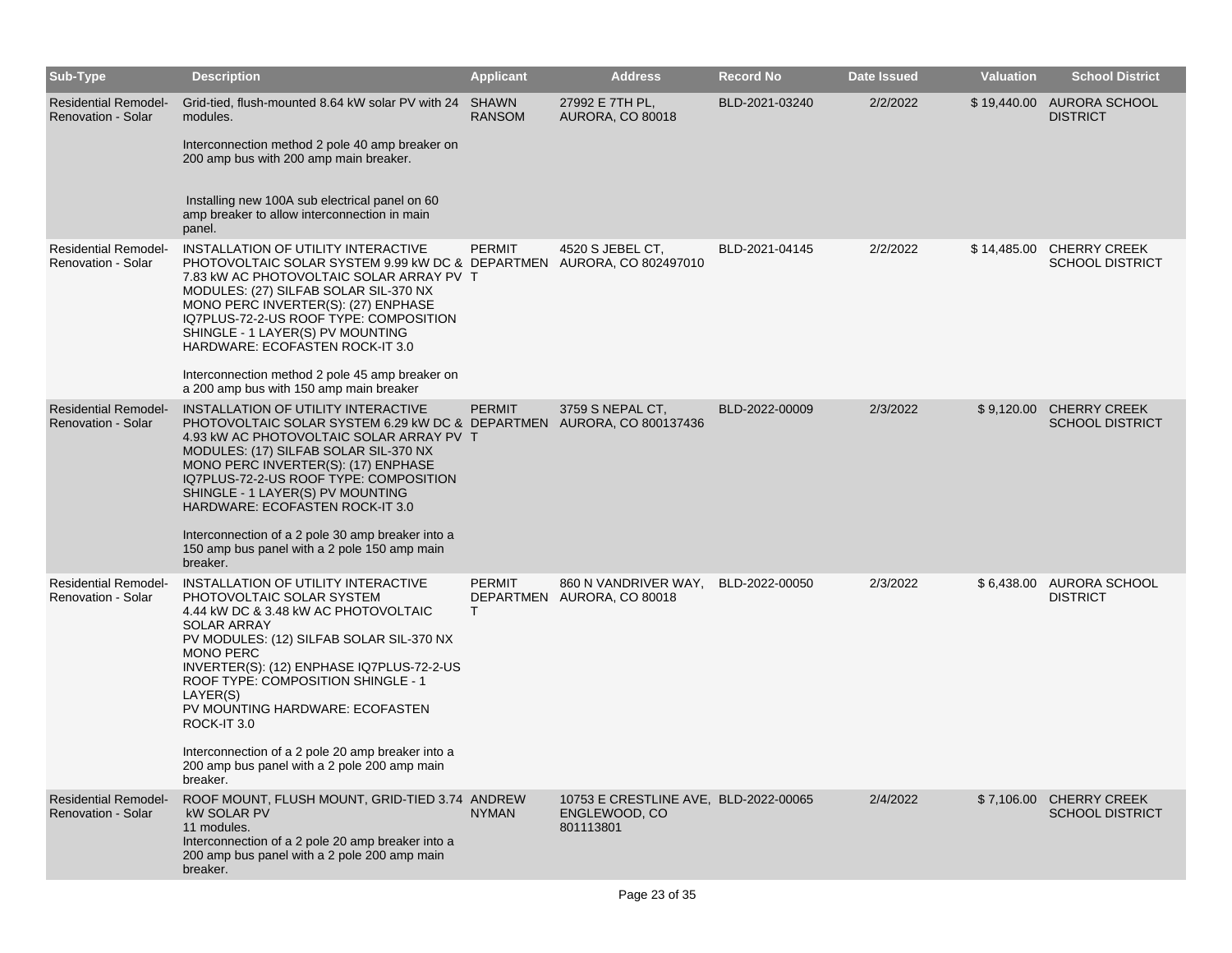| <b>Residential Remodel-</b><br><b>Renovation - Solar</b> | INSTALLATION OF UTILITY INTERACTIVE<br>PHOTOVOLTAIC SOLAR SYSTEM 6.66 kW DC & DEPARTMEN AURORA, CO 80015<br>5.22 KW AC PHOTOVOLTAIC SOLAR ARRAY PV T<br>MODULES: (18) SILFAB SOLAR SIL-370 NX<br>MONO PERC INVERTER(S): (18) ENPHASE<br>IQ7PLUS-72-2-US ROOF TYPE: COMPOSITION<br>SHINGLE - 2 LAYER(S) PV MOUNTING<br>HARDWARE: ECOFASTEN ROCK-IT 3.0<br>Interconnection Method 2 pole 30 amp breaker on<br>200 amp bus with 200 amp main breaker                                                            | <b>PERMIT</b>      | 22168 E TUFTS DR,                                               | BLD-2021-04130 | 2/6/2022 |             | \$9,657.00 CHERRY CREEK<br><b>SCHOOL DISTRICT</b> |
|----------------------------------------------------------|--------------------------------------------------------------------------------------------------------------------------------------------------------------------------------------------------------------------------------------------------------------------------------------------------------------------------------------------------------------------------------------------------------------------------------------------------------------------------------------------------------------|--------------------|-----------------------------------------------------------------|----------------|----------|-------------|---------------------------------------------------|
| <b>Residential Remodel-</b><br>Renovation - Solar        | INSTALLATION OF UTILITY INTERACTIVE<br>PHOTOVOLTAIC SOLAR SYSTEM<br>6.29 kW DC & 4.93 kW AC PHOTOVOLTAIC<br><b>SOLAR ARRAY</b><br>PV MODULES: (17) SILFAB SOLAR SIL-370 NX<br><b>MONO PERC</b><br>INVERTER(S): (17) ENPHASE IQ7PLUS-72-2-US<br>ROOF TYPE: CONCRETE FLAT TILE<br>PV MOUNTING HARDWARE: ECOFASTEN<br><b>CLICKFIT</b><br>Interconnection method is 2 pole 30 amp breaker<br>in new 125 amp subpanel fed with a 60 amp 2 pole<br>breaker from existing 200 amp bus with 200 amp<br>main breaker. | <b>PERMIT</b><br>Т | 4940 S NETHERLAND<br>DEPARTMEN WAY, Centennial, CO<br>800156466 | BLD-2021-03567 | 2/7/2022 |             | \$9,120.00 CHERRY CREEK<br><b>SCHOOL DISTRICT</b> |
| <b>Residential Remodel-</b><br><b>Renovation - Solar</b> | INSTALLATION OF UTILITY INTERACTIVE<br>PHOTOVOLTAIC SOLAR SYSTEM AND ANY<br>NECESSARY ADDITIONAL WORK NEEDED<br>FOR INSTALLATION.<br>SYSTEM TO BE INSTALLED INFORMATION:<br>SYSTEM SIZE: 6.4 kW DC<br>MODULE TYPE: (16) REC Solar REC400AA Pure<br>INVERTER TYPE: Enphase IQ7PLUS-72-2-US<br>MONITORING: Enphase IQ Combiner 3 X-IQ-AM1<br>$-240-3$<br>Interconnection method 2 pole 35 amp breaker on<br>200 amp bus subpanel with 200 amp main                                                             | <b>BRS</b>         | 7425 S County 129,<br>PERMITTING BENNETT, CO 801028314          | BLD-2021-04065 | 2/8/2022 | \$5,774.08  | <b>BENNETT SCHOOL</b><br><b>DISTRICT</b>          |
| <b>Residential Remodel-</b><br><b>Renovation - Solar</b> | 5.04 kWDC Rooftop Flush mounted PV Solar<br>system Utility interconnected with 14 modules.<br>Interconnection method 2 pole 30 amp breaker on<br>150 amp bus with 150 amp main breaker                                                                                                                                                                                                                                                                                                                       | <b>R GIBNEY</b>    | CHRISTOPHE 3730 S LISBON CT,<br>AURORA, CO 800136636            | BLD-2021-04146 | 2/9/2022 | \$10,080.00 | <b>CHERRY CREEK</b><br><b>SCHOOL DISTRICT</b>     |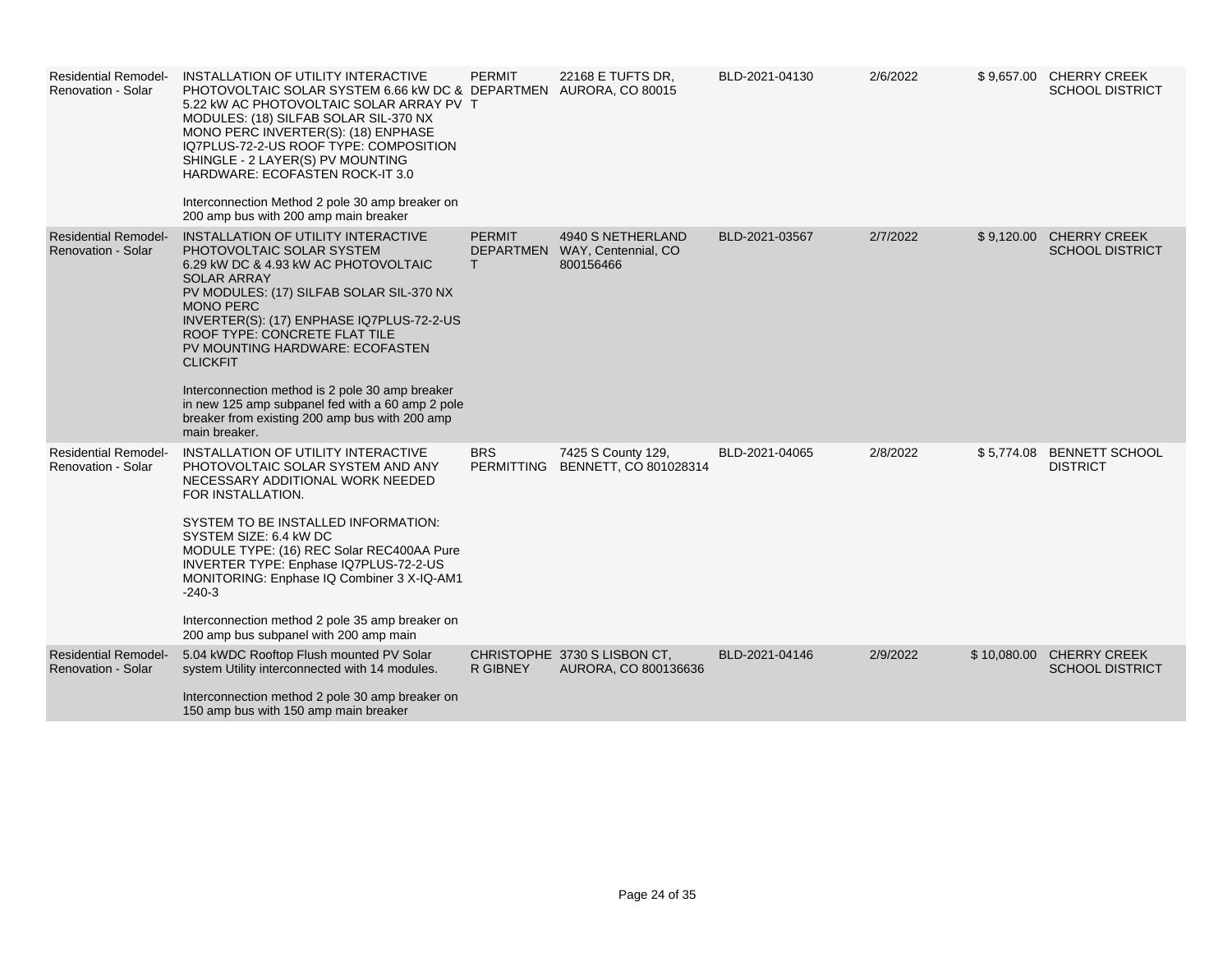| <b>Residential Remodel-</b><br><b>Renovation - Solar</b> | INSTALLATION OF UTILITY INTERACTIVE<br>PHOTOVOLTAIC SOLAR SYSTEM<br>5.55 kW DC & 4.35 kW AC PHOTOVOLTAIC<br><b>SOLAR ARRAY</b><br>PV MODULES: (15) SILFAB SOLAR SIL-370 NX<br><b>MONO PERC</b><br>INVERTER(S): (15) ENPHASE IQ7PLUS-72-2-US<br>ROOF TYPE: CONCRETE FLAT TILE<br>PV MOUNTING HARDWARE: ECOFASTEN<br><b>CLICKFIT</b><br>Interconnection of a 2 pole 25A breaker into a<br>200A bus panel with a 2 pole 200A main breaker.                                            | <b>PERMIT</b><br>T.             | 20465 E LAYTON PL,<br>DEPARTMEN AURORA, CO 800155461 | BLD-2021-03752 | 2/15/2022 |             | \$8,047.00 CHERRY CREEK<br><b>SCHOOL DISTRICT</b>  |
|----------------------------------------------------------|------------------------------------------------------------------------------------------------------------------------------------------------------------------------------------------------------------------------------------------------------------------------------------------------------------------------------------------------------------------------------------------------------------------------------------------------------------------------------------|---------------------------------|------------------------------------------------------|----------------|-----------|-------------|----------------------------------------------------|
| <b>Residential Remodel-</b><br><b>Renovation - Solar</b> | Installation of a 5.180 kW DC roof mounted solar<br>system.<br>14 modules.<br>Interconnection of a 2 pole 30A breaker into a<br>150A bus panel with a 2 pole 150A main breaker.                                                                                                                                                                                                                                                                                                    | <b>EMILY</b><br><b>PASTASKA</b> | 3645 S HIMALAYA CT,<br>AURORA, CO 800136630          | BLD-2021-03985 | 2/15/2022 |             | \$16,835.00 CHERRY CREEK<br><b>SCHOOL DISTRICT</b> |
| <b>Residential Remodel-</b><br>Renovation - Solar        | Roof mount solar and electrical installation.<br>5.25 KW DC, 14 modules.<br>Interconnection of a 2 pole 30A breaker into a<br>200A bus panel with a 2 pole 200A main breaker.                                                                                                                                                                                                                                                                                                      | <b>SHAN</b><br>WHITTAKER        | 19445 E POWERS PL.<br>AURORA, CO 800155162           | BLD-2021-03586 | 2/15/2022 | \$27,825.00 | <b>CHERRY CREEK</b><br><b>SCHOOL DISTRICT</b>      |
| <b>Residential Remodel-</b><br><b>Renovation - Solar</b> | Roof Mount, Flush Mount, Grid-Tied 9.52 kW Solar ANDREW<br><b>PV</b><br>28 modules.<br>Two pole 35 amp interconnection breaker into a<br>100 amp sub panel on a 2 pole 100 amp breaker<br>connected to a 200 amp bus panel with a 2 pole<br>200 amp main breaker.<br>Revised electrical line diagram has a two pole 35<br>amp interconnection breaker into a 100 amp sub<br>panel on a 2 pole 40 amp breaker connected to a<br>200 amp bus panel with a 2 pole 200 amp main        | <b>NYMAN</b>                    | 5541 S SICILY ST,<br>AURORA, CO 800156513            | BLD-2021-03765 | 2/15/2022 | \$18,088.00 | <b>CHERRY CREEK</b><br><b>SCHOOL DISTRICT</b>      |
| <b>Residential Remodel-</b><br><b>Renovation - Solar</b> | breaker.<br>INSTALLATION OF UTILITY INTERACTIVE<br>PHOTOVOLTAIC SOLAR SYSTEM 5.18 kW DC & DEPARTMEN AURORA, CO 80018<br>4.06 kW AC PHOTOVOLTAIC SOLAR ARRAY PV T<br>MODULES: (14) SILFAB SOLAR SIL-370 NX<br>MONO PERC INVERTER(S): (14) ENPHASE<br>IQ7PLUS-72-2-US ROOF TYPE: COMPOSITION<br>SHINGLE - 1 LAYER(S) PV MOUNTING<br>HARDWARE: ECOFASTEN ROCK-IT 3.0<br>Interconnection of a 2 pole 25 amp breaker into a<br>200 amp bus panel with a 2 pole 200 amp main<br>breaker. | <b>PERMIT</b>                   | 27584 E 6TH DR,                                      | BLD-2022-00090 | 2/15/2022 |             | \$7,511.00 AURORA SCHOOL<br><b>DISTRICT</b>        |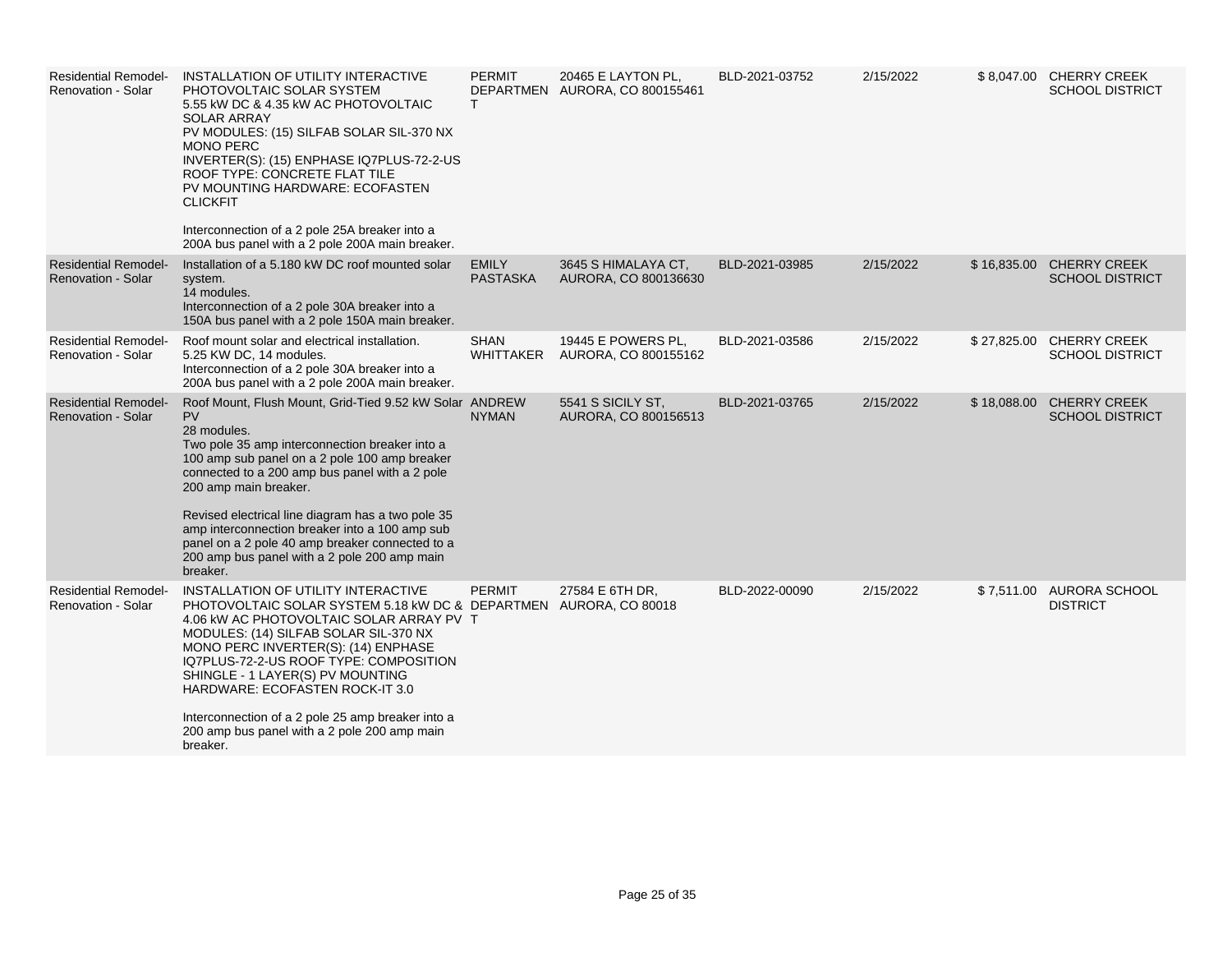| <b>Residential Remodel-</b><br><b>Renovation - Solar</b> | INSTALLATION OF UTILITY INTERACTIVE<br>PHOTOVOLTAIC SOLAR SYSTEM 5.55 kW DC & DEPARTMEN AURORA, CO 80018<br>4.35 kW AC PHOTOVOLTAIC SOLAR ARRAY PV T<br>MODULES: (15) SILFAB SOLAR SIL-370 NX<br>MONO PERC INVERTER(S): (15) ENPHASE<br>IQ7PLUS-72-2-US ROOF TYPE: COMPOSITION<br>SHINGLE - 2 LAYER(S) PV MOUNTING<br>HARDWARE: ECOFASTEN ROCK-IT 3.0<br>Interconnection of a 2 pole 25A breaker into a<br>200A bus panel with a 2 pole 200A main breaker.<br>REVISED INTERCONNECTION of a 2 pole 25A<br>breaker into a 125A bus subpanel fed from a 2<br>pole 60A breaker in a 200A bus panel with a 2<br>pole 200A main breaker. | <b>PERMIT</b>                  | 27955 E 6TH PL,                                  | BLD-2021-03921 | 2/15/2022 | \$8,047.00 AURORA SCHOOL<br><b>DISTRICT</b>        |
|----------------------------------------------------------|------------------------------------------------------------------------------------------------------------------------------------------------------------------------------------------------------------------------------------------------------------------------------------------------------------------------------------------------------------------------------------------------------------------------------------------------------------------------------------------------------------------------------------------------------------------------------------------------------------------------------------|--------------------------------|--------------------------------------------------|----------------|-----------|----------------------------------------------------|
| <b>Residential Remodel-</b><br><b>Renovation - Solar</b> | rooftop solar 9.45kW<br>27 modules.<br>Interconnection of a 2 pole 40A breaker into a<br>200A bus panel with a 2 pole 200A main breaker.                                                                                                                                                                                                                                                                                                                                                                                                                                                                                           | <b>TYLER</b><br><b>CONDIE</b>  | 6152 S GENEVA WAY,<br>ENGLEWOOD, CO<br>801115440 | BLD-2021-03060 | 2/16/2022 | \$44,145.00 CHERRY CREEK<br><b>SCHOOL DISTRICT</b> |
| <b>Residential Remodel-</b><br><b>Renovation - Solar</b> | Solar panel installation on existing residential roof. PERMIT<br>5.92 kW<br>16 modules.<br>Interconnection of a 2 pole 25A breaker into a<br>200A bus panel with a 2 pole 200A main breaker.                                                                                                                                                                                                                                                                                                                                                                                                                                       | T.                             | 27640 E 7TH LN,<br>DEPARTMEN AURORA, CO 80018    | BLD-2021-01957 | 2/16/2022 | \$8,584.00 AURORA SCHOOL<br><b>DISTRICT</b>        |
| <b>Residential Remodel-</b><br>Renovation - Solar        | Rooftop Solar 3.50kW with 10 modules<br>Interconnection method 2 pole 20 amp breaker on<br>150 amp bus with 150 amp main breaker                                                                                                                                                                                                                                                                                                                                                                                                                                                                                                   | <b>HUEYYING</b><br><b>CHEN</b> | 11113 E FAIR CIR,<br>ENGLEWOOD, CO<br>801115758  | BLD-2021-03057 | 2/17/2022 | \$17,550.00 CHERRY CREEK<br><b>SCHOOL DISTRICT</b> |
| <b>Residential Remodel-</b><br><b>Renovation - Solar</b> | Rooftop Solar 5.60 with 16 modules.<br>Interconnection method 2 pole 20 amp breaker on<br>200 amp bus with 200 amp main breaker                                                                                                                                                                                                                                                                                                                                                                                                                                                                                                    | <b>TYLER</b><br><b>CONDIE</b>  | 5179 S PEARL ST.<br>LITTLETON, CO<br>801211019   | BLD-2021-04014 | 2/17/2022 | \$26,320.00 LITTLETON SCHOOL<br><b>DISTRICT</b>    |
| <b>Residential Remodel-</b><br><b>Renovation - Solar</b> | INSTALLATION OF UTILITY INTERACTIVE<br>PHOTOVOLTAIC SOLAR SYSTEM 5.55 KW DC & DEPARTMEN AURORA, CO 80015<br>4.35 kW AC PHOTOVOLTAIC SOLAR ARRAY PV T<br>MODULES: (15) SILFAB SOLAR SIL-370 NX<br>MONO PERC INVERTER(S): (15) ENPHASE<br>IQ7PLUS-72-2-US ROOF TYPE: COMPOSITION<br>SHINGLE - 2 LAYER(S) PV MOUNTING<br><b>HARDWARE: ECOFASTEN ROCK-IT 3.0</b><br>Interconnection of a 2 pole 25 amp breaker into a<br>200 amp bus panel with a 2 pole 200 amp main<br>breaker.                                                                                                                                                      | <b>PERMIT</b>                  | 22032 E STANFORD CIR,                            | BLD-2022-00010 | 2/17/2022 | \$8,047.00 CHERRY CREEK<br><b>SCHOOL DISTRICT</b>  |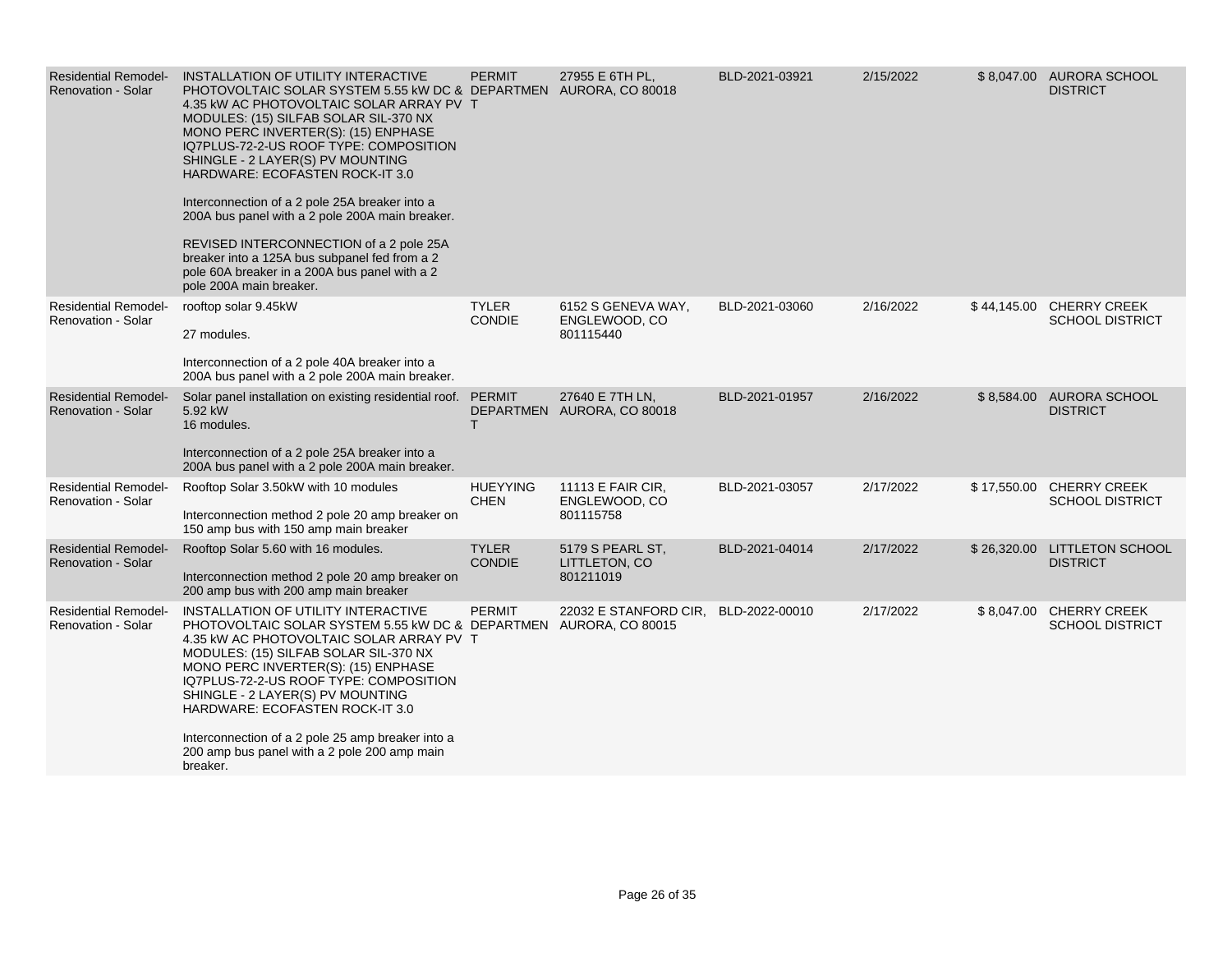| <b>Residential Remodel-</b><br><b>Renovation - Solar</b> | INSTALLATION OF UTILITY INTERACTIVE<br>PHOTOVOLTAIC SOLAR SYSTEM<br>7.4 kW DC & 5.8 kW AC PHOTOVOLTAIC SOLAR T<br><b>ARRAY</b><br>PV MODULES: (20) SILFAB SOLAR SIL-370 NX<br><b>MONO PERC</b><br>INVERTER(S): (20) ENPHASE IQ7PLUS-72-2-US<br>ROOF TYPE: COMPOSITION SHINGLE - 1<br>LAYER(S)<br>PV MOUNTING HARDWARE: ECOFASTEN<br>ROCK-IT 3.0<br>Interconnection of a 2 pole 35 amp breaker into a<br>200 amp bus panel with a 2 pole 150 amp<br>main breaker.              | <b>PERMIT</b>       | 3762 S ORLEANS ST.<br>DEPARTMEN AURORA, CO 800137437     | BLD-2022-00049 | 2/17/2022 | \$10,730.00 CHERRY CREEK<br><b>SCHOOL DISTRICT</b> |
|----------------------------------------------------------|-------------------------------------------------------------------------------------------------------------------------------------------------------------------------------------------------------------------------------------------------------------------------------------------------------------------------------------------------------------------------------------------------------------------------------------------------------------------------------|---------------------|----------------------------------------------------------|----------------|-----------|----------------------------------------------------|
| <b>Residential Remodel-</b><br><b>Renovation - Solar</b> | INSTALLATION OF UTILITY INTERACTIVE<br>PHOTOVOLTAIC SOLAR SYSTEM<br>4.44 KW DC & 3.48 KW AC PHOTOVOLTAIC<br><b>SOLAR ARRAY</b><br>PV MODULES: (12) SILFAB SOLAR SIL-370 NX<br><b>MONO PERC</b><br>INVERTER(S): (12) ENPHASE IQ7PLUS-72-2-US<br>ROOF TYPE: COMPOSITION SHINGLE - 1<br>LAYER(S)<br>PV MOUNTING HARDWARE: ECOFASTEN<br>ROCK-IT 3.0<br>Interconnection of a 2 pole 20 amp breaker into a<br>200 amp bus panel with a 2 pole 200 amp main<br>breaker.              | <b>PERMIT</b><br>T. | 27594 E 6TH DR,<br>DEPARTMEN AURORA, CO 80018            | BLD-2022-00047 | 2/17/2022 | \$6,438.00 AURORA SCHOOL<br><b>DISTRICT</b>        |
| <b>Residential Remodel-</b><br><b>Renovation - Solar</b> | INSTALLATION OF UTILITY INTERACTIVE<br>PHOTOVOLTAIC SOLAR SYSTEM 5.18 kW DC & DEPARTMEN AURORA, CO 80018<br>4.06 kW AC PHOTOVOLTAIC SOLAR ARRAY PV T<br>MODULES: (14) SILFAB SOLAR SIL-370 NX<br>MONO PERC INVERTER(S): (14) ENPHASE<br>IQ7PLUS-72-2-US ROOF TYPE: COMPOSITION<br>SHINGLE - 1 LAYER(S) PV MOUNTING<br><b>HARDWARE: ECOFASTEN ROCK-IT 3.0</b><br>Interconnection of a 2 pole 25 amp breaker into a<br>200 amp bus panel with a 2 pole 200 amp<br>main breaker. | <b>PERMIT</b>       | 27883 E 6TH PL.                                          | BLD-2022-00088 | 2/17/2022 | \$7,511.00 AURORA SCHOOL<br><b>DISTRICT</b>        |
| <b>Residential Remodel-</b><br><b>Renovation - Solar</b> | 7.2 kW PV Solar Panel Installation on Roof                                                                                                                                                                                                                                                                                                                                                                                                                                    | <b>BRS</b>          | 5922 S VERSAILLES ST.<br>PERMITTING AURORA, CO 800156660 | BLD-2021-03875 | 2/18/2022 | \$6,495.84 CHERRY CREEK<br><b>SCHOOL DISTRICT</b>  |
| <b>Residential Remodel-</b><br><b>Renovation - Solar</b> | Installation of PV solar panels on existing<br>residential roof, 7.4 kW with 20 modules.<br>Interconnection method 2 pole 35 amp breaker on<br>200 amp bus with 200 amp main breaker                                                                                                                                                                                                                                                                                          | <b>PERMIT</b><br>T. | 6154 S RIFLE ST.<br>DEPARTMEN AURORA, CO 800163220       | BLD-2021-04123 | 2/19/2022 | \$10,730.00 CHERRY CREEK<br><b>SCHOOL DISTRICT</b> |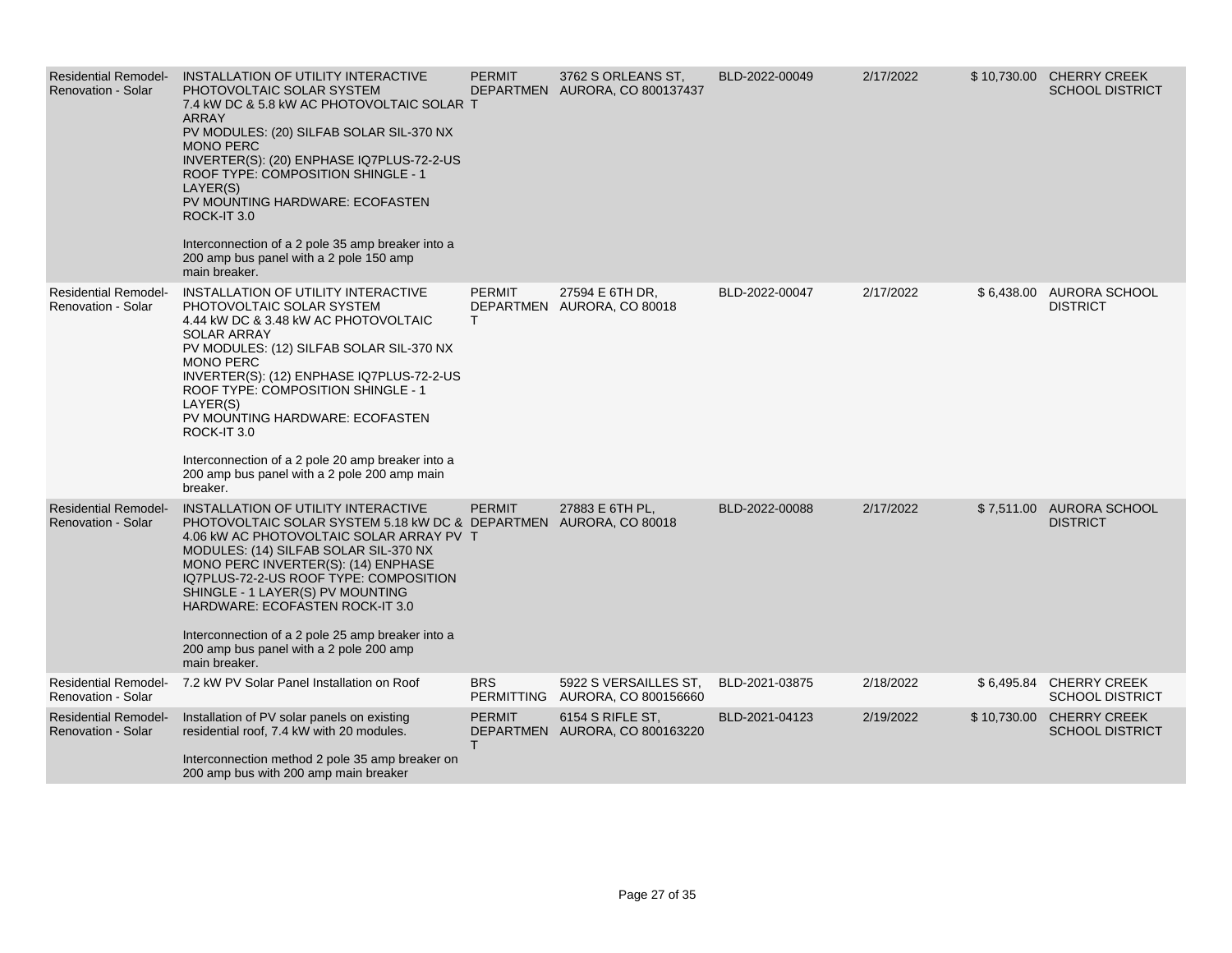| <b>Residential Remodel-</b><br>Renovation - Solar        | INSTALLATION OF UTILITY INTERACTIVE<br>PHOTOVOLTAIC SOLAR SYSTEM 5.18 kW DC & DEPARTMEN AURORA, CO 80018<br>4.06 kW AC PHOTOVOLTAIC SOLAR ARRAY PV T<br>MODULES: (14) SILFAB SOLAR SIL-370 NX<br>MONO PERC INVERTER(S): (14) ENPHASE<br>IQ7PLUS-72-2-US ROOF TYPE: COMPOSITION<br>SHINGLE - 1 LAYER(S) PV MOUNTING<br><b>HARDWARE: ECOFASTEN ROCK-IT 3.0</b><br>Interconnection method 2 pole 25 amp breaker on<br>200 amp bus with 200 amp main breaker | <b>PERMIT</b>                   | 27676 E 6TH DR,                                      | BLD-2021-04208 | 2/19/2022 |             | \$7,511.00 AURORA SCHOOL<br><b>DISTRICT</b>        |
|----------------------------------------------------------|----------------------------------------------------------------------------------------------------------------------------------------------------------------------------------------------------------------------------------------------------------------------------------------------------------------------------------------------------------------------------------------------------------------------------------------------------------|---------------------------------|------------------------------------------------------|----------------|-----------|-------------|----------------------------------------------------|
| <b>Residential Remodel-</b><br><b>Renovation - Solar</b> | INSTALLATION OF UTILITY INTERACTIVE<br>PHOTOVOLTAIC SOLAR SYSTEM<br>8.14 kW DC & 6.38 kW AC PHOTOVOLTAIC<br><b>SOLAR ARRAY</b><br>PV MODULES: (22) SILFAB SOLAR SIL-370 NX<br><b>MONO PERC</b><br>INVERTER(S): (22) ENPHASE IQ7PLUS-72-2-US<br>ROOF TYPE: COMPOSITION SHINGLE - 1<br>LAYER(S)<br>PV MOUNTING HARDWARE: ECOFASTEN<br>ROCK-IT 3.0<br>Interconnection method Supply side tap in NEW<br>enclosure using fittings LISTED for SERVICE          | <b>PERMIT</b><br>$\mathsf{T}$   | 18640 E POWERS DR.<br>DEPARTMEN AURORA, CO 800155124 | BLD-2021-03772 | 2/19/2022 |             | \$11,803.00 CHERRY CREEK<br><b>SCHOOL DISTRICT</b> |
| <b>Residential Remodel-</b><br>Renovation - Solar        | INSTALLATION OF UTILITY INTERACTIVE<br>PHOTOVOLTAIC SOLAR SYSTEM 3.7 kW DC & DEPARTMEN AURORA, CO 80018<br>2.9 kW AC PHOTOVOLTAIC SOLAR ARRAY PV<br>MODULES: (10) SILFAB SOLAR SIL-370 NX<br>MONO PERC INVERTER(S): (10) ENPHASE<br>IQ7PLUS-72-2-US ROOF TYPE: COMPOSITION<br>SHINGLE - 1 LAYER(S) PV MOUNTING<br>HARDWARE: ECOFASTEN ROCK-IT 3.0<br>Interconnection method 2 pole 20 amp breaker on<br>200 amp bus with 200 amp main breaker            | <b>PERMIT</b><br>$\mathsf{T}$   | 27884 E 6TH PL,                                      | BLD-2021-04210 | 2/19/2022 |             | \$5,365.00 AURORA SCHOOL<br><b>DISTRICT</b>        |
| <b>Residential Remodel-</b><br><b>Renovation - Solar</b> | INSTALLATION OF UTILITY INTERACTIVE<br>PHOTOVOLTAIC SOLAR SYSTEM 5.55 kW DC & DEPARTMEN DENVER, CO 802473091<br>4.35 kW AC PHOTOVOLTAIC SOLAR ARRAY PV T<br>MODULES: (15) SILFAB SOLAR SIL-370 NX<br>MONO PERC INVERTER(S): (15) ENPHASE<br>IQ7PLUS-72-2-US ROOF TYPE: COMPOSITION<br>SHINGLE - 1 LAYER(S) PV MOUNTING<br>HARDWARE: ECOFASTEN ROCK-IT 3.0<br>Interconnection method 2 pole 25 amp breaker on<br>200 amp bus with 200 amp main breaker    | <b>PERMIT</b>                   | 1583 S DALLAS CIR.                                   | BLD-2021-04093 | 2/19/2022 | \$8,047.00  | <b>CHERRY CREEK</b><br><b>SCHOOL DISTRICT</b>      |
| <b>Residential Remodel-</b><br>Renovation - Solar        | Roof Mounted Flush Solar PV. Mounted on<br>Concrete Tile.<br>9.5 KwDC with 25 Modules<br>Interconnection method is 2 pole 40 amp breaker<br>on 200 amp bus with 200 amp main breaker                                                                                                                                                                                                                                                                     | <b>MELANIE</b><br><b>CORONA</b> | 5064 S MALTA WAY,<br>AURORA, CO 800156008            | BLD-2021-04233 | 2/22/2022 | \$30,780.00 | <b>CHERRY CREEK</b><br><b>SCHOOL DISTRICT</b>      |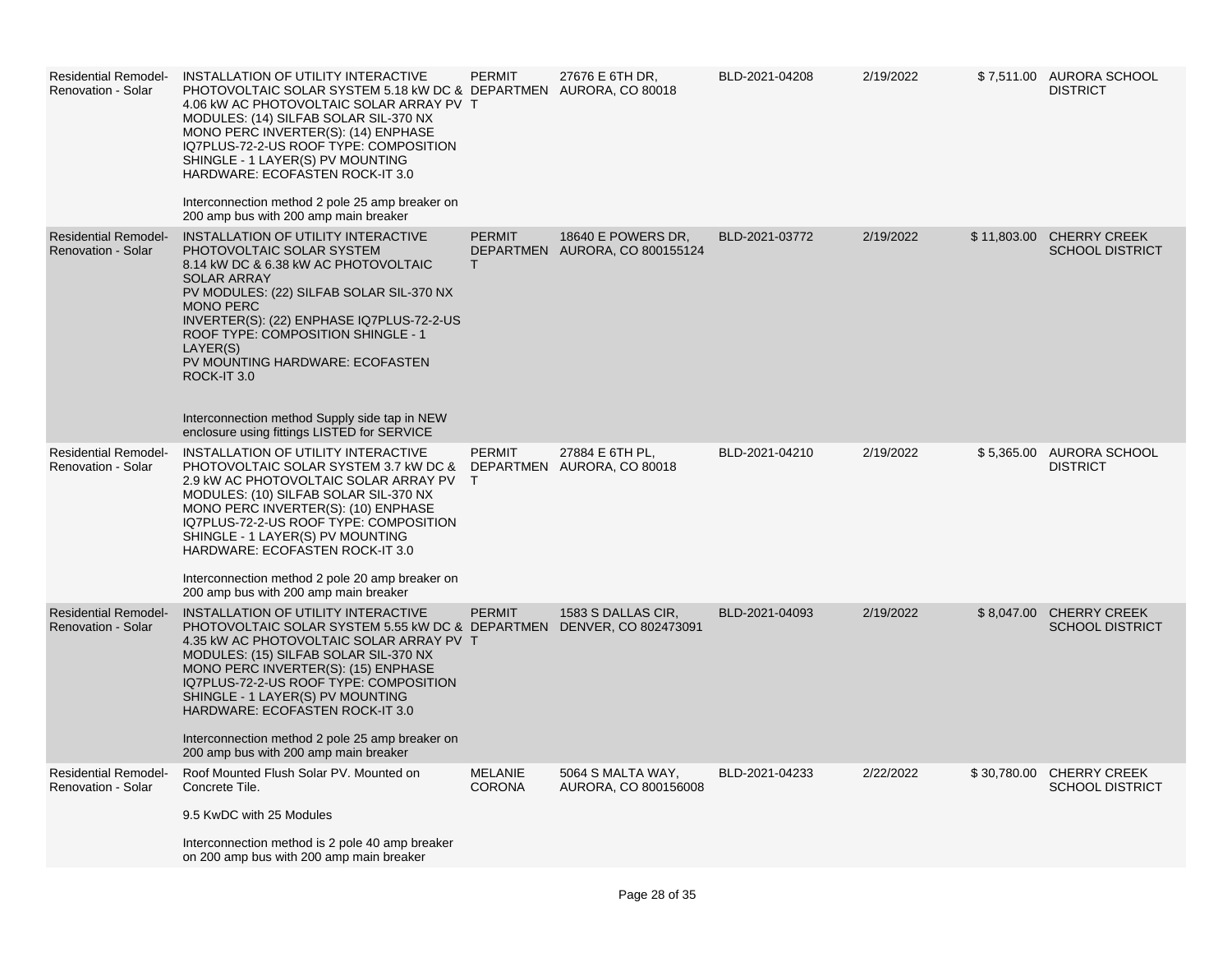| <b>Residential Remodel-</b><br><b>Renovation - Solar</b> | INSTALLATION OF UTILITY INTERACTIVE<br>PHOTOVOLTAIC SOLAR SYSTEM 4.07 kW DC & DEPARTMEN WAY, AURORA, CO 80018<br>3.19 KW AC PHOTOVOLTAIC SOLAR ARRAY PV T<br>MODULES: (11) SILFAB SOLAR SIL-370 NX<br>MONO PERC INVERTER(S): (11) ENPHASE<br>IQ7PLUS-72-2-US ROOF TYPE: COMPOSITION<br>SHINGLE - 1 LAYER(S) PV MOUNTING<br><b>HARDWARE: ECOFASTEN ROCK-IT 3.0</b><br>Interconnection method 2 pole 20 amp breaker on<br>225 amp bus with 200 amp main breaker          | <b>PERMIT</b>                     | 950 N UNDERGROVE                             | BLD-2021-03907 | 2/22/2022    |              | \$5.901.00 AURORA SCHOOL<br><b>DISTRICT</b>   |
|----------------------------------------------------------|------------------------------------------------------------------------------------------------------------------------------------------------------------------------------------------------------------------------------------------------------------------------------------------------------------------------------------------------------------------------------------------------------------------------------------------------------------------------|-----------------------------------|----------------------------------------------|----------------|--------------|--------------|-----------------------------------------------|
| <b>Residential Remodel-</b><br><b>Renovation - Solar</b> | INSTALLATION OF UTILITY INTERACTIVE<br>PHOTOVOLTAIC SOLAR SYSTEM 5.18 kW DC & DEPARTMEN AURORA, CO 80018<br>4.06 kW AC PHOTOVOLTAIC SOLAR ARRAY PV T<br>MODULES: (14) SILFAB SOLAR SIL-370 NX<br>MONO PERC INVERTER(S): (14) ENPHASE<br>IQ7PLUS-72-2-US ROOF TYPE: COMPOSITION<br>SHINGLE - 1 LAYER(S) PV MOUNTING<br>HARDWARE: ECOFASTEN ROCK-IT 3.0<br>Interconnection of a 2 pole 25 amp breaker into a<br>200 amp bus panel with a 2 pole 200 amp<br>main breaker. | <b>PERMIT</b>                     | 27646 E 6TH DR.                              | BLD-2022-00089 | 2/22/2022    |              | \$7,511.00 AURORA SCHOOL<br><b>DISTRICT</b>   |
| <b>Residential Remodel-</b><br><b>Renovation - Solar</b> | Installation of roof mounted solar pv with a system JEFFREY<br>size of 4.5kW with 12 modules<br>Interconnection method is 2 pole 20 amp breaker<br>on 200 amp bus with 150 amp main breaker                                                                                                                                                                                                                                                                            | <b>SHAMBURG</b>                   | 4125 S KILLARNEY ST,<br>AURORA, CO 800136015 | BLD-2021-04120 | 2/22/2022    | \$11,250.00  | <b>CHERRY CREEK</b><br><b>SCHOOL DISTRICT</b> |
| <b>Residential Remodel-</b><br><b>Renovation - Solar</b> | Installation of roof mounted solar pv panels with a<br>system size of 7.36kW.<br>23 modules.<br>Interconnection of a 2 pole 35A breaker into a<br>200A bus panel with a 2 pole 200A main breaker.                                                                                                                                                                                                                                                                      | <b>JEFFREY</b><br><b>SHAMBURG</b> | 59700 E COLFAX AVE,<br>STRASBURG, CO         | BLD-2021-03548 | 2/23/2022    | \$80,000.00  | <b>STRASBURG SCHOOL</b><br><b>DISTRICT</b>    |
| <b>Residential Remodel-</b><br><b>Renovation - Solar</b> | 10 kW PV Solar Panel Installation on Roof<br>25 modules.<br>Interconnection of a load side tap in a 125A sub<br>panel fed from a 2 pole 100A breaker in a 200A<br>bus panel with a 2 pole 200A main breaker.                                                                                                                                                                                                                                                           | <b>BRS</b><br><b>PERMITTING</b>   | 20991 E HAMPDEN PL.<br>AURORA, CO 800137400  | BLD-2021-03847 | 2/25/2022    | \$9,022.00   | <b>CHERRY CREEK</b><br><b>SCHOOL DISTRICT</b> |
|                                                          |                                                                                                                                                                                                                                                                                                                                                                                                                                                                        |                                   | <b>Count</b>                                 | 35             | <b>Total</b> | \$501,313.92 |                                               |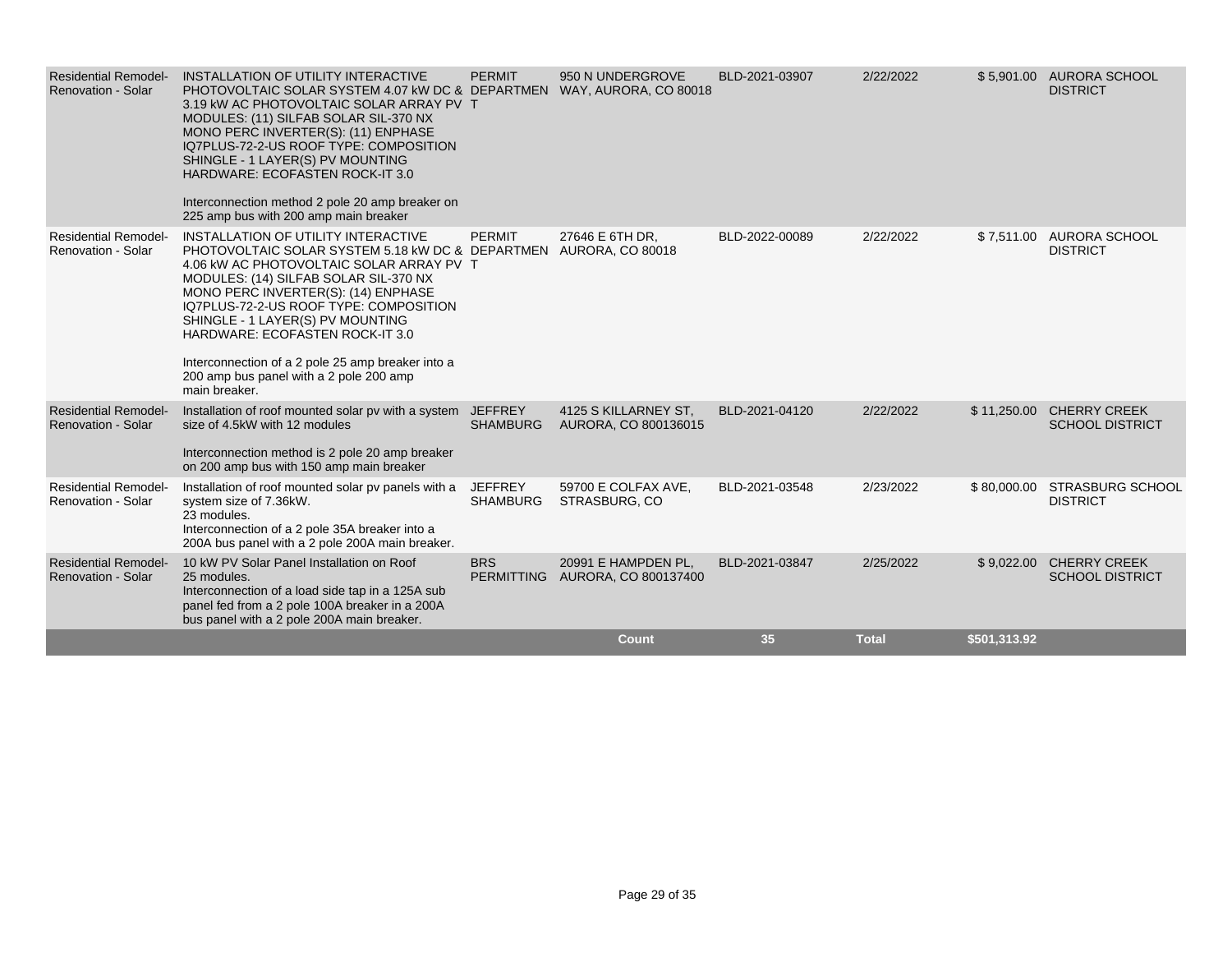| Residential Remodel-Renovation - Tile Roof                                            |                                                                                                                                                                                                                                                                                                                                                                                                              |                                 |                                                    |                  |                    |                  |                                               |  |  |  |
|---------------------------------------------------------------------------------------|--------------------------------------------------------------------------------------------------------------------------------------------------------------------------------------------------------------------------------------------------------------------------------------------------------------------------------------------------------------------------------------------------------------|---------------------------------|----------------------------------------------------|------------------|--------------------|------------------|-----------------------------------------------|--|--|--|
| Sub-Type                                                                              | <b>Description</b>                                                                                                                                                                                                                                                                                                                                                                                           | <b>Applicant</b>                | <b>Address</b>                                     | <b>Record No</b> | <b>Date Issued</b> | <b>Valuation</b> | <b>School District</b>                        |  |  |  |
| <b>Residential Remodel-</b>                                                           | Remove 74 squares of Westile 1000 series tiles<br>Renovation - Tile Roof on home and detached garage and replace them<br>with Boral Saxony Slate tiles manufactured in<br>Denver                                                                                                                                                                                                                             | <b>PAULA</b><br><b>GOTTINO</b>  | 2215 S FLINT RIDGE CT,<br><b>BENNETT, CO 80102</b> | BLD-2022-00246   | 2/4/2022           | \$43,013.20      | <b>BENNETT SCHOOL</b><br><b>DISTRICT</b>      |  |  |  |
|                                                                                       | Residential Remodel- TEAR OFF EXISITING TILE AND REROOF WITH MARSHA<br>Renovation - Tile Roof DIVINCI SLATE TILE, 34 SQ, 4-7/12 PITCH                                                                                                                                                                                                                                                                        | <b>KERSTING</b>                 | 9372 E ARBOR DR,<br>ENGLEWOOD, CO<br>801115263     | BLD-2022-00219   | 2/9/2022           | \$50,000.00      | <b>CHERRY CREEK</b><br><b>SCHOOL DISTRICT</b> |  |  |  |
| <b>Residential Remodel-</b>                                                           | This permit is being issued for the removal and<br>Renovation - Tile Roof replacement of existing Concrete Roof Tile<br>materials on an existing single family residence<br>(Like-for-Like). Remove existing concrete tile<br>roofing and replace with new Boral concrete tile<br>(Saxony Slate) system; 17 squares of material to<br>be removed and replaced. See LIKE-FOR-LIKE<br>letter dated 01/24/2022. | <b>CLETUS</b><br><b>WEBER</b>   | 5193 S SHAWNEE ST,<br>AURORA, CO 800156577         | BLD-2022-00191   | 2/9/2022           | \$12,400.00      | <b>CHERRY CREEK</b><br><b>SCHOOL DISTRICT</b> |  |  |  |
|                                                                                       |                                                                                                                                                                                                                                                                                                                                                                                                              |                                 | <b>Count</b>                                       | 3                | <b>Total</b>       | \$105,413.20     |                                               |  |  |  |
|                                                                                       |                                                                                                                                                                                                                                                                                                                                                                                                              |                                 |                                                    |                  |                    |                  |                                               |  |  |  |
|                                                                                       | <b>Residential Remodel-Renovation - Window, Door Replacement</b>                                                                                                                                                                                                                                                                                                                                             |                                 |                                                    |                  |                    |                  |                                               |  |  |  |
| <b>Sub-Type</b>                                                                       | <b>Description</b>                                                                                                                                                                                                                                                                                                                                                                                           | <b>Applicant</b>                | <b>Address</b>                                     | <b>Record No</b> | <b>Date Issued</b> | <b>Valuation</b> | <b>School District</b>                        |  |  |  |
| <b>Residential Remodel-</b><br>Renovation - Window,<br>Door Replacement               | like for like sliding patio door less than 32 square ft JEFF RYAN<br>of drywall disturbed                                                                                                                                                                                                                                                                                                                    |                                 | 139 E 6TH PL, BYERS,<br>CO 80103                   | BLD-2022-00247   | 2/1/2022           | \$3,987.00       | <b>BYERS SCHOOL</b><br><b>DISTRICT</b>        |  |  |  |
| <b>Residential Remodel-</b><br>Renovation - Window,<br>Door Replacement               | Replacing 1 door like for like, u factor will be .30 or MATTHEW<br>better                                                                                                                                                                                                                                                                                                                                    | <b>SEILER</b>                   | 19448 E FAIR PL.<br>AURORA, CO 800163822           | BLD-2022-00173   | 2/2/2022           | \$5,692.00       | <b>CHERRY CREEK</b><br><b>SCHOOL DISTRICT</b> |  |  |  |
| <b>Residential Remodel-</b><br>Renovation - Window,<br>Door Replacement               | Replacing 14 windows and 1 door like for like. u<br>factor will be .30 or better                                                                                                                                                                                                                                                                                                                             | <b>MATTHEW</b><br><b>SEILER</b> | 6254 S BOSTON CT.<br>ENGLEWOOD, CO<br>801115246    | BLD-2022-00178   | 2/2/2022           | \$41,244.00      | <b>CHERRY CREEK</b><br><b>SCHOOL DISTRICT</b> |  |  |  |
| <b>Residential Remodel-</b><br>Renovation - Window, .30 or better<br>Door Replacement | Replacing 5 windows like for like, u factor will be                                                                                                                                                                                                                                                                                                                                                          | <b>MATTHEW</b><br><b>SEILER</b> | 8013 E HARVARD CIR,<br>DENVER, CO 802317620        | BLD-2022-00174   | 2/2/2022           | \$14,340.00      | <b>CHERRY CREEK</b><br><b>SCHOOL DISTRICT</b> |  |  |  |
| <b>Residential Remodel-</b><br>Renovation - Window,<br>Door Replacement               | Replacing 7 windows like for like. u factor will be<br>.30 or better                                                                                                                                                                                                                                                                                                                                         | <b>MATTHEW</b><br><b>SEILER</b> | 8135 S MEMPHIS WAY,<br>ENGLEWOOD, CO<br>801124626  | BLD-2022-00185   | 2/2/2022           | \$13,503.00      | <b>CHERRY CREEK</b><br><b>SCHOOL DISTRICT</b> |  |  |  |
| <b>Residential Remodel-</b><br>Renovation - Window,<br>Door Replacement               | Replacing 2 windows and 2 doors like for like. u<br>factor will be .30 or better                                                                                                                                                                                                                                                                                                                             | <b>MATTHEW</b><br><b>SEILER</b> | 570 S BONNIE LN,<br>WATKINS, CO 801378904          | BLD-2022-00176   | 2/2/2022           | \$12,603.00      | <b>BENNETT SCHOOL</b><br><b>DISTRICT</b>      |  |  |  |
| <b>Residential Remodel-</b><br>Renovation - Window, .30 or better<br>Door Replacement | Replacing 2 windows like for like, u factor will be                                                                                                                                                                                                                                                                                                                                                          | <b>MATTHEW</b><br><b>SEILER</b> | 10306 E WEAVER CIR,<br>ENGLEWOOD, CO<br>801115614  | BLD-2022-00175   | 2/2/2022           | \$4,388.00       | <b>CHERRY CREEK</b><br><b>SCHOOL DISTRICT</b> |  |  |  |
| <b>Residential Remodel-</b><br>Renovation - Window, .30 or better<br>Door Replacement | Replacing 2 windows like for like. u factor will be                                                                                                                                                                                                                                                                                                                                                          | <b>MATTHEW</b><br><b>SEILER</b> | 1773 S UINTA WAY,<br>DENVER, CO 802312911          | BLD-2022-00172   | 2/2/2022           | \$10,550.00      | <b>CHERRY CREEK</b><br><b>SCHOOL DISTRICT</b> |  |  |  |
| <b>Residential Remodel-</b><br>Renovation - Window, .30 or better<br>Door Replacement | Replacing 2 windows like for like. u factor will be                                                                                                                                                                                                                                                                                                                                                          | <b>MATTHEW</b><br><b>SEILER</b> | 9283 E ARBOR CIR F,<br>ENGLEWOOD, CO<br>801115267  | BLD-2022-00177   | 2/2/2022           | \$4,563.00       | <b>CHERRY CREEK</b><br><b>SCHOOL DISTRICT</b> |  |  |  |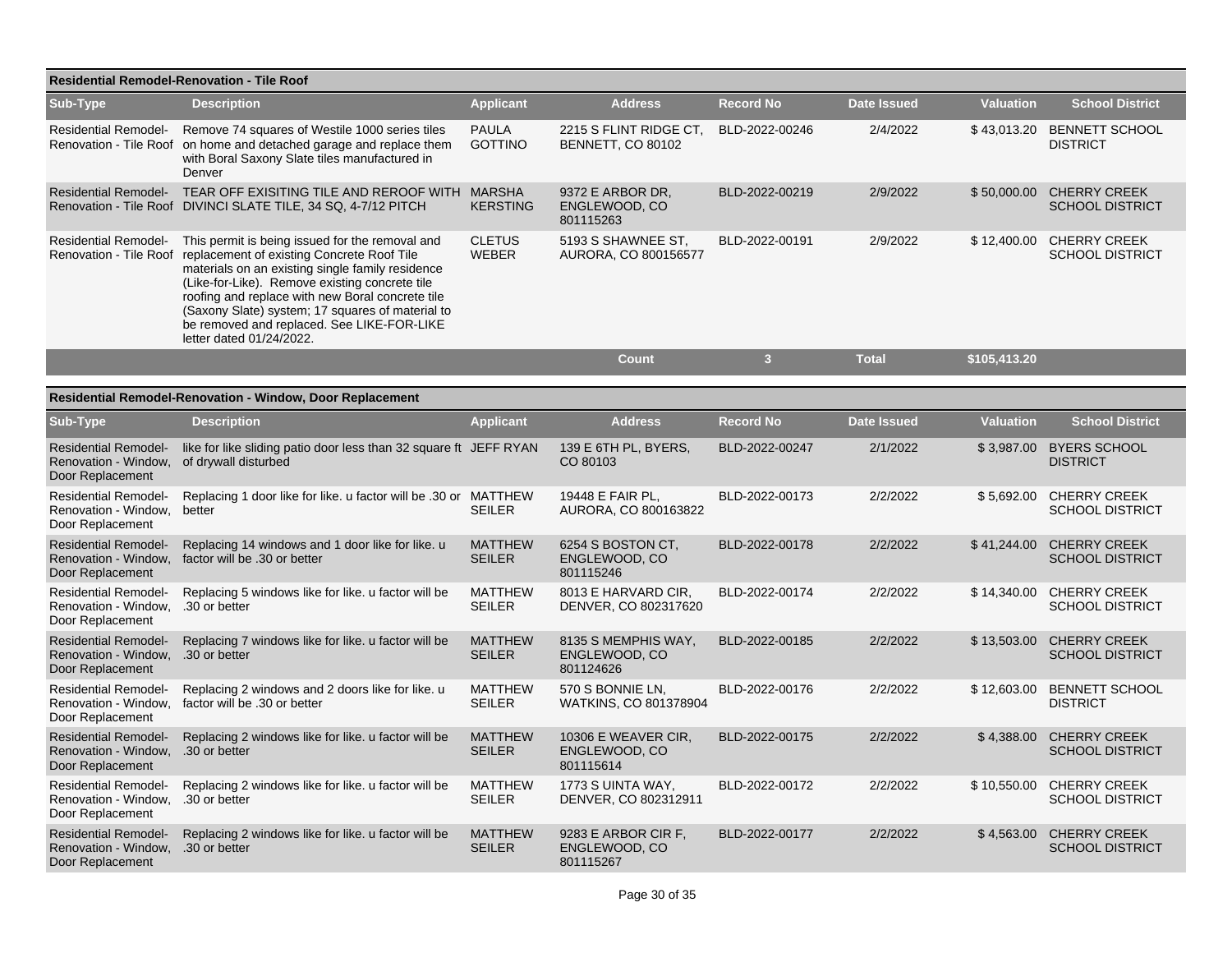| <b>Residential Remodel-</b><br>Renovation - Window.<br>Door Replacement               | Replacing 20 windows and 1 door like for like. u<br>factor will be .30 or better                                                                                                                                                                                                                                                            | <b>MATTHEW</b><br><b>SEILER</b>  | 22860 E BELLEVIEW PL.<br>AURORA, CO 800156557              | BLD-2022-00171 | 2/2/2022  |             | \$41,270.00 CHERRY CREEK<br><b>SCHOOL DISTRICT</b> |
|---------------------------------------------------------------------------------------|---------------------------------------------------------------------------------------------------------------------------------------------------------------------------------------------------------------------------------------------------------------------------------------------------------------------------------------------|----------------------------------|------------------------------------------------------------|----------------|-----------|-------------|----------------------------------------------------|
| <b>Residential Remodel-</b><br>Renovation - Window,<br>Door Replacement               | Replacing 8 windows like for like. u factor will be<br>.30 or better                                                                                                                                                                                                                                                                        | <b>MATTHEW</b><br><b>SEILER</b>  | 5595 S KENTON WAY,<br>ENGLEWOOD, CO<br>801113963           | BLD-2022-00179 | 2/2/2022  |             | \$16,161.00 CHERRY CREEK<br><b>SCHOOL DISTRICT</b> |
| <b>Residential Remodel-</b><br>Renovation - Window,<br>Door Replacement               | Replacing 9 windows and 1 door like for like. u<br>factor will be .30 or better                                                                                                                                                                                                                                                             | <b>MATTHEW</b><br><b>SEILER</b>  | 5427 S QUATAR CT.<br>AURORA, CO 800156028                  | BLD-2022-00170 | 2/2/2022  |             | \$20,664.00 CHERRY CREEK<br><b>SCHOOL DISTRICT</b> |
| <b>Residential Remodel-</b><br>Renovation - Window, .30 or better<br>Door Replacement | Replacing 4 windows like for like. u factor will be                                                                                                                                                                                                                                                                                         | <b>MATTHEW</b><br><b>SEILER</b>  | 22379 E DORADO AVE.<br>AURORA, CO 800156504                | BLD-2022-00180 | 2/2/2022  | \$7,416.00  | <b>CHERRY CREEK</b><br><b>SCHOOL DISTRICT</b>      |
| <b>Residential Remodel-</b><br>Renovation - Window, .30 or better<br>Door Replacement | Replacing 5 windows like for like, u factor will be                                                                                                                                                                                                                                                                                         | <b>MATTHEW</b><br><b>SEILER</b>  | 22888 E BELLEVIEW PL.<br>AURORA, CO 800156557              | BLD-2022-00169 | 2/2/2022  | \$10,799.00 | <b>CHERRY CREEK</b><br><b>SCHOOL DISTRICT</b>      |
| <b>Residential Remodel-</b><br>Renovation - Window.<br>Door Replacement               | Replace windows like for like with retrofit vinyl<br>windows, U-factor .30 or better, installed per<br>manufacturer's specifications.                                                                                                                                                                                                       | <b>JAMIE HOME</b><br><b>REED</b> | 22243 E BELLEVIEW PL,<br>AURORA, CO 800157500              | BLD-2022-00262 | 2/3/2022  | \$7,509.00  | <b>CHERRY CREEK</b><br><b>SCHOOL DISTRICT</b>      |
| <b>Residential Remodel-</b><br>Renovation - Window,<br>Door Replacement               | Replace windows like for like with retrofit vinyl<br>windows, U-factor .30 or better, installed per<br>manufacturer's specifications.                                                                                                                                                                                                       | <b>JAMIE HOME</b><br><b>REED</b> | 6043 S IRONTON CT,<br>ENGLEWOOD, CO<br>801115710           | BLD-2022-00231 | 2/3/2022  |             | \$2,374.00 CHERRY CREEK<br><b>SCHOOL DISTRICT</b>  |
| <b>Residential Remodel-</b><br>Renovation - Window,<br>Door Replacement               | Replace 1 door like for like                                                                                                                                                                                                                                                                                                                | <b>STEVE</b><br><b>KASZA</b>     | 5721 S KINGSTON WAY,<br>ENGLEWOOD, CO<br>801113953         | BLD-2022-00218 | 2/4/2022  | \$1,594.53  | <b>CHERRY CREEK</b><br><b>SCHOOL DISTRICT</b>      |
| <b>Residential Remodel-</b><br>Renovation - Window,<br>Door Replacement               | Replace windows like for like with retrofit vinyl<br>windows, U-factor .30 or better, installed per<br>manufacturer's specifications.                                                                                                                                                                                                       | <b>JAMIE HOME</b><br>REED        | 1121 S YOSEMITE WAY<br>15, DENVER, CO<br>802472217         | BLD-2022-00322 | 2/9/2022  | \$13,054.00 | <b>CHERRY CREEK</b><br><b>SCHOOL DISTRICT</b>      |
| <b>Residential Remodel-</b><br>Renovation - Window,<br>Door Replacement               | Replacing 17 windows & 1 door with no change to<br>the structure. *PLEASE SEE LETTER<br>REQUESTING NON COMPLIANCE APPROVAL*                                                                                                                                                                                                                 | <b>KRISTA</b><br><b>COCHRANE</b> | 5465 S TIBET ST.<br>AURORA, CO 800156516                   | BLD-2022-00194 | 2/9/2022  | \$12,550,00 | <b>CHERRY CREEK</b><br><b>SCHOOL DISTRICT</b>      |
| <b>Residential Remodel-</b><br>Renovation - Window.<br>Door Replacement               | 10 R&R windows                                                                                                                                                                                                                                                                                                                              | CASH<br><b>STRICKER</b>          | 1154 S BEELER CT.<br>DENVER, CO 802472364                  | BLD-2022-00314 | 2/15/2022 |             | \$5,389.00 CHERRY CREEK<br><b>SCHOOL DISTRICT</b>  |
| <b>Residential Remodel-</b><br>Renovation - Window,<br>Door Replacement               | Remove and replace 8 windows (same<br>size/location). U-factor 0.27. SHGC 0.25. No<br>structural<br>changes.                                                                                                                                                                                                                                |                                  | SHANE LAIRD 20694 E JEFFERSON PL.<br>AURORA, CO 800136615  | BLD-2022-00344 | 2/16/2022 | \$8,725.98  | <b>CHERRY CREEK</b><br><b>SCHOOL DISTRICT</b>      |
| <b>Residential Remodel-</b><br>Renovation - Window,<br>Door Replacement               | Replacing 20 windows like for like. u factor will be<br>.30 or better                                                                                                                                                                                                                                                                       | <b>MATTHEW</b><br><b>SEILER</b>  | 8186 E HARVARD CIR,<br>DENVER, CO 802317619                | BLD-2022-00405 | 2/16/2022 |             | \$41,314.00 CHERRY CREEK<br><b>SCHOOL DISTRICT</b> |
| <b>Residential Remodel-</b><br>Renovation - Window,<br>Door Replacement               | We will be replacing (2) entry door in a like for like MEGAN<br>sizing manner, no structural modifications to be<br>made. All entry door will be installed as a pre-<br>hung unit. Door to be installed plumb, level and<br>square. Exterior trim to be caulked from unit to<br>siding with exterior grade caulking. Sealed to<br>exterior. |                                  | 6073 S IRONTON CT.<br>CHAMPAGNE ENGLEWOOD, CO<br>801115710 | BLD-2021-04024 | 2/17/2022 |             | \$1,507.19 CHERRY CREEK<br><b>SCHOOL DISTRICT</b>  |
| <b>Residential Remodel-</b><br>Renovation - Window,<br>Door Replacement               | Remove and replace 5 windows (same<br>size/location). U-factor 0.27. SHGC 0.25. No<br>structural<br>changes.                                                                                                                                                                                                                                |                                  | SHANE LAIRD 3601 S KIRK ST,<br>AURORA, CO 800136619        | BLD-2022-00408 | 2/17/2022 |             | \$5,867.97 CHERRY CREEK<br><b>SCHOOL DISTRICT</b>  |
|                                                                                       |                                                                                                                                                                                                                                                                                                                                             |                                  |                                                            |                |           |             |                                                    |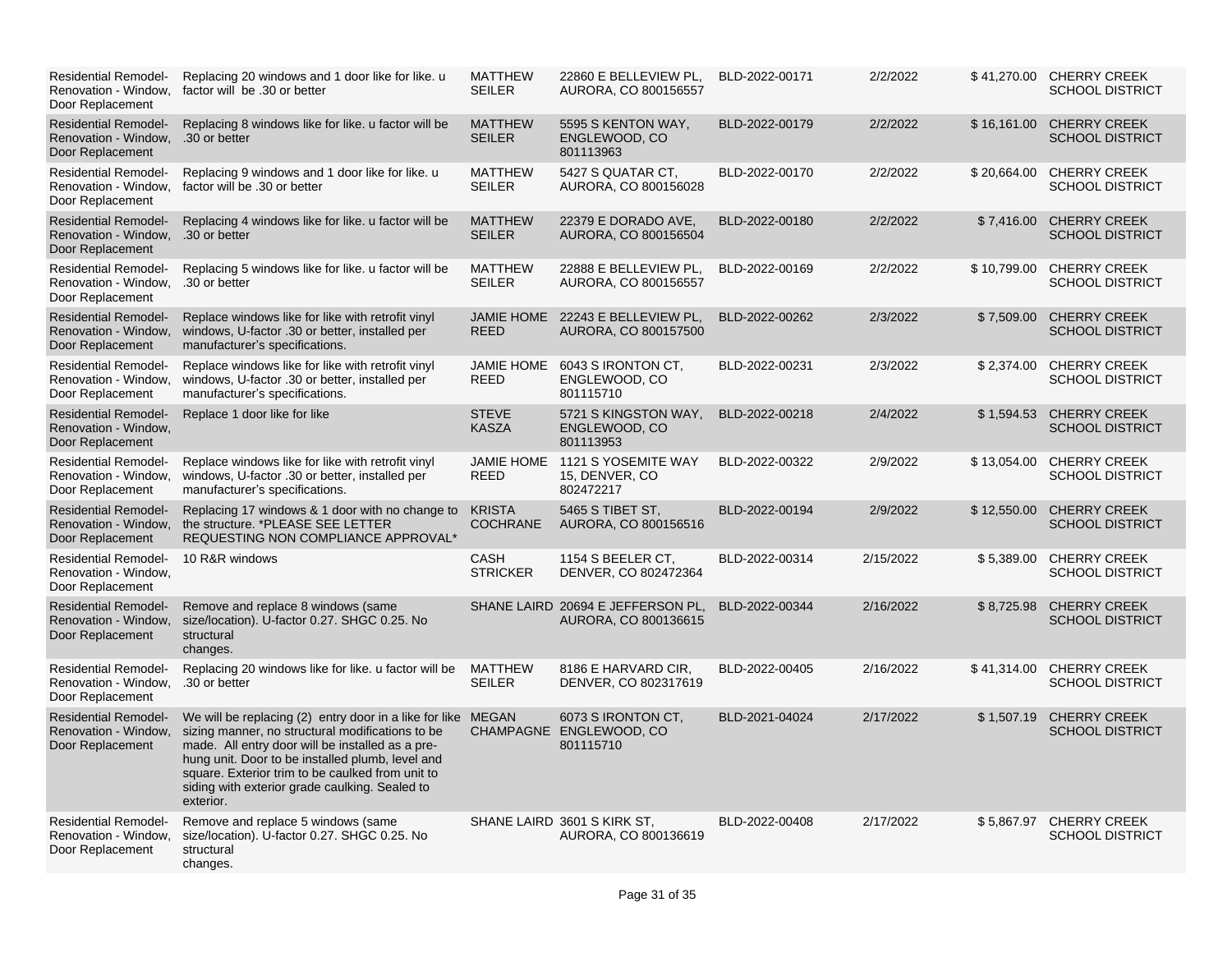|                             |                                                                                                                                                                                                                                                                                                                                                                                                                                                                                                                                                                                                                                                                                                                                                                                                                                                                                                                                                                             |                                               | <b>Count</b>                                                             | 24                      | <b>Total</b>       | \$307,065.67     |                                                   |
|-----------------------------|-----------------------------------------------------------------------------------------------------------------------------------------------------------------------------------------------------------------------------------------------------------------------------------------------------------------------------------------------------------------------------------------------------------------------------------------------------------------------------------------------------------------------------------------------------------------------------------------------------------------------------------------------------------------------------------------------------------------------------------------------------------------------------------------------------------------------------------------------------------------------------------------------------------------------------------------------------------------------------|-----------------------------------------------|--------------------------------------------------------------------------|-------------------------|--------------------|------------------|---------------------------------------------------|
|                             |                                                                                                                                                                                                                                                                                                                                                                                                                                                                                                                                                                                                                                                                                                                                                                                                                                                                                                                                                                             |                                               |                                                                          |                         |                    |                  |                                                   |
| <b>Waterheater Electric</b> |                                                                                                                                                                                                                                                                                                                                                                                                                                                                                                                                                                                                                                                                                                                                                                                                                                                                                                                                                                             |                                               |                                                                          |                         |                    |                  |                                                   |
| Sub-Type                    | <b>Description</b>                                                                                                                                                                                                                                                                                                                                                                                                                                                                                                                                                                                                                                                                                                                                                                                                                                                                                                                                                          | <b>Applicant</b>                              | <b>Address</b>                                                           | <b>Record No</b>        | <b>Date Issued</b> | <b>Valuation</b> | <b>School District</b>                            |
| <b>Waterheater Electric</b> | New water heater installed by Waters of Life<br>Plumbing by owner who "flipped" the condo and<br>had a contract to sell it to Kevin N. Smith in<br>December 2021. After the closing, all power went<br>out in the condo on Jan. 28th. Power was restored<br>through outside box, but then the hot water heater<br>did not heat. Plumber from company came out -<br>said it had not been grounded and closed down all<br>power to it. No permit had been pulled when it<br>was installed. Electrician came and "fixed" the<br>water heater issue but also found that there is a<br>switch on inside box that sparked - unknown what<br>it goes too. Clothes dryer has also had problems<br>and had to be re-set. New homeowner is very<br>unsure of the safety of the unit now and requests a<br>full inspection to prevent a major problem in his<br>home and in the building. (Note that an inspection<br>was done before the closing but major issues were<br>not found.) | <b>KEVIN</b><br><b>NOWLIN</b><br><b>SMITH</b> | 9817 E PEAKVIEW AVE<br>G05, ENGLEWOOD, CO<br>801115531                   | BLD-2022-00294          | 2/3/2022           |                  | \$500.00 CHERRY CREEK<br><b>SCHOOL DISTRICT</b>   |
| <b>Waterheater Electric</b> | Replacement of existing water heater with a 50<br><b>GALLON ELECTRIC water heater</b>                                                                                                                                                                                                                                                                                                                                                                                                                                                                                                                                                                                                                                                                                                                                                                                                                                                                                       | <b>ALAN</b><br><b>LOUSBERG</b>                | 39963 E ARIZONA AVE,<br>BENNETT, CO 801028434                            | BLD-2022-00471          | 2/23/2022          |                  | \$775.00 BENNETT SCHOOL<br><b>DISTRICT</b>        |
| <b>Waterheater Electric</b> | 40 GAL electric 4500 Watt water heater<br>replacement, like for like                                                                                                                                                                                                                                                                                                                                                                                                                                                                                                                                                                                                                                                                                                                                                                                                                                                                                                        | <b>SHERISA</b><br><b>COLLINS</b>              | 6490 S DAYTON ST L05,<br>ENGLEWOOD, CO<br>801115542                      | BLD-2022-00504          | 2/25/2022          |                  | \$1,480.00 CHERRY CREEK<br><b>SCHOOL DISTRICT</b> |
|                             |                                                                                                                                                                                                                                                                                                                                                                                                                                                                                                                                                                                                                                                                                                                                                                                                                                                                                                                                                                             |                                               | <b>Count</b>                                                             | $\overline{\mathbf{3}}$ | <b>Total</b>       | \$2,755.00       |                                                   |
| <b>Waterheater Gas</b>      |                                                                                                                                                                                                                                                                                                                                                                                                                                                                                                                                                                                                                                                                                                                                                                                                                                                                                                                                                                             |                                               |                                                                          |                         |                    |                  |                                                   |
| Sub-Type                    | <b>Description</b>                                                                                                                                                                                                                                                                                                                                                                                                                                                                                                                                                                                                                                                                                                                                                                                                                                                                                                                                                          | <b>Applicant</b>                              | <b>Address</b>                                                           | <b>Record No</b>        | <b>Date Issued</b> | <b>Valuation</b> | <b>School District</b>                            |
| <b>Waterheater Gas</b>      | 40 GALLONGAS WATER HEATER<br><b>REPLACEMENT</b>                                                                                                                                                                                                                                                                                                                                                                                                                                                                                                                                                                                                                                                                                                                                                                                                                                                                                                                             | <b>HOLLY</b><br><b>TUCKER</b>                 | 7440 S BLACKHAWK ST 7 BLD-2022-00267<br>-304, ENGLEWOOD, CO<br>801124341 |                         | 2/2/2022           |                  | \$1,580.00 CHERRY CREEK<br><b>SCHOOL DISTRICT</b> |
| <b>Waterheater Gas</b>      | Replacing water heater with 50g 40k btu unit                                                                                                                                                                                                                                                                                                                                                                                                                                                                                                                                                                                                                                                                                                                                                                                                                                                                                                                                | TRACEY L.<br><b>JOHNSON</b>                   | 6617 S KILLARNEY CT,<br>AURORA, CO 800161121                             | BLD-2022-00259          | 2/2/2022           | \$4,529.00       | <b>CHERRY CREEK</b><br><b>SCHOOL DISTRICT</b>     |
| <b>Waterheater Gas</b>      | Water heater replacement. Like for like. Nat.gas. 40<br>gal.                                                                                                                                                                                                                                                                                                                                                                                                                                                                                                                                                                                                                                                                                                                                                                                                                                                                                                                | <b>DIMITAR</b><br><b>KOSTAREV</b>             | 6235 S WALDEN WAY,<br>AURORA, CO 800161163                               | BLD-2022-00331          | 2/8/2022           | \$1,942.00       | <b>CHERRY CREEK</b><br><b>SCHOOL DISTRICT</b>     |
| <b>Waterheater Gas</b>      | install 50 gallon gas water heater                                                                                                                                                                                                                                                                                                                                                                                                                                                                                                                                                                                                                                                                                                                                                                                                                                                                                                                                          | <b>CARRIE</b><br><b>SMITH</b>                 | 5731 S KINGSTON WAY,<br>ENGLEWOOD, CO<br>801113953                       | BLD-2022-00317          | 2/8/2022           |                  | \$2,911.00 CHERRY CREEK<br><b>SCHOOL DISTRICT</b> |
| <b>Waterheater Gas</b>      | Replace existing water heater with 50 gallon<br>40,000BTU gas water heater                                                                                                                                                                                                                                                                                                                                                                                                                                                                                                                                                                                                                                                                                                                                                                                                                                                                                                  | <b>KEVIN</b><br><b>EDDINGFIEL</b><br>D        | 5271 S RIVIERA CIR,<br>AURORA, CO 800156016                              | BLD-2022-00333          | 2/9/2022           |                  | \$1,383.00 CHERRY CREEK<br><b>SCHOOL DISTRICT</b> |
| <b>Waterheater Gas</b>      | Replace water heater with 50 gallon, 40k BTU unit. TRACEY L.                                                                                                                                                                                                                                                                                                                                                                                                                                                                                                                                                                                                                                                                                                                                                                                                                                                                                                                | <b>JOHNSON</b>                                | 37 S GRANDBAY CIR,<br>AURORA, CO 800181561                               | BLD-2022-00332          | 2/9/2022           | \$4,679.00       | AURORA SCHOOL<br><b>DISTRICT</b>                  |
| <b>Waterheater Gas</b>      | Water heater replacement. Like for like.                                                                                                                                                                                                                                                                                                                                                                                                                                                                                                                                                                                                                                                                                                                                                                                                                                                                                                                                    | <b>DIMITAR</b><br><b>KOSTAREV</b>             | 21463 E KENYON PL,<br>AURORA, CO 800137483                               | BLD-2022-00390          | 2/14/2022          |                  | \$2,135.00 CHERRY CREEK<br><b>SCHOOL DISTRICT</b> |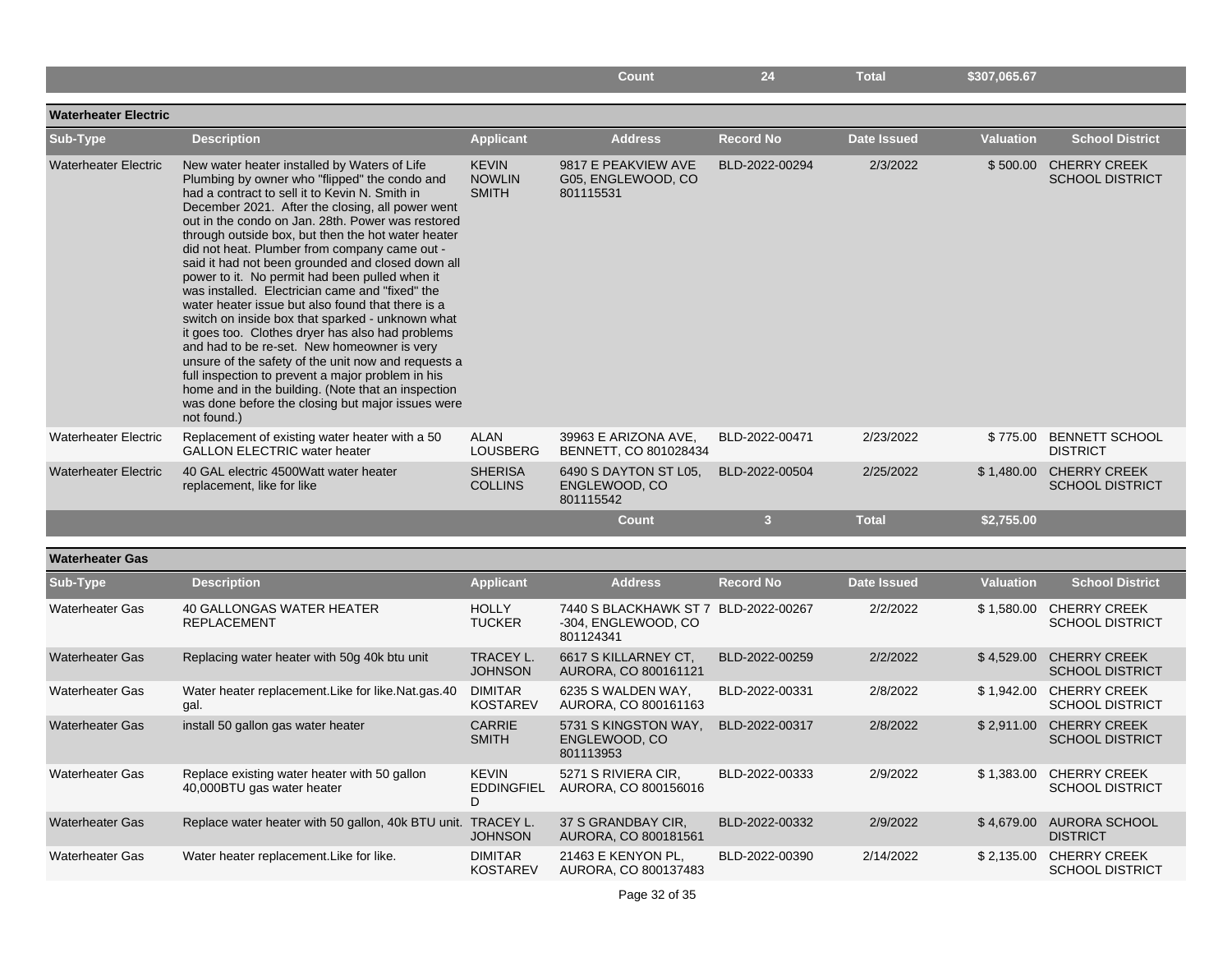|                        |                                                                                |                                    | <b>Report Total Count</b>                                      | 229            | <b>Total</b> | \$18,237,998.53 |                                                   |
|------------------------|--------------------------------------------------------------------------------|------------------------------------|----------------------------------------------------------------|----------------|--------------|-----------------|---------------------------------------------------|
|                        |                                                                                |                                    | <b>Count</b>                                                   | 22             | <b>Total</b> | \$65,126.00     |                                                   |
| <b>Waterheater Gas</b> | 40 GAL 40K BTU GAS WATER HEATER<br><b>UPGRADE</b>                              | <b>SKY</b>                         | TAYLOR VAN 11535 E POWERS AVE.<br>ENGLEWOOD, CO 80111-<br>4140 | BLD-2022-00525 | 2/28/2022    |                 | \$6,485.00 CHERRY CREEK<br><b>SCHOOL DISTRICT</b> |
| <b>Waterheater Gas</b> | Install a Power Direct Vent 50 Gallon Water<br>heater. Includes Expansion tank | <b>JOANIE</b><br><b>EDQUIST</b>    | 10656 E DORADO PL.<br>ENGLEWOOD, CO 80111-<br>3924             | BLD-2022-00530 | 2/28/2022    |                 | \$2,640.00 CHERRY CREEK<br><b>SCHOOL DISTRICT</b> |
| <b>Waterheater Gas</b> | Removed and Replaced 40 gallon 34K BTU water<br>heater                         | <b>HOWARD</b><br><b>METZ</b>       | 3013 S HOLLY PL,<br>DENVER, CO 802227010                       | BLD-2022-00509 | 2/25/2022    |                 | \$2,485.00 CHERRY CREEK<br><b>SCHOOL DISTRICT</b> |
| <b>Waterheater Gas</b> | Replace failed water heater - like for like. 50 gal<br>42000BTUH               | <b>CANDY</b><br><b>ATWELL</b>      | 1909 S QUEBEC WAY<br>Leasing Of, DENVER, CO<br>802313382       | BLD-2022-00481 | 2/24/2022    |                 | \$3,212.00 CHERRY CREEK<br><b>SCHOOL DISTRICT</b> |
| <b>Waterheater Gas</b> | replacing 50 gallon gas water heater, like for like,<br>not tankless           | <b>CHAD</b><br><b>CARUSO</b>       | 4506 S HIMALAYA CIR.<br>AURORA, CO 800155474                   | BLD-2022-00477 | 2/23/2022    |                 | \$5.030.00 CHERRY CREEK<br><b>SCHOOL DISTRICT</b> |
| <b>Waterheater Gas</b> | Install 50 gallon Water Heater                                                 | <b>ALEKSANDA</b><br>R TODOROV      | 2024 S XENIA WAY.<br>DENVER, CO 802313361                      | BLD-2022-00448 | 2/22/2022    |                 | \$1.945.00 CHERRY CREEK<br><b>SCHOOL DISTRICT</b> |
| <b>Waterheater Gas</b> | 40 GAL gas 36K BTU water heater replacement,<br>like for like                  | <b>SHERISA</b><br><b>COLLINS</b>   | 9675 E KANSAS CIR 46.<br>DENVER, CO 802472344                  | BLD-2022-00437 | 2/21/2022    |                 | \$1,830.00 CHERRY CREEK<br><b>SCHOOL DISTRICT</b> |
| Waterheater Gas        | 40 GAL 40K BTU GAS WATER HEATER<br><b>UPGRADE</b>                              | <b>TAYLOR VAN</b><br><b>SKY</b>    | 9380 E COLORADO AVE.<br>DENVER, CO 802473007                   | BLD-2022-00421 | 2/18/2022    | \$3,297.00      | <b>CHERRY CREEK</b><br><b>SCHOOL DISTRICT</b>     |
| <b>Waterheater Gas</b> | 50 GAL LP 36K BTU water heater replacement,<br>like for like with venting      | <b>SHERISA</b><br><b>COLLINS</b>   | 4100 S COUNTY ROAD<br>137, BENNETT, CO<br>801028525            | BLD-2022-00422 | 2/18/2022    |                 | \$2,290.00 BENNETT SCHOOL<br><b>DISTRICT</b>      |
| <b>Waterheater Gas</b> | Replace water heater with 40 gallon, 40k BTU unit. TRACEY L.                   | <b>JOHNSON</b>                     | <b>4041 S KIRK WAY.</b><br>AURORA, CO 800136029                | BLD-2022-00423 | 2/18/2022    |                 | \$3,776.00 CHERRY CREEK<br><b>SCHOOL DISTRICT</b> |
| <b>Waterheater Gas</b> | Replacing water heater with 40g 40k btu unit                                   | <b>TRACEY L.</b><br><b>JOHNSON</b> | 7476 E ARKANSAS AVE<br>37-07, DENVER, CO<br>802312548          | BLD-2022-00411 | 2/17/2022    |                 | \$3,974.00 CHERRY CREEK<br><b>SCHOOL DISTRICT</b> |
| <b>Waterheater Gas</b> | install 50 gallon gas water heater                                             | <b>CARRIE</b><br><b>SMITH</b>      | 2550 S IVANHOE PL.<br>DENVER, CO 802226226                     | BLD-2022-00403 | 2/16/2022    | \$2,800.00      |                                                   |
| <b>Waterheater Gas</b> | INSTALL REPLACEMENT 40 GALLON GAS<br><b>WATER HEATER</b>                       | <b>CHERYL</b><br><b>MCLELLAN</b>   | 17133 E ABERDEEN DR.<br>AURORA, CO 800163225                   | BLD-2022-00397 | 2/15/2022    |                 | \$2,668.00 CHERRY CREEK<br><b>SCHOOL DISTRICT</b> |
| <b>Waterheater Gas</b> | 40 GAL gas 36K BTU water heater replacement,<br>like for like                  | <b>SHERISA</b><br><b>COLLINS</b>   | 20425 E QUINCY DR.<br>AURORA, CO 800155496                     | BLD-2022-00383 | 2/14/2022    |                 | \$1.740.00 CHERRY CREEK<br><b>SCHOOL DISTRICT</b> |
| <b>Waterheater Gas</b> | Install a standard 50 gal Bradfrd White Water<br>heater with Exp tank and Pan  | <b>JOANIE</b><br><b>EDQUIST</b>    | 6531 S WALDEN WAY,<br>AURORA, CO 800161129                     | BLD-2022-00387 | 2/14/2022    |                 | \$1,795.00 CHERRY CREEK<br><b>SCHOOL DISTRICT</b> |
|                        |                                                                                |                                    |                                                                |                |              |                 |                                                   |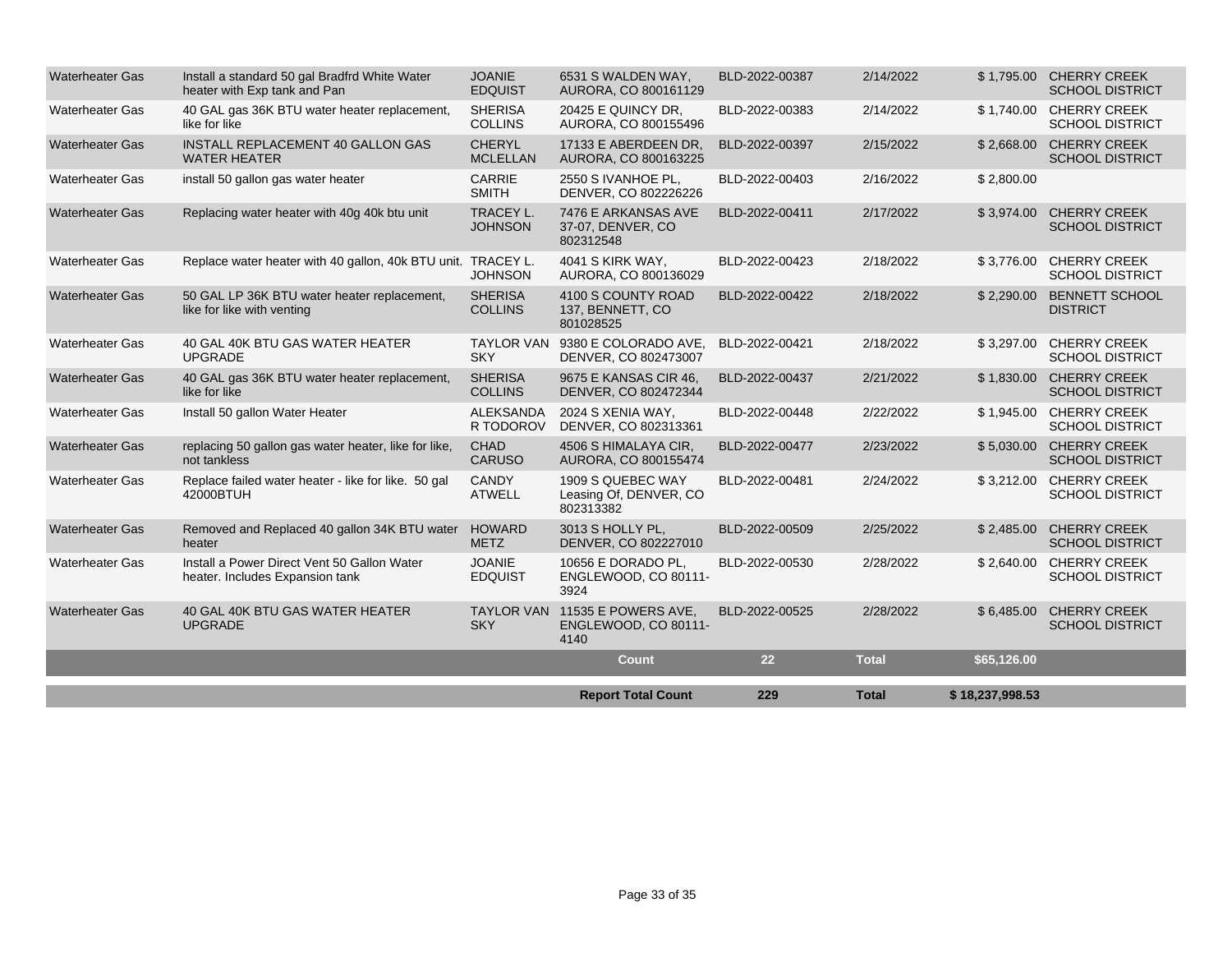| <b>Report Summary</b>                                                            |                      |                |  |  |  |
|----------------------------------------------------------------------------------|----------------------|----------------|--|--|--|
| Sub-Type                                                                         | <b>Total Records</b> | Valuation      |  |  |  |
| AC                                                                               | 2                    | \$29,100.00    |  |  |  |
| AC / Furnace                                                                     | 16                   | \$171,614.91   |  |  |  |
| AC / Furnace /<br><b>Waterheater Gas</b>                                         | 1                    | \$13,772.00    |  |  |  |
| <b>AC / Waterheater Gas</b>                                                      | 1                    | \$1,080.00     |  |  |  |
| <b>Commercial New</b><br>Construction - Addition                                 | 1                    | \$9,500.00     |  |  |  |
| <b>Commercial New</b><br><b>Construction - New</b><br><b>Structure</b>           | 4                    | \$9,167,765.00 |  |  |  |
| <b>Commercial New</b><br>Construction - Signs                                    | 1                    | \$2,500.00     |  |  |  |
| <b>Commercial Remodel-</b><br>Renovation - Demo Only                             | 1                    | \$159,000.00   |  |  |  |
| Commercial Remodel-<br>Renovation - Re-Roof                                      | 4                    | \$235,720.49   |  |  |  |
| <b>Commercial Remodel-</b><br><b>Renovation - Tenant</b><br>Improvement          | $\overline{4}$       | \$308,175.00   |  |  |  |
| Commercial Systems<br>Repair-Replace-Modify -<br><b>Electrical Equipment</b>     | 2                    | \$15,750.00    |  |  |  |
| <b>Commercial Systems</b><br>Repair-Replace-Modify -<br><b>Electrical Wiring</b> | $\overline{2}$       | \$16,000.00    |  |  |  |
| Electrical Service Upgrade                                                       | 10                   | \$30,053.19    |  |  |  |
| Furnace                                                                          | 15                   | \$101,074.50   |  |  |  |
| Furnace / Waterheater Gas                                                        | 1                    | \$7,820.00     |  |  |  |
| Reroof                                                                           | 7                    | \$106,206.47   |  |  |  |
| <b>Residential New</b><br>Construction - Accessory<br>Structure                  | 1                    | \$81,000.00    |  |  |  |
| <b>Residential New</b><br>Construction - Barn                                    | 1                    | \$200,000.00   |  |  |  |
| <b>Residential New</b><br><b>Construction - Basement</b><br>Finish               | 10                   | \$580,046.00   |  |  |  |
| <b>Residential New</b><br><b>Construction - Foundation</b><br>Only               | 1                    | \$7,400.00     |  |  |  |
| <b>Residential New</b><br>Construction - Single<br>Family                        | 12                   | \$3,656,291.06 |  |  |  |